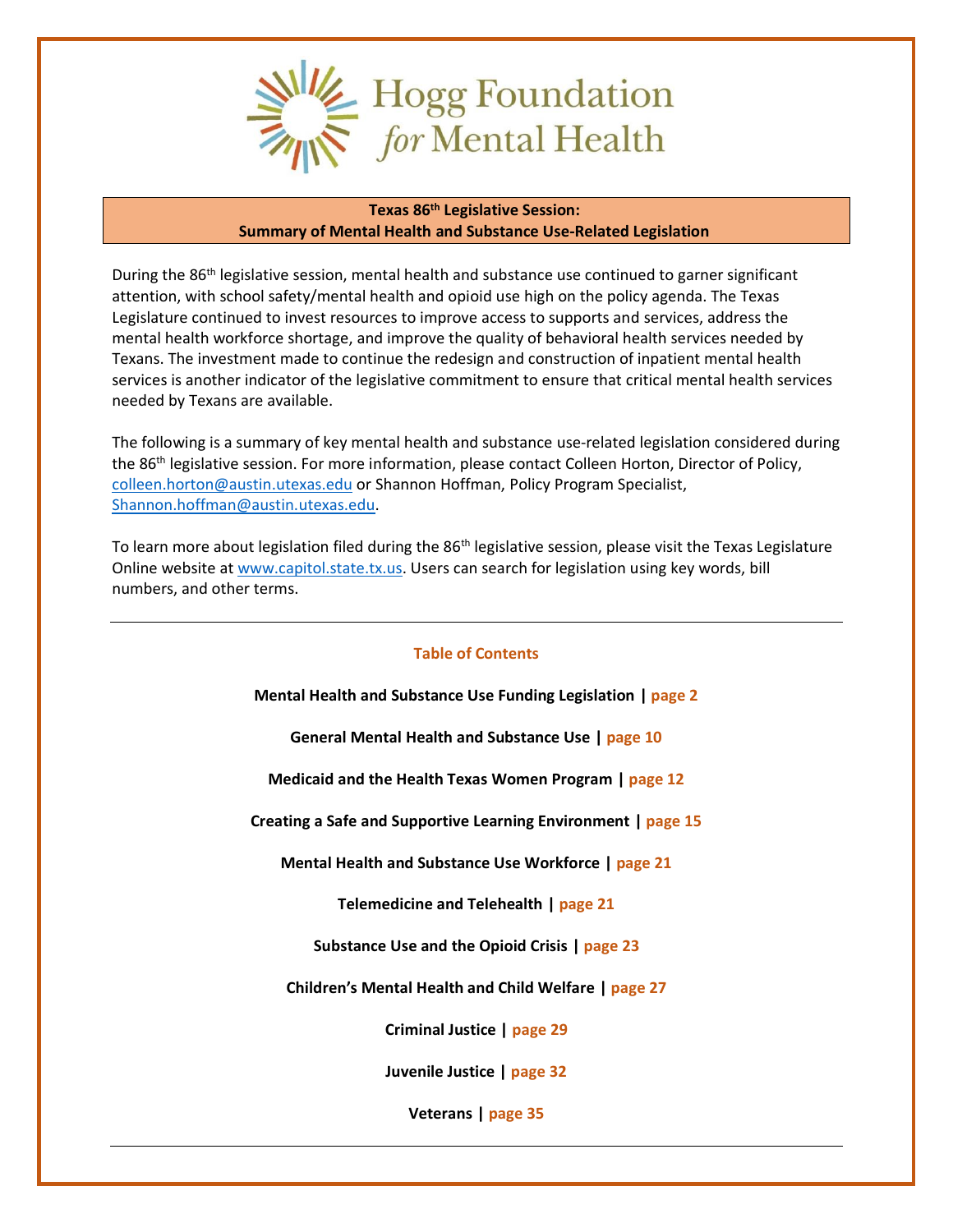#### **Mental Health and Substance Use Funding Legislation**

### **General Appropriations – HB 1 (Zerwas/Nelson)**

**Article II, Health and Human Services Commission (HHSC) Mental Health and Substance Use Funding**  The general appropriations bill is the only piece of legislation that the legislature is required to pass each biennium. It must be approved by both the House and the Senate, certified by the Comptroller, and sent to the governor.

| <b>Budget Strategy</b>                   | <b>SB1</b><br>FY 2018/19 | HB <sub>1</sub><br>FY 2020/21 | <b>Difference</b> |
|------------------------------------------|--------------------------|-------------------------------|-------------------|
| D.2.1 Community Mental Health - Adults   | \$703,362,864            | \$764,100,202                 | \$60,737,338      |
| D.2.2 Community Mental Health - Children | \$166,373,576            | \$184,635,596                 | \$18,262,020      |
| D.2.3 Community Mental Health Crisis     | \$325,430,552            | \$343,263,746                 | \$17,833,194      |
| D.2.4 Substance Abuse Services           | \$380,160,933            | \$464,363,294                 | \$84,202,361      |
| D.2.5 Behavioral Health Waivers          | \$103,351,236            | \$104,599,388                 | \$1,248,152       |
| G.2.1 State Mental Health Hospitals      | \$875,536,372            | \$898,738,475                 | \$23,202,103      |
| G.2.2 Community Mental Health Hospitals  | \$243,830,476            | \$270,620,452                 | \$26,789,976      |

#### **Article II, HHSC Mental Health and Substance Use-Related Riders**

Budget riders are legislative directives that instruct agencies on how to spend certain appropriated funds. Riders do not typically provide additional or new funding.

| <b>Article</b>                  |                                                                                                 |
|---------------------------------|-------------------------------------------------------------------------------------------------|
| <b>II HHSC</b><br><b>Rider#</b> | <b>Description</b>                                                                              |
| 13                              | <b>Increase Consumer Directed Services - directs HHSC to educate STAR+PLUS home- and</b>        |
|                                 | community-based services consumers on the Consumer Directed Services option to increase         |
|                                 | the percentage of individuals who choose this option. HHSC is responsible for collecting annual |
|                                 | data from each Managed Care Organization (MCO) and compiling a report which will be made        |
|                                 | public and given to the Texas Council on Consumer Direction.                                    |
| 14                              | <b>Community Integration Performance Indicators - allows HHSC to collect data for community</b> |
|                                 | integration outcomes to include measures of opportunity, community participation,               |
|                                 | community presence, well-being, and recovery for STAR+PLUS and STAR KIDS programs.              |
|                                 | Requires that annual data be published online.                                                  |
| 18                              | Medically Dependent Children Program (MDCP) – includes funding for MDCP and Youth               |
|                                 | Empowerment Services (YES) waiver services for clients enrolled in the STAR Kids program. This  |
|                                 | does not create an entitlement to waiver services.                                              |
| 20                              | Expansion of Community-Based Services - appropriates \$66,661,790 in all funds for reducing     |
|                                 | interest lists for 60 MDCP, 240 Community Living and Support Services, 1,320 Home and           |
|                                 | Community-based slots, and 8 Deaf-Blind Multiple Disabilities waiver slots, with end-of-year    |
|                                 | targets for FY 21. The plan for increasing enrollment is due by October 1, 2019, with progress  |
|                                 | reports due by March 1, 2020, September 1, 2020, and March 1, 2020.                             |
| 24                              | <b>General Revenue Funds for Medicaid Mental Health and Intellectual Disability Services -</b>  |
|                                 | provides governance relating to the appropriate use, classification, and expenditure of funds   |
|                                 | for mental health and intellectual disability services including, but not limited to, funds     |
|                                 | appropriated to mental health and Local Intellectual and Developmental Disability Authorities   |
|                                 | (LIDDA). Also certifies match for certain inpatient mental health Medicaid services.            |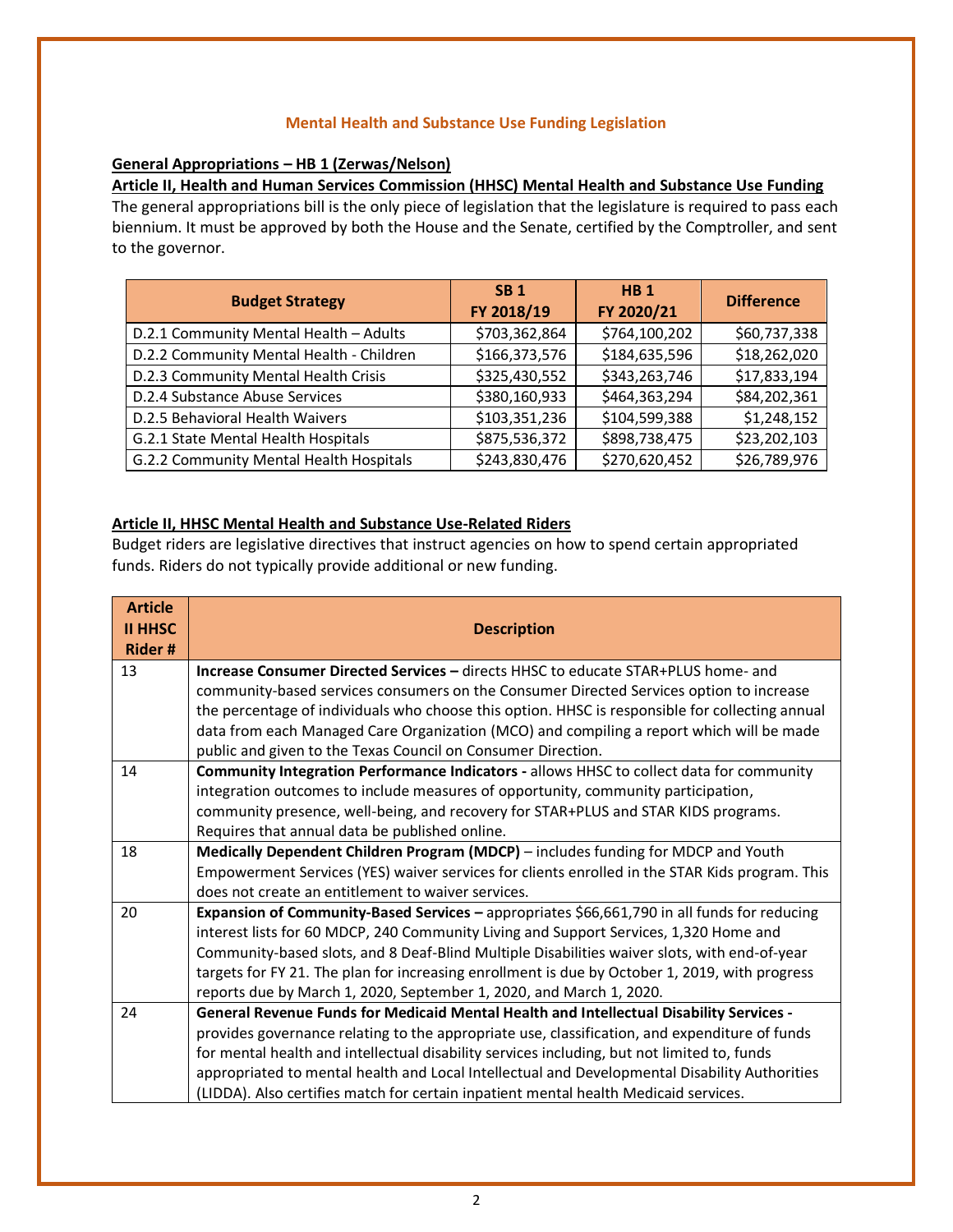| <b>Article</b> |                                                                                                                                                                                          |
|----------------|------------------------------------------------------------------------------------------------------------------------------------------------------------------------------------------|
| <b>II HHSC</b> | <b>Description</b>                                                                                                                                                                       |
| <b>Rider#</b>  |                                                                                                                                                                                          |
| 32             | Intensive Behavioral Intervention - contingent on HHSC adding intensive behavioral                                                                                                       |
|                | intervention as a Medicaid benefit, this allows for the expenditure of appropriated funds for<br>those services for individuals with autism under the age of 20.                         |
| 33             | Managed Care Organization Services for Adults with Serious Mental Illness - directs the                                                                                                  |
|                | commission to identify data by MCO for recipients of STAR+Plus with serious mental illness                                                                                               |
|                | (SMI) to evaluate any inappropriate variation in delivery of service to individuals with SMI.                                                                                            |
|                | Requires HHSC to identify performance measures to hold MCOs accountable for outcomes                                                                                                     |
|                | related to Medicaid spending. Also requires a legislative report by August 31, 2020.                                                                                                     |
| 34             | Evaluation of Opioid Drug Prescribing Practices Under Medicaid - directs HHSC to evaluate                                                                                                |
|                | the prescribing practices for opioid drugs under Texas Medicaid and assess to ensure practices                                                                                           |
|                | align with CDC guidelines. Requires a legislative report by September 1, 2020.                                                                                                           |
| 38             | Cost Effectiveness of Delivery System Reform and Incentive Payment Program - directs HHSC                                                                                                |
|                | to submit report on outcomes of providers in the DSRIP program for demonstration years 7 and                                                                                             |
|                | 8 by December 1, 2020.                                                                                                                                                                   |
| 41             | Regional Advisory Council Diversion Evaluation - directs HHSC to evaluate the feasibility of                                                                                             |
|                | requiring trauma service area regional advisory councils to implement a program to allow                                                                                                 |
|                | emergency medical services providers to transport medically stable psychiatric emergency                                                                                                 |
|                | detention patients to the most appropriate setting. Requires a legislative report by October 1,<br>2020.                                                                                 |
| 42             | Medicaid Waiver Program Interest Study - direct HHSC to collaborate with the Intellectual and                                                                                            |
|                | Developmental Disability System Redesign Advisory Committee to conduct a study of interest                                                                                               |
|                | and waiting lists for waiver programs, submit a legislative report by September 1, 2020, and                                                                                             |
|                | update the Statewide IDD Strategic Plan to align with the Statewide Behavioral Health Strategic                                                                                          |
|                | Plan.                                                                                                                                                                                    |
| 51             | Contingency for Behavioral Health Funds - prohibits expenditure of mental health                                                                                                         |
|                | appropriations if the LBB provides notification to the Comptroller if an agency's planned                                                                                                |
|                | expenditure does not satisfy the requirements of the Statewide Behavioral Health Strategic                                                                                               |
|                | Plan and Coordinated Expenditures.                                                                                                                                                       |
| 52             | Client Services - states it is the intent of the legislature that HHSC and DFPS enter into a                                                                                             |
|                | memorandum of understanding for the provision of outpatient substance use treatment                                                                                                      |
| 53             | services by HHSC to referred DFPS clients.<br>Screening for Offenders with Mental Impairment - directs HHSC and community centers to                                                     |
|                | identify offenders with mental impairments in the criminal justice system, collect and report                                                                                            |
|                | prevalence data, and accept and disclose information relating to special needs offenders.                                                                                                |
| 54             | Mental Health Outcomes and Accountability - requires HHSC to place 10 percent of the funds                                                                                               |
|                | allocated to Local Mental Health Authorities (LMHAs) and Local Behavioral Health Authorities                                                                                             |
|                | (LBHAs) at risk. Allows HHSC to recoup funds for failure to achieve outcome targets set by                                                                                               |
|                | HHSC.                                                                                                                                                                                    |
| 55             | Mental Health Appropriations and the 1115 Medicaid Transformation Waiver - requires that                                                                                                 |
|                | HHSC include in contract provisions for mental health services (adults, children, and crisis                                                                                             |
|                | services), and that funds be used as much as possible to draw down additional federal dollars                                                                                            |
|                | through the 1115 Transformation Waiver or other federal matching opportunities. Requires a                                                                                               |
|                | legislative report every December 1 <sup>st</sup> of each fiscal year.                                                                                                                   |
| 56             | Healthy Community Collaboratives - directs HHSC to allocate up to \$25 million of amounts                                                                                                |
|                | appropriated over the biennium to fund grants to Healthy Community Collaboratives. Also<br>allows for up to \$10 million of these funds to be allocated to collaboratives in rural areas |
|                | contingent on the availability of the required matching funds. Requires a legislative report by                                                                                          |
|                | December 1, 2020.                                                                                                                                                                        |
|                |                                                                                                                                                                                          |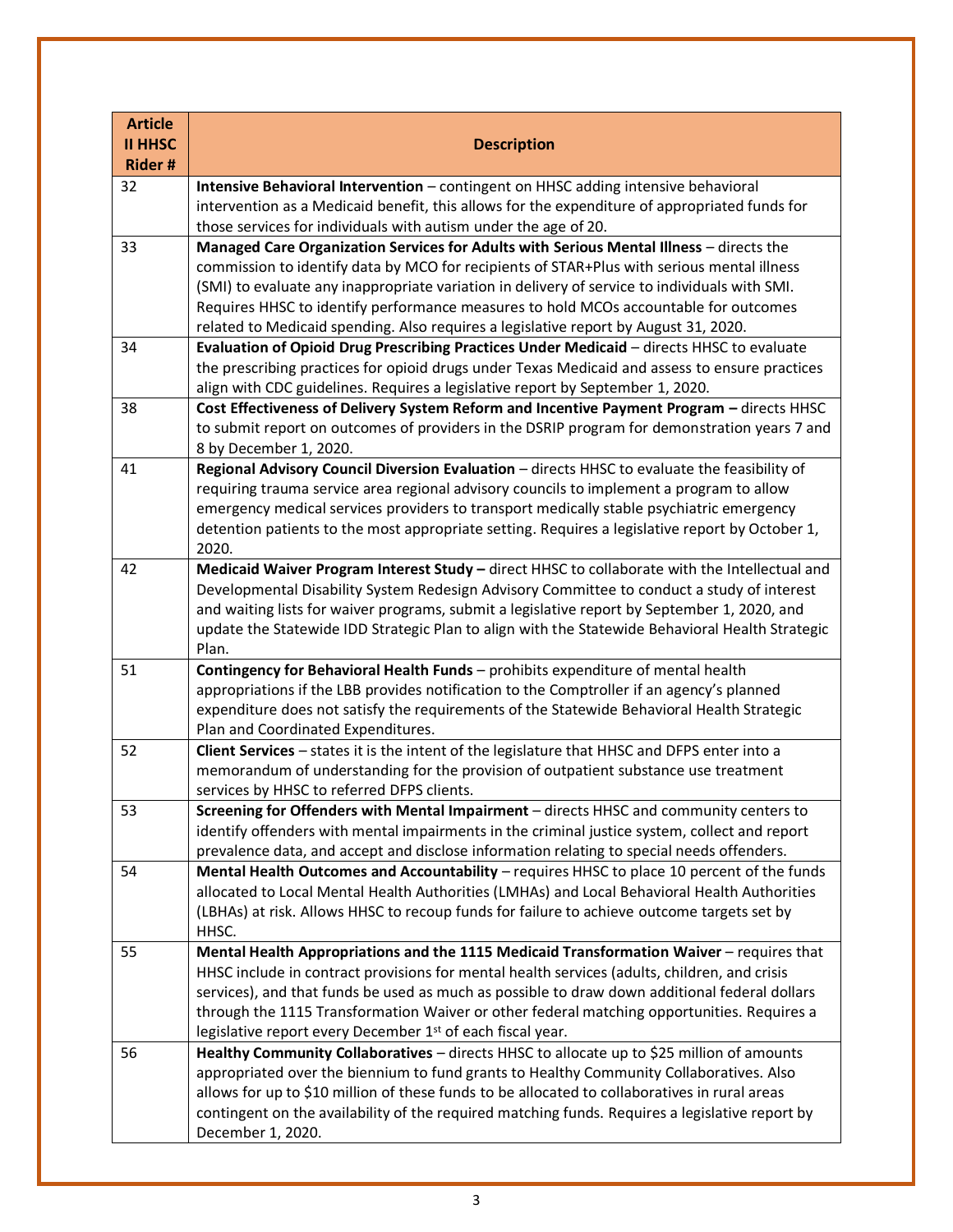| <b>Article</b><br><b>II HHSC</b><br><b>Rider#</b> | <b>Description</b>                                                                                                                                                                                                                                                                                                                                                                                                                                                                                                                                                                                                                                                                                                                                                                                                                                                                                                                                                                                                                                                                                                                                                                                                                                                                                                                                                                                                                                                                                                                                                                                                                                                                                                                                                                                                                                                                                                                                                                                                                                                                                                                                                                                                                                                                                                                                                                                                                                                                                                                                                                                                                                                                                                                                                                             |
|---------------------------------------------------|------------------------------------------------------------------------------------------------------------------------------------------------------------------------------------------------------------------------------------------------------------------------------------------------------------------------------------------------------------------------------------------------------------------------------------------------------------------------------------------------------------------------------------------------------------------------------------------------------------------------------------------------------------------------------------------------------------------------------------------------------------------------------------------------------------------------------------------------------------------------------------------------------------------------------------------------------------------------------------------------------------------------------------------------------------------------------------------------------------------------------------------------------------------------------------------------------------------------------------------------------------------------------------------------------------------------------------------------------------------------------------------------------------------------------------------------------------------------------------------------------------------------------------------------------------------------------------------------------------------------------------------------------------------------------------------------------------------------------------------------------------------------------------------------------------------------------------------------------------------------------------------------------------------------------------------------------------------------------------------------------------------------------------------------------------------------------------------------------------------------------------------------------------------------------------------------------------------------------------------------------------------------------------------------------------------------------------------------------------------------------------------------------------------------------------------------------------------------------------------------------------------------------------------------------------------------------------------------------------------------------------------------------------------------------------------------------------------------------------------------------------------------------------------------|
| 57                                                | Mental Health Peer Support Re-entry Program - directs HHSC to allocate up to \$1 million in                                                                                                                                                                                                                                                                                                                                                                                                                                                                                                                                                                                                                                                                                                                                                                                                                                                                                                                                                                                                                                                                                                                                                                                                                                                                                                                                                                                                                                                                                                                                                                                                                                                                                                                                                                                                                                                                                                                                                                                                                                                                                                                                                                                                                                                                                                                                                                                                                                                                                                                                                                                                                                                                                                    |
|                                                   | general revenue (GR) for the biennium to maintain a mental health peer support re-entry                                                                                                                                                                                                                                                                                                                                                                                                                                                                                                                                                                                                                                                                                                                                                                                                                                                                                                                                                                                                                                                                                                                                                                                                                                                                                                                                                                                                                                                                                                                                                                                                                                                                                                                                                                                                                                                                                                                                                                                                                                                                                                                                                                                                                                                                                                                                                                                                                                                                                                                                                                                                                                                                                                        |
|                                                   | program. Requires these programs use certified peer support specialists to ensure inmates                                                                                                                                                                                                                                                                                                                                                                                                                                                                                                                                                                                                                                                                                                                                                                                                                                                                                                                                                                                                                                                                                                                                                                                                                                                                                                                                                                                                                                                                                                                                                                                                                                                                                                                                                                                                                                                                                                                                                                                                                                                                                                                                                                                                                                                                                                                                                                                                                                                                                                                                                                                                                                                                                                      |
|                                                   | successfully transition from jail into clinically appropriate community-based care. Requires a                                                                                                                                                                                                                                                                                                                                                                                                                                                                                                                                                                                                                                                                                                                                                                                                                                                                                                                                                                                                                                                                                                                                                                                                                                                                                                                                                                                                                                                                                                                                                                                                                                                                                                                                                                                                                                                                                                                                                                                                                                                                                                                                                                                                                                                                                                                                                                                                                                                                                                                                                                                                                                                                                                 |
|                                                   | legislative report by December 1, 2020.                                                                                                                                                                                                                                                                                                                                                                                                                                                                                                                                                                                                                                                                                                                                                                                                                                                                                                                                                                                                                                                                                                                                                                                                                                                                                                                                                                                                                                                                                                                                                                                                                                                                                                                                                                                                                                                                                                                                                                                                                                                                                                                                                                                                                                                                                                                                                                                                                                                                                                                                                                                                                                                                                                                                                        |
|                                                   |                                                                                                                                                                                                                                                                                                                                                                                                                                                                                                                                                                                                                                                                                                                                                                                                                                                                                                                                                                                                                                                                                                                                                                                                                                                                                                                                                                                                                                                                                                                                                                                                                                                                                                                                                                                                                                                                                                                                                                                                                                                                                                                                                                                                                                                                                                                                                                                                                                                                                                                                                                                                                                                                                                                                                                                                |
|                                                   |                                                                                                                                                                                                                                                                                                                                                                                                                                                                                                                                                                                                                                                                                                                                                                                                                                                                                                                                                                                                                                                                                                                                                                                                                                                                                                                                                                                                                                                                                                                                                                                                                                                                                                                                                                                                                                                                                                                                                                                                                                                                                                                                                                                                                                                                                                                                                                                                                                                                                                                                                                                                                                                                                                                                                                                                |
|                                                   |                                                                                                                                                                                                                                                                                                                                                                                                                                                                                                                                                                                                                                                                                                                                                                                                                                                                                                                                                                                                                                                                                                                                                                                                                                                                                                                                                                                                                                                                                                                                                                                                                                                                                                                                                                                                                                                                                                                                                                                                                                                                                                                                                                                                                                                                                                                                                                                                                                                                                                                                                                                                                                                                                                                                                                                                |
|                                                   |                                                                                                                                                                                                                                                                                                                                                                                                                                                                                                                                                                                                                                                                                                                                                                                                                                                                                                                                                                                                                                                                                                                                                                                                                                                                                                                                                                                                                                                                                                                                                                                                                                                                                                                                                                                                                                                                                                                                                                                                                                                                                                                                                                                                                                                                                                                                                                                                                                                                                                                                                                                                                                                                                                                                                                                                |
|                                                   |                                                                                                                                                                                                                                                                                                                                                                                                                                                                                                                                                                                                                                                                                                                                                                                                                                                                                                                                                                                                                                                                                                                                                                                                                                                                                                                                                                                                                                                                                                                                                                                                                                                                                                                                                                                                                                                                                                                                                                                                                                                                                                                                                                                                                                                                                                                                                                                                                                                                                                                                                                                                                                                                                                                                                                                                |
|                                                   |                                                                                                                                                                                                                                                                                                                                                                                                                                                                                                                                                                                                                                                                                                                                                                                                                                                                                                                                                                                                                                                                                                                                                                                                                                                                                                                                                                                                                                                                                                                                                                                                                                                                                                                                                                                                                                                                                                                                                                                                                                                                                                                                                                                                                                                                                                                                                                                                                                                                                                                                                                                                                                                                                                                                                                                                |
| 60                                                |                                                                                                                                                                                                                                                                                                                                                                                                                                                                                                                                                                                                                                                                                                                                                                                                                                                                                                                                                                                                                                                                                                                                                                                                                                                                                                                                                                                                                                                                                                                                                                                                                                                                                                                                                                                                                                                                                                                                                                                                                                                                                                                                                                                                                                                                                                                                                                                                                                                                                                                                                                                                                                                                                                                                                                                                |
|                                                   |                                                                                                                                                                                                                                                                                                                                                                                                                                                                                                                                                                                                                                                                                                                                                                                                                                                                                                                                                                                                                                                                                                                                                                                                                                                                                                                                                                                                                                                                                                                                                                                                                                                                                                                                                                                                                                                                                                                                                                                                                                                                                                                                                                                                                                                                                                                                                                                                                                                                                                                                                                                                                                                                                                                                                                                                |
|                                                   | Accounts tobacco law enforcement grantee and the local sheriff department when tobacco                                                                                                                                                                                                                                                                                                                                                                                                                                                                                                                                                                                                                                                                                                                                                                                                                                                                                                                                                                                                                                                                                                                                                                                                                                                                                                                                                                                                                                                                                                                                                                                                                                                                                                                                                                                                                                                                                                                                                                                                                                                                                                                                                                                                                                                                                                                                                                                                                                                                                                                                                                                                                                                                                                         |
|                                                   | products are sold to an underage purchaser per the federal Synar Amendment.                                                                                                                                                                                                                                                                                                                                                                                                                                                                                                                                                                                                                                                                                                                                                                                                                                                                                                                                                                                                                                                                                                                                                                                                                                                                                                                                                                                                                                                                                                                                                                                                                                                                                                                                                                                                                                                                                                                                                                                                                                                                                                                                                                                                                                                                                                                                                                                                                                                                                                                                                                                                                                                                                                                    |
| 61                                                | Mental Health for Veterans Grant Program - allocates \$20 million in GR in FY 2020 to operate                                                                                                                                                                                                                                                                                                                                                                                                                                                                                                                                                                                                                                                                                                                                                                                                                                                                                                                                                                                                                                                                                                                                                                                                                                                                                                                                                                                                                                                                                                                                                                                                                                                                                                                                                                                                                                                                                                                                                                                                                                                                                                                                                                                                                                                                                                                                                                                                                                                                                                                                                                                                                                                                                                  |
|                                                   | a grant program to support community mental health programs providing services and                                                                                                                                                                                                                                                                                                                                                                                                                                                                                                                                                                                                                                                                                                                                                                                                                                                                                                                                                                                                                                                                                                                                                                                                                                                                                                                                                                                                                                                                                                                                                                                                                                                                                                                                                                                                                                                                                                                                                                                                                                                                                                                                                                                                                                                                                                                                                                                                                                                                                                                                                                                                                                                                                                             |
|                                                   |                                                                                                                                                                                                                                                                                                                                                                                                                                                                                                                                                                                                                                                                                                                                                                                                                                                                                                                                                                                                                                                                                                                                                                                                                                                                                                                                                                                                                                                                                                                                                                                                                                                                                                                                                                                                                                                                                                                                                                                                                                                                                                                                                                                                                                                                                                                                                                                                                                                                                                                                                                                                                                                                                                                                                                                                |
|                                                   |                                                                                                                                                                                                                                                                                                                                                                                                                                                                                                                                                                                                                                                                                                                                                                                                                                                                                                                                                                                                                                                                                                                                                                                                                                                                                                                                                                                                                                                                                                                                                                                                                                                                                                                                                                                                                                                                                                                                                                                                                                                                                                                                                                                                                                                                                                                                                                                                                                                                                                                                                                                                                                                                                                                                                                                                |
|                                                   |                                                                                                                                                                                                                                                                                                                                                                                                                                                                                                                                                                                                                                                                                                                                                                                                                                                                                                                                                                                                                                                                                                                                                                                                                                                                                                                                                                                                                                                                                                                                                                                                                                                                                                                                                                                                                                                                                                                                                                                                                                                                                                                                                                                                                                                                                                                                                                                                                                                                                                                                                                                                                                                                                                                                                                                                |
|                                                   |                                                                                                                                                                                                                                                                                                                                                                                                                                                                                                                                                                                                                                                                                                                                                                                                                                                                                                                                                                                                                                                                                                                                                                                                                                                                                                                                                                                                                                                                                                                                                                                                                                                                                                                                                                                                                                                                                                                                                                                                                                                                                                                                                                                                                                                                                                                                                                                                                                                                                                                                                                                                                                                                                                                                                                                                |
|                                                   |                                                                                                                                                                                                                                                                                                                                                                                                                                                                                                                                                                                                                                                                                                                                                                                                                                                                                                                                                                                                                                                                                                                                                                                                                                                                                                                                                                                                                                                                                                                                                                                                                                                                                                                                                                                                                                                                                                                                                                                                                                                                                                                                                                                                                                                                                                                                                                                                                                                                                                                                                                                                                                                                                                                                                                                                |
|                                                   |                                                                                                                                                                                                                                                                                                                                                                                                                                                                                                                                                                                                                                                                                                                                                                                                                                                                                                                                                                                                                                                                                                                                                                                                                                                                                                                                                                                                                                                                                                                                                                                                                                                                                                                                                                                                                                                                                                                                                                                                                                                                                                                                                                                                                                                                                                                                                                                                                                                                                                                                                                                                                                                                                                                                                                                                |
|                                                   |                                                                                                                                                                                                                                                                                                                                                                                                                                                                                                                                                                                                                                                                                                                                                                                                                                                                                                                                                                                                                                                                                                                                                                                                                                                                                                                                                                                                                                                                                                                                                                                                                                                                                                                                                                                                                                                                                                                                                                                                                                                                                                                                                                                                                                                                                                                                                                                                                                                                                                                                                                                                                                                                                                                                                                                                |
|                                                   |                                                                                                                                                                                                                                                                                                                                                                                                                                                                                                                                                                                                                                                                                                                                                                                                                                                                                                                                                                                                                                                                                                                                                                                                                                                                                                                                                                                                                                                                                                                                                                                                                                                                                                                                                                                                                                                                                                                                                                                                                                                                                                                                                                                                                                                                                                                                                                                                                                                                                                                                                                                                                                                                                                                                                                                                |
|                                                   |                                                                                                                                                                                                                                                                                                                                                                                                                                                                                                                                                                                                                                                                                                                                                                                                                                                                                                                                                                                                                                                                                                                                                                                                                                                                                                                                                                                                                                                                                                                                                                                                                                                                                                                                                                                                                                                                                                                                                                                                                                                                                                                                                                                                                                                                                                                                                                                                                                                                                                                                                                                                                                                                                                                                                                                                |
| 64                                                |                                                                                                                                                                                                                                                                                                                                                                                                                                                                                                                                                                                                                                                                                                                                                                                                                                                                                                                                                                                                                                                                                                                                                                                                                                                                                                                                                                                                                                                                                                                                                                                                                                                                                                                                                                                                                                                                                                                                                                                                                                                                                                                                                                                                                                                                                                                                                                                                                                                                                                                                                                                                                                                                                                                                                                                                |
|                                                   | in FY 21 to provide rate increases for substance abuse treatment services. Additionally allocates                                                                                                                                                                                                                                                                                                                                                                                                                                                                                                                                                                                                                                                                                                                                                                                                                                                                                                                                                                                                                                                                                                                                                                                                                                                                                                                                                                                                                                                                                                                                                                                                                                                                                                                                                                                                                                                                                                                                                                                                                                                                                                                                                                                                                                                                                                                                                                                                                                                                                                                                                                                                                                                                                              |
|                                                   | \$23,634,844 in FY 20 to reduce waitlists for pregnant women and women with children                                                                                                                                                                                                                                                                                                                                                                                                                                                                                                                                                                                                                                                                                                                                                                                                                                                                                                                                                                                                                                                                                                                                                                                                                                                                                                                                                                                                                                                                                                                                                                                                                                                                                                                                                                                                                                                                                                                                                                                                                                                                                                                                                                                                                                                                                                                                                                                                                                                                                                                                                                                                                                                                                                           |
|                                                   | treatment programs.                                                                                                                                                                                                                                                                                                                                                                                                                                                                                                                                                                                                                                                                                                                                                                                                                                                                                                                                                                                                                                                                                                                                                                                                                                                                                                                                                                                                                                                                                                                                                                                                                                                                                                                                                                                                                                                                                                                                                                                                                                                                                                                                                                                                                                                                                                                                                                                                                                                                                                                                                                                                                                                                                                                                                                            |
| 65                                                | Funding for Mental Health Programs - allocates \$871,348 in GR each fiscal year to fund                                                                                                                                                                                                                                                                                                                                                                                                                                                                                                                                                                                                                                                                                                                                                                                                                                                                                                                                                                                                                                                                                                                                                                                                                                                                                                                                                                                                                                                                                                                                                                                                                                                                                                                                                                                                                                                                                                                                                                                                                                                                                                                                                                                                                                                                                                                                                                                                                                                                                                                                                                                                                                                                                                        |
|                                                   |                                                                                                                                                                                                                                                                                                                                                                                                                                                                                                                                                                                                                                                                                                                                                                                                                                                                                                                                                                                                                                                                                                                                                                                                                                                                                                                                                                                                                                                                                                                                                                                                                                                                                                                                                                                                                                                                                                                                                                                                                                                                                                                                                                                                                                                                                                                                                                                                                                                                                                                                                                                                                                                                                                                                                                                                |
|                                                   |                                                                                                                                                                                                                                                                                                                                                                                                                                                                                                                                                                                                                                                                                                                                                                                                                                                                                                                                                                                                                                                                                                                                                                                                                                                                                                                                                                                                                                                                                                                                                                                                                                                                                                                                                                                                                                                                                                                                                                                                                                                                                                                                                                                                                                                                                                                                                                                                                                                                                                                                                                                                                                                                                                                                                                                                |
|                                                   |                                                                                                                                                                                                                                                                                                                                                                                                                                                                                                                                                                                                                                                                                                                                                                                                                                                                                                                                                                                                                                                                                                                                                                                                                                                                                                                                                                                                                                                                                                                                                                                                                                                                                                                                                                                                                                                                                                                                                                                                                                                                                                                                                                                                                                                                                                                                                                                                                                                                                                                                                                                                                                                                                                                                                                                                |
|                                                   |                                                                                                                                                                                                                                                                                                                                                                                                                                                                                                                                                                                                                                                                                                                                                                                                                                                                                                                                                                                                                                                                                                                                                                                                                                                                                                                                                                                                                                                                                                                                                                                                                                                                                                                                                                                                                                                                                                                                                                                                                                                                                                                                                                                                                                                                                                                                                                                                                                                                                                                                                                                                                                                                                                                                                                                                |
|                                                   |                                                                                                                                                                                                                                                                                                                                                                                                                                                                                                                                                                                                                                                                                                                                                                                                                                                                                                                                                                                                                                                                                                                                                                                                                                                                                                                                                                                                                                                                                                                                                                                                                                                                                                                                                                                                                                                                                                                                                                                                                                                                                                                                                                                                                                                                                                                                                                                                                                                                                                                                                                                                                                                                                                                                                                                                |
|                                                   |                                                                                                                                                                                                                                                                                                                                                                                                                                                                                                                                                                                                                                                                                                                                                                                                                                                                                                                                                                                                                                                                                                                                                                                                                                                                                                                                                                                                                                                                                                                                                                                                                                                                                                                                                                                                                                                                                                                                                                                                                                                                                                                                                                                                                                                                                                                                                                                                                                                                                                                                                                                                                                                                                                                                                                                                |
|                                                   |                                                                                                                                                                                                                                                                                                                                                                                                                                                                                                                                                                                                                                                                                                                                                                                                                                                                                                                                                                                                                                                                                                                                                                                                                                                                                                                                                                                                                                                                                                                                                                                                                                                                                                                                                                                                                                                                                                                                                                                                                                                                                                                                                                                                                                                                                                                                                                                                                                                                                                                                                                                                                                                                                                                                                                                                |
|                                                   |                                                                                                                                                                                                                                                                                                                                                                                                                                                                                                                                                                                                                                                                                                                                                                                                                                                                                                                                                                                                                                                                                                                                                                                                                                                                                                                                                                                                                                                                                                                                                                                                                                                                                                                                                                                                                                                                                                                                                                                                                                                                                                                                                                                                                                                                                                                                                                                                                                                                                                                                                                                                                                                                                                                                                                                                |
|                                                   |                                                                                                                                                                                                                                                                                                                                                                                                                                                                                                                                                                                                                                                                                                                                                                                                                                                                                                                                                                                                                                                                                                                                                                                                                                                                                                                                                                                                                                                                                                                                                                                                                                                                                                                                                                                                                                                                                                                                                                                                                                                                                                                                                                                                                                                                                                                                                                                                                                                                                                                                                                                                                                                                                                                                                                                                |
|                                                   |                                                                                                                                                                                                                                                                                                                                                                                                                                                                                                                                                                                                                                                                                                                                                                                                                                                                                                                                                                                                                                                                                                                                                                                                                                                                                                                                                                                                                                                                                                                                                                                                                                                                                                                                                                                                                                                                                                                                                                                                                                                                                                                                                                                                                                                                                                                                                                                                                                                                                                                                                                                                                                                                                                                                                                                                |
|                                                   | Council and submit a report to the Governor, the LBB, and the human services committees in                                                                                                                                                                                                                                                                                                                                                                                                                                                                                                                                                                                                                                                                                                                                                                                                                                                                                                                                                                                                                                                                                                                                                                                                                                                                                                                                                                                                                                                                                                                                                                                                                                                                                                                                                                                                                                                                                                                                                                                                                                                                                                                                                                                                                                                                                                                                                                                                                                                                                                                                                                                                                                                                                                     |
|                                                   | the House and Senate. Requires a legislative report by December 1, 2020.                                                                                                                                                                                                                                                                                                                                                                                                                                                                                                                                                                                                                                                                                                                                                                                                                                                                                                                                                                                                                                                                                                                                                                                                                                                                                                                                                                                                                                                                                                                                                                                                                                                                                                                                                                                                                                                                                                                                                                                                                                                                                                                                                                                                                                                                                                                                                                                                                                                                                                                                                                                                                                                                                                                       |
| 58<br>59<br>62<br>63<br>66<br>67                  | Semiannual Reporting of Waiting Lists for Mental Health Services - requires HHSC to submit<br>semiannual reports to the LBB and the governor providing data on waiting lists and related<br>expenditures for community adult mental health services, community children's mental health<br>services, forensic state hospital beds, and maximum-security hospital beds.<br>Mental Health Program for Veterans - allocates \$5 million in GR each fiscal year for the<br>purpose of administering the mental health program for veterans. Requires a legislative report<br>December 1 <sup>st</sup> of each fiscal year.<br>Synar Results Notification for Local Communities - directs HHSC, or contractor, to use funds<br>from budget strategy D.2.4, Substance Abuse Services, to notify the Comptroller of Public<br>treatment to veterans and their families. Requires a legislative report by December 1, 2020.<br>Mental Health Grant Program for Justice-Involved Individuals - allocates \$25 million in GR<br>each year of the biennium for administering the grant program to reduce recidivism, arrests,<br>and incarceration among individuals with mental illness and to reduce wait times for forensic<br>commitment. Also directs that \$5 million in GR each year be allocated to the Harris County jail<br>diversion program. Requires each grantee to report twice annually to the Statewide Behavioral<br>Health Coordinating Council.<br>Increased Access to Community Mental Health Services - allocates \$23,416,350 in GR and<br>\$1,667,735 in federal funds each fiscal year to address waitlists and to increase capacity of<br>outpatient mental health services at LMHAs and LBHAs.<br>Substance Abuse Treatment Services - allocates \$677,004 in GR in FY 20 and \$4,322,996 in GR<br>clubhouses at FY 19 levels. Additionally allocates \$5,446,612 in GR each fiscal year for funding<br>to prevent child relinquishment due to the need for intensive mental health treatment, with<br>\$328,131 in GR for program support and administration.<br>Consolidated Reporting of Opioid-Related Expenditures - directs the Executive Commissioner<br>of HHSC to submit a legislative report of annual expenditures from the previous fiscal year for<br>all opioid abuse and misuse-related programs at HHSC, DFPS, and DSHS no later than October<br>1 <sup>st</sup> of each year.<br>Proposal to Enhance Efficiency of Substance Abuse Treatment Services - directs HHSC to<br>develop a proposal to improve administration of substance abuse treatment services and<br>expand capacity of services. In developing the proposal, HHSC shall consult with providers, the<br>Behavioral Health Advisory Committee and the Statewide Behavioral Health Coordinating |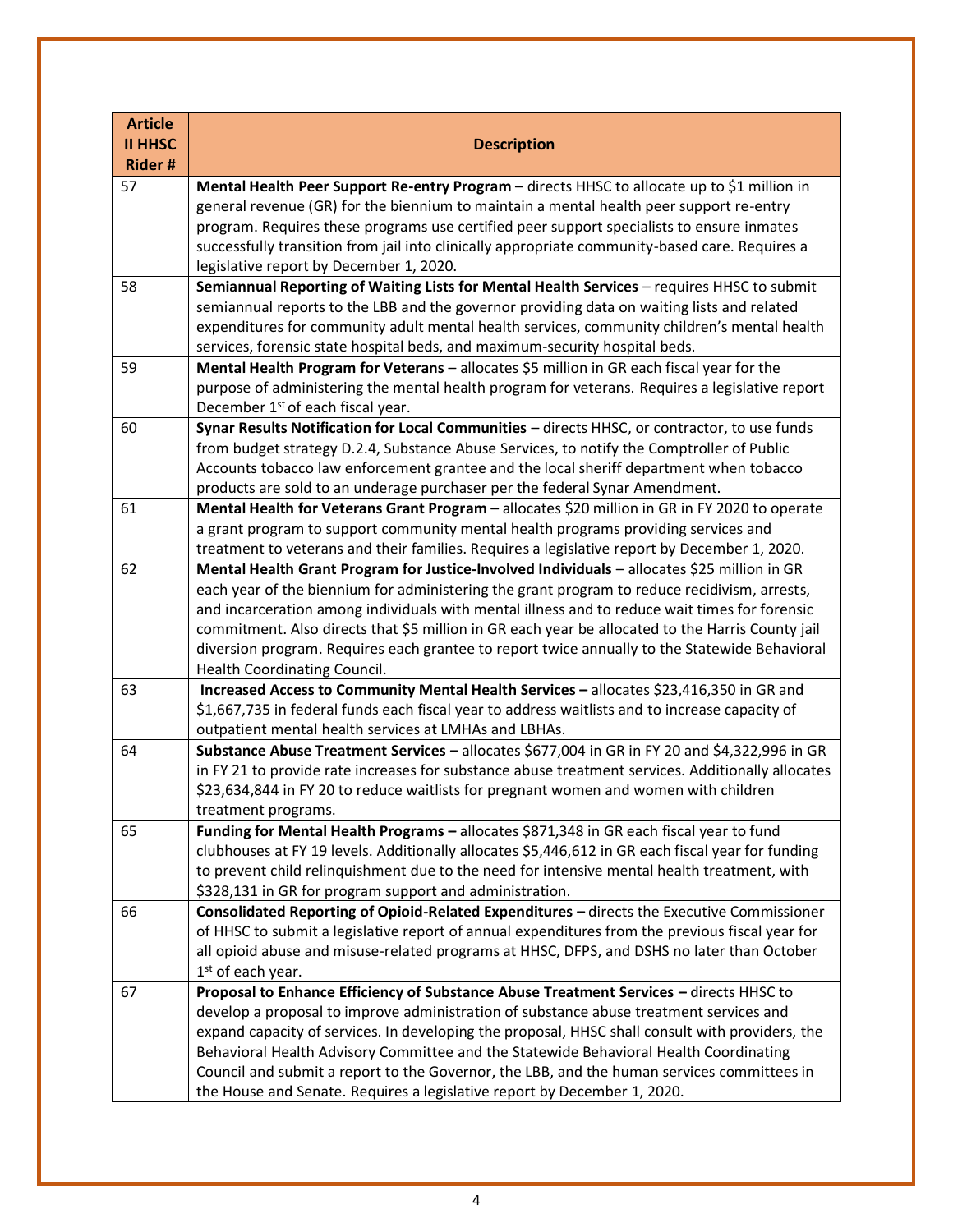| <b>Article</b><br><b>II HHSC</b><br><b>Rider#</b> | <b>Description</b>                                                                                                                                                                                                                                                               |
|---------------------------------------------------|----------------------------------------------------------------------------------------------------------------------------------------------------------------------------------------------------------------------------------------------------------------------------------|
| 68                                                | Unexpended Balance Authority within the Biennium for the Community Mental Health Grant<br>Program - allocates \$20 million in GR each fiscal year for the Community Mental Health Grant<br>Program and allows unexpended funds from FY 20 to be used in FY 21 for same purposes. |
| 69                                                | Study on Substance Abuse Treatment Services - directs HHSC to evaluate reimbursement<br>methodology and rates for substance use treatment services, and submit a legislative report no<br>later than November 1, 2020.                                                           |
| 94                                                | Pediatric Health Tele-Connectivity Resource Program for Rural Texas - allocates \$1,210,808 in<br>GR and \$1,289,193 in federal funds in FY 20 and \$1,234,177 in GR and \$1,265,823 in federal<br>funds to establish a tele-connectivity resource program for rural Texas.      |
| 103                                               | Behavioral Support Specialists at State Supported Living Centers - directs San Angelo and<br>Mexia State Living Centers to provide behavioral health supports to any residents with<br>specialized education needs.                                                              |
| 108                                               | State Hospital and State Supported Living Center Workforce - directs HHSC to evaluate<br>workforce conditions and patterns at state hospitals and SSLCs and submit a legislative report<br>no later than August 1, 2020.                                                         |
| 109                                               | Expenditure Reporting at the State Hospitals - directs HHSC to provide monthly state hospital<br>expenditure data to the LBB on a biannual basis no later than April and October 1 <sup>st</sup> of each<br>fiscal year.                                                         |
| 110                                               | State Supported Living Centers Planning - directs HHSC to develop a plan to maximize<br>resources at SSLCs and submit it to the legislature no later than December 1, 2020.                                                                                                      |
| 113                                               | Lock-In for Controlled Substances - directs the Office of Inspector General and MCOs to<br>maintain a lock-in program for controlled substance to prevent substance abuse.                                                                                                       |

### **Article II, Special Provisions Relating to all HHS Agencies**

Special Provisions are instructions included in the appropriations bill that apply to multiple agencies within one or multiple articles. Typically, these provisions are used to restrict the amount and conditions under which appropriations may be expended.

| <b>Special</b>    | <b>Description</b>                                                                             |
|-------------------|------------------------------------------------------------------------------------------------|
| <b>Provision#</b> |                                                                                                |
| Sec. 19           | Prohibition on the Use of Appropriations for the Private Operation of a State Hospital -       |
|                   | prohibits the state from soliciting bids for the private operation of a state hospital without |
|                   | approval from the Legislative Budget Board.                                                    |
| Sec. 24           | Patient or Client Assistance - allows compensation to be paid to patients or clients of a      |
|                   | state hospital or SSLC who assist in the operation of the facility as part of their therapy.   |
| Sec. 32           | Foster Care Methodology -increased access to Medicaid benefits including mental health         |
|                   | rehabilitation and targeted case management is required to be included in the issues           |
|                   | considered in new foster care rate methodology.                                                |

### **Article III - Texas Education Agency (TEA) School Climate/Safety Funding**

Following the shooting at Santa Fe High School, the Governor announced school safety as an emergency item and prioritized mental health as a component of securing schools' safety. While these strategies aren't exclusively for funding mental health services, funds for programs and services located within these strategies directly affect school climate and can improve student and teacher well-being and safety.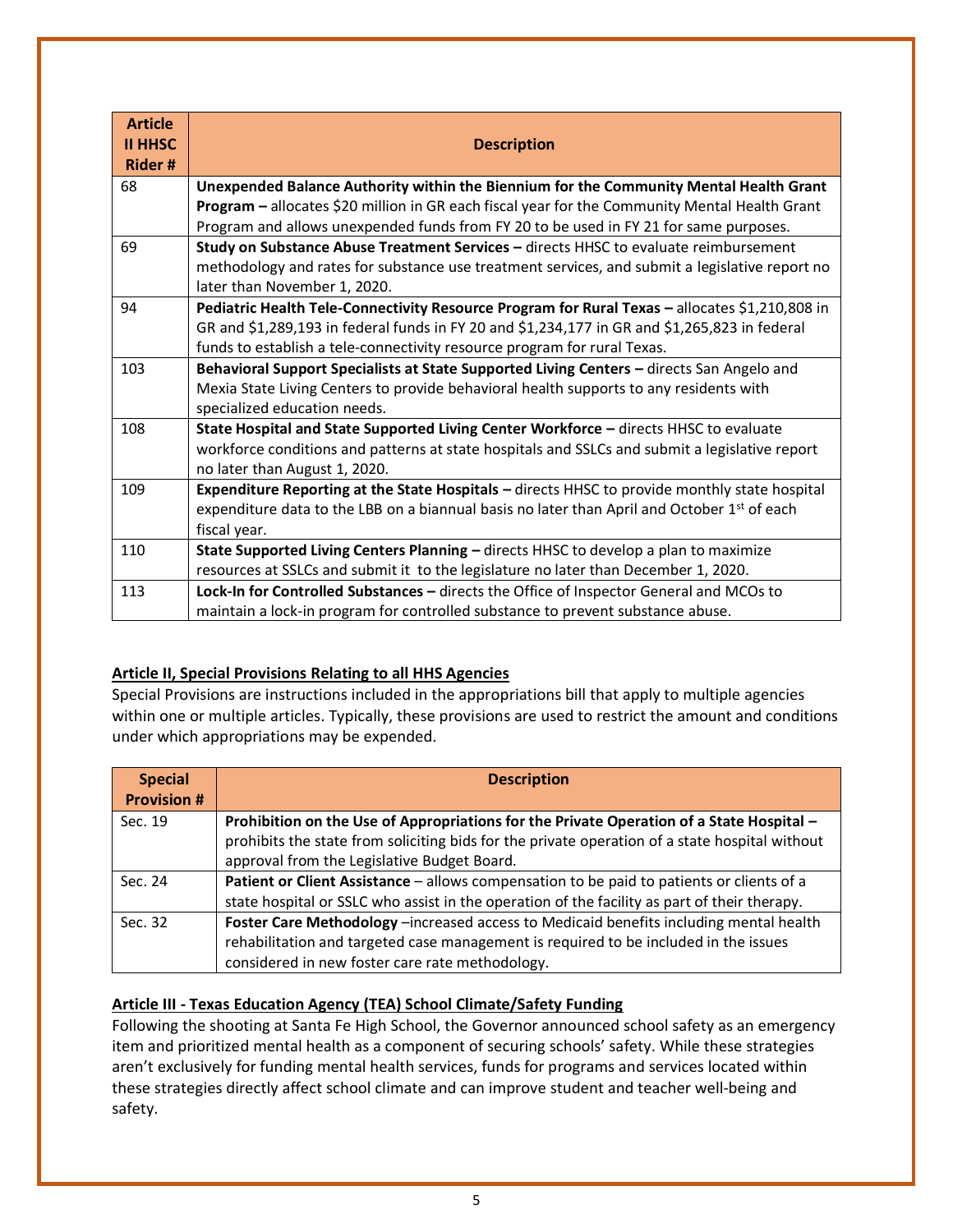| <b>Program/Support</b>                                                                                                                                                                                                                    | HB <sub>1</sub><br>FY 2020/21 |
|-------------------------------------------------------------------------------------------------------------------------------------------------------------------------------------------------------------------------------------------|-------------------------------|
| Amachi Texas: A.2.2 Achievement of Students at Risk (program to mentor youth of<br>incarcerated parents in coordination with Big Brother/Big Sister Lone Star and other<br>community-based resources for training, services, and funding) | \$4,000,000                   |
| Disability Community-Based Support: A.2.3 Students with Disabilities                                                                                                                                                                      |                               |
| School Safety Allotment: A.1.1 Foundation School Program                                                                                                                                                                                  | \$100,000,000                 |
| Communities in Schools: A.2.4 School Improvement & Support                                                                                                                                                                                | \$61,043,632                  |
| Best Buddies: A.2.4 School Improvement and Support                                                                                                                                                                                        | \$500,000                     |
| Customized School Safety Programming: B.2.2 Health and Safety                                                                                                                                                                             | \$2,000,000                   |

# **Article III, TEA School Climate/Safety Related Riders**

| <b>Article III</b> |                                                                                                     |
|--------------------|-----------------------------------------------------------------------------------------------------|
| <b>TEA</b>         | <b>Description</b>                                                                                  |
| <b>Rider#</b>      |                                                                                                     |
| 16                 | Non-educational Community-based Support Services - allocates \$987,300 each fiscal year to          |
|                    | non-educational community-based support services for certain students with disabilities.            |
| 17                 | Professional Development for the Provision of Access to the General Curriculum for                  |
|                    | Students with Disabilities in the Least Restrictive Environment - directs TEA to use 10.5           |
|                    | percent of federal discretionary funds awarded through IDEA during the biennium for                 |
|                    | professional development and support for school districts to provide learning in the least          |
|                    | restrictive environment for students with disabilities and Response to Intervention processes.      |
|                    | Requires legislative reports no later than August 21, 2020 and 2021.                                |
| 22                 | Communities in Schools - allocates \$30,521,817 in GR and \$3,898,450 in Temporary                  |
|                    | Assistance for Needy Families (TANF) funds in FY 20 and \$30,521,815 in GR and \$3,898,450 in       |
|                    | TANF funds in FY 21 to the Communities in Schools Program. Additionally, \$943,892 in TANF          |
|                    | funds each fiscal year will be allocated for administrative purposes of the program. Transfer       |
|                    | of GR funds for providing administrative support may not exceed \$100,000 for the 2020-21           |
|                    | biennium.                                                                                           |
| 34                 | Funding for Regional Education Service Centers - allocates \$11,875,000 each fiscal year to         |
|                    | be distributed to each ESC for providing professional development and other technical               |
|                    | assistance services required to school districts, with additional distributions to school districts |
|                    | serving less than 1,600 students. A legislative report on expenditures, savings, services, staff,   |
|                    | programs, and funding transferred from TEA is due no later than December 1st of each even-          |
|                    | numbered year.                                                                                      |
| 50                 | Amachi Texas - allocates \$2 million in GR each fiscal year to the Amachi Texas program to          |
|                    | mentor youth of incarcerated parents in coordination with Big Brother/Big Sister Lone Star          |
|                    | and other community-based resources for training, services, and funding.                            |
| 71                 | Best Buddies - allocates \$250,000 each fiscal year to support the Best Buddies program.            |
| 74                 | Report on the Effectiveness of Certain TEA Programs - directs TEA to study the effectiveness        |
|                    | of programs that receive funding and are administered by non-governmental organizations;            |
|                    | report to the finance and education committees in the House and the Senate, the Governor,           |
|                    | and the LBB no later than May 1, 2020.                                                              |
| 79                 | Funding for Customized School Safety Programming - TEA Commissioner shall allocate \$1              |
|                    | million in GR each fiscal year to a non-governmental organization with an established safe          |
|                    | school institute to provide customized school safety programming.                                   |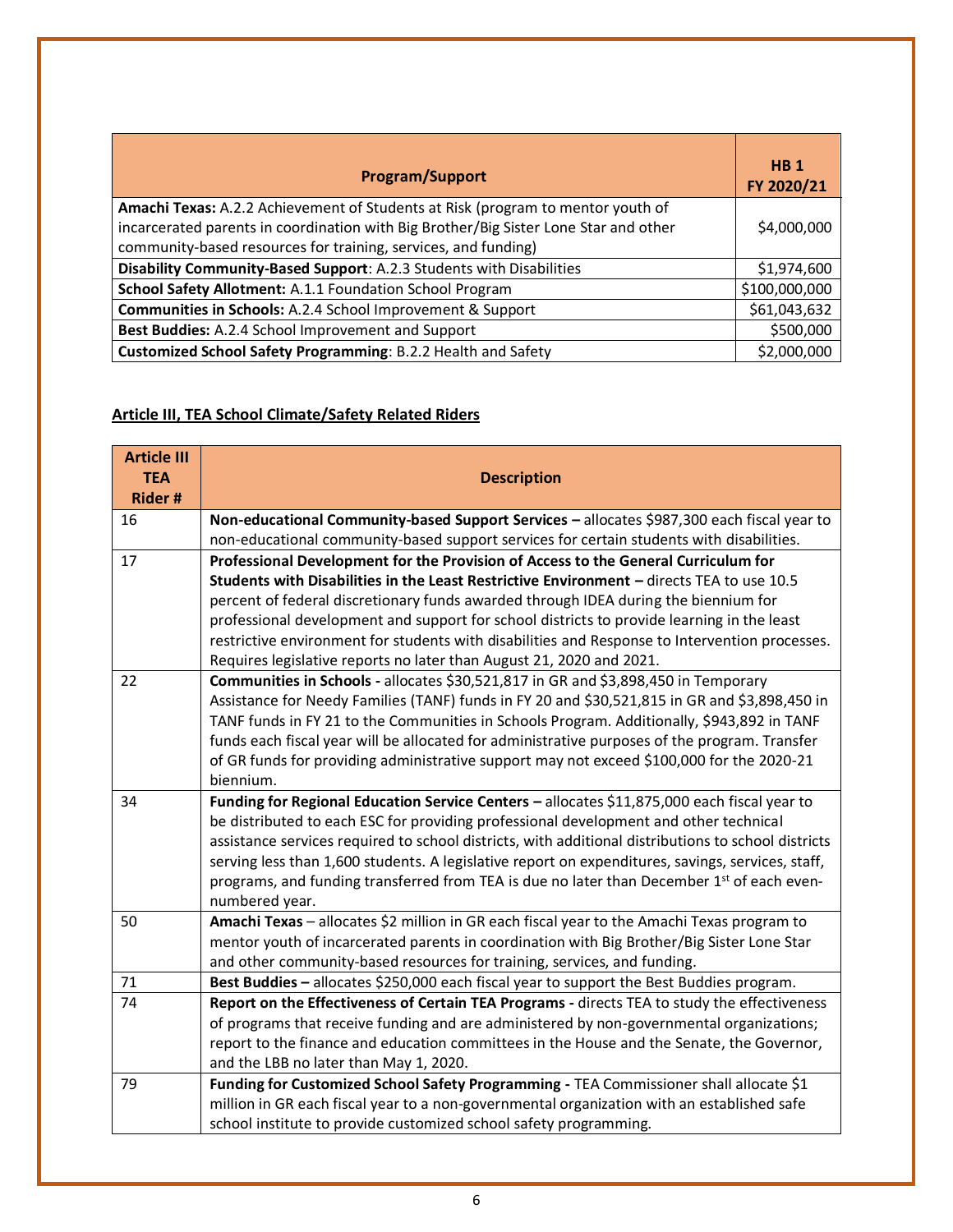### **Article III – Higher Education School Climate/Safety Funding**

|                                                                                                       | <b>HB1</b><br>FY 2020/21 |
|-------------------------------------------------------------------------------------------------------|--------------------------|
| <b>Higher Education Coordinating Board (HECB)</b>                                                     |                          |
| F.1.8 Mental Health Professionals Loan Repayment Program                                              | \$2,125,000              |
| F.1.10 Child Mental Health Care Consortium                                                            | \$99,000,000             |
| <b>Texas State University (TSU)</b>                                                                   |                          |
| C.1.2 School Safety Center                                                                            | \$10,990,944             |
| C.1.3 Advanced Law Enforcement Rapid Response Training ("ALERRT")                                     | \$4,000,000              |
| <b>Texas Tech University Health Sciences Center (TTUHSC)</b>                                          |                          |
| D.4.1 Rural Health Care - Telemedicine Wellness Intervention Triage and Referral<br>("TWITR") Project | \$5,000,000              |
| The University of Texas at Tyler (UT Tyler)                                                           |                          |
| D.1.1 Mental Health Workforce Training Programs                                                       | \$13,460,000             |

## **Article III, Higher Education School Climate/Safety Contingency Riders**

| <b>Article III</b><br>Rider# | <b>Description</b>                                                                      |
|------------------------------|-----------------------------------------------------------------------------------------|
| <b>HECB #56</b>              | Mental Health Loan Repayment Program - allows unexpended balances at the end of         |
|                              | FY 20 to be carried over to FY 21 for the Mental Health Loan Repayment Program.         |
| <b>HECB #58</b>              | Contingency for Senate Bill 11 - creates the Texas Child Mental Health Care Consortium  |
|                              | (TCMHCC) funding strategy and appropriates \$49.5 million in GR each fiscal year. This  |
|                              | rider identifies the members to be appointed to the TCMHCC, the initiatives, oversight, |
|                              | and expectations related to implementation and reporting. More detailed information     |
|                              | can be found under bill description. *SB 11 passed                                      |
| TTUHSC#8                     | Contingency for Behavioral Health Funds - prohibits expenditure of mental health        |
|                              | appropriations if the LBB provides notification to the Comptroller that an agency's     |
|                              | planned expenditure does not satisfy the requirements of the Statewide Behavioral       |
|                              | Health Strategic Plan and Coordinated Expenditures.                                     |
| UTHSC Tyler #7               | Mental Health Workforce Training for Underserved Areas-allocates \$6,730,000 in GR      |
|                              | each fiscal year to support mental health workforce training programs in underserved    |
|                              | areas including, but not limited to, Rusk State Hospital and Terrell State Hospital.    |

### **Article III, Special Provisions Relating Only to State Agencies of Higher Education**

| <b>Special</b><br><b>Provision #</b> | <b>Description</b>                                                                                                                                                                                                                                                                               |
|--------------------------------------|--------------------------------------------------------------------------------------------------------------------------------------------------------------------------------------------------------------------------------------------------------------------------------------------------|
| Sec. 24                              | Participation in Drug Development Research Projects - prohibits public universities<br>receiving state funding, including grants or gifts, from conducting a drug development<br>research protocol involving an individual receiving mental health services under a<br>protective custody order. |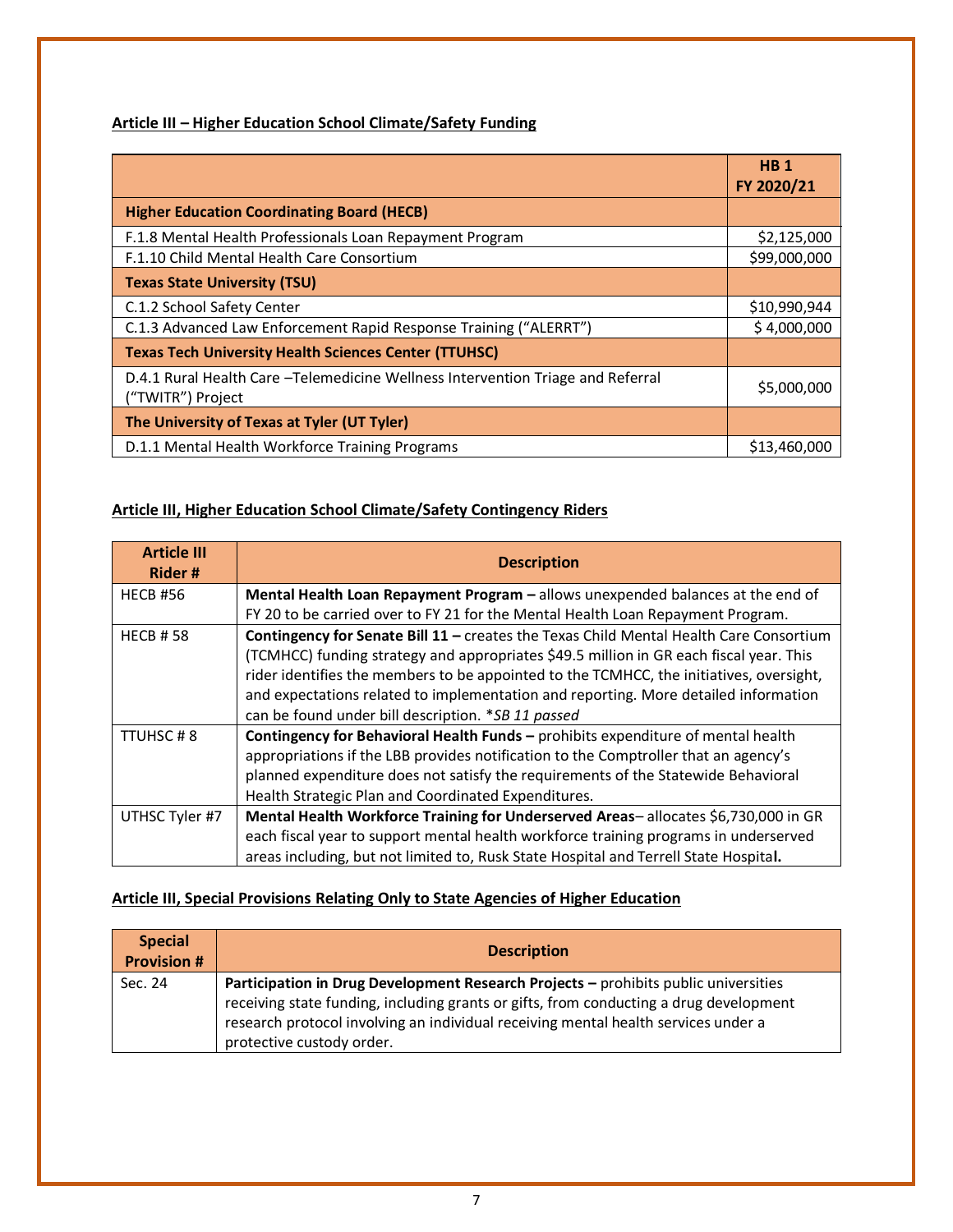### **HB 1, Article IX, Contingencies and Other Special Provisions (Nelson/Zerwas)**

Contingency riders are legislative directives that instruct agencies on how to spend certain appropriated funds if/when legislation passes. Contingency riders typically do not provide additional or new funding. Special Provisions are instructions included in the appropriations bill that apply to multiple agencies within one or multiple articles. Typically, these provisions are used to restrict the amount and conditions under which appropriations may be expended.

| <b>Special</b><br><b>Provision #</b> | <b>Description</b>                                                                                                                                                                                                                                                                                                                                                                                                                                                                                                                                    |
|--------------------------------------|-------------------------------------------------------------------------------------------------------------------------------------------------------------------------------------------------------------------------------------------------------------------------------------------------------------------------------------------------------------------------------------------------------------------------------------------------------------------------------------------------------------------------------------------------------|
| Sec. 10.04                           | Statewide Behavioral Health Strategic Plan and Coordinated Expenditures -<br>Informational Listing of Behavioral Health and Substance Abuse Services<br>a)<br>Appropriations across state agencies totaling \$2,212,505,239 for FY 2020 and<br>\$2,146,796,234 for FY 2021.                                                                                                                                                                                                                                                                           |
|                                      | Statewide Behavioral Health Coordinating Council - Consists of a representative from<br>b)<br>each state agency that funds behavioral health programs or services related to the<br>research, prevention, or detection of mental health conditions, as well as all services<br>necessary to treat, care for, control, supervise, and rehabilitate persons who have a<br>mental health condition, including individuals living with alcohol or drug addiction.                                                                                         |
|                                      | Statewide Behavioral Health Strategic Plan - The purpose of the Statewide Behavioral<br>c)<br>Health Coordinating Council shall be to implement the five-year Statewide Behavioral<br>Health Strategic Plan and provide annual reports including the progress of<br>implementation.                                                                                                                                                                                                                                                                   |
|                                      | Collaborating with the Board of Pharmacy and Medical Board, the Council shall<br>i)<br>create a sub-plan related to substance abuse including challenges of existing<br>prevention, intervention, and treatment programs, evaluation of substance<br>use disorder prevalence, service availability gaps in current services, and<br>strategies for working with state agencies to expand treatment capacity.                                                                                                                                          |
|                                      | Coordination of Behavioral Health Expenditures - The coordinating council shall submit<br>d)<br>to the executive commissioner of HHSC and the Legislative Budget Board (LBB) a<br>coordinated statewide expenditure proposal for each agency. The Comptroller of<br>Public Accounts shall not allow the expenditure of GR-related funds identified in<br>subsection (a) to a particular agency if the LBB provides notification to the Comptroller<br>that the agency's expenditure proposal has not satisfied the requirements of this<br>provision. |
| Sec. 18.09                           | Contingency for House Bill 19 - appropriates \$2.3 million in GR each fiscal year in grants<br>for HHSC to support 20 non-physician mental health professionals at each LMHA to serve<br>as mental health and substance use resources for Education Service Centers (ESC)<br>contingent on the enactment of HB 19. *HB 19 passed                                                                                                                                                                                                                      |
| Sec. 18.68                           | Contingency for Senate Bill 633 - appropriates \$274,173 in GR and \$23,517 in federal<br>funds in FY 20 and \$237,163 in GR and \$20,343 in federal funds in FY 21, as well as 3.3 FTEs<br>to increase capacity of LMHAs in certain counties to provide mental health services. *SB<br>633 passed                                                                                                                                                                                                                                                    |
| Sec. 18.83                           | Contingency for SB 340 - appropriates \$500,000 to the Trusteed Programs Within the<br>Office of the Governor for FY 20 to assist law enforcement agencies to purchase opioid<br>antagonists contingent on enactment of SB 340. *SB 340 passed                                                                                                                                                                                                                                                                                                        |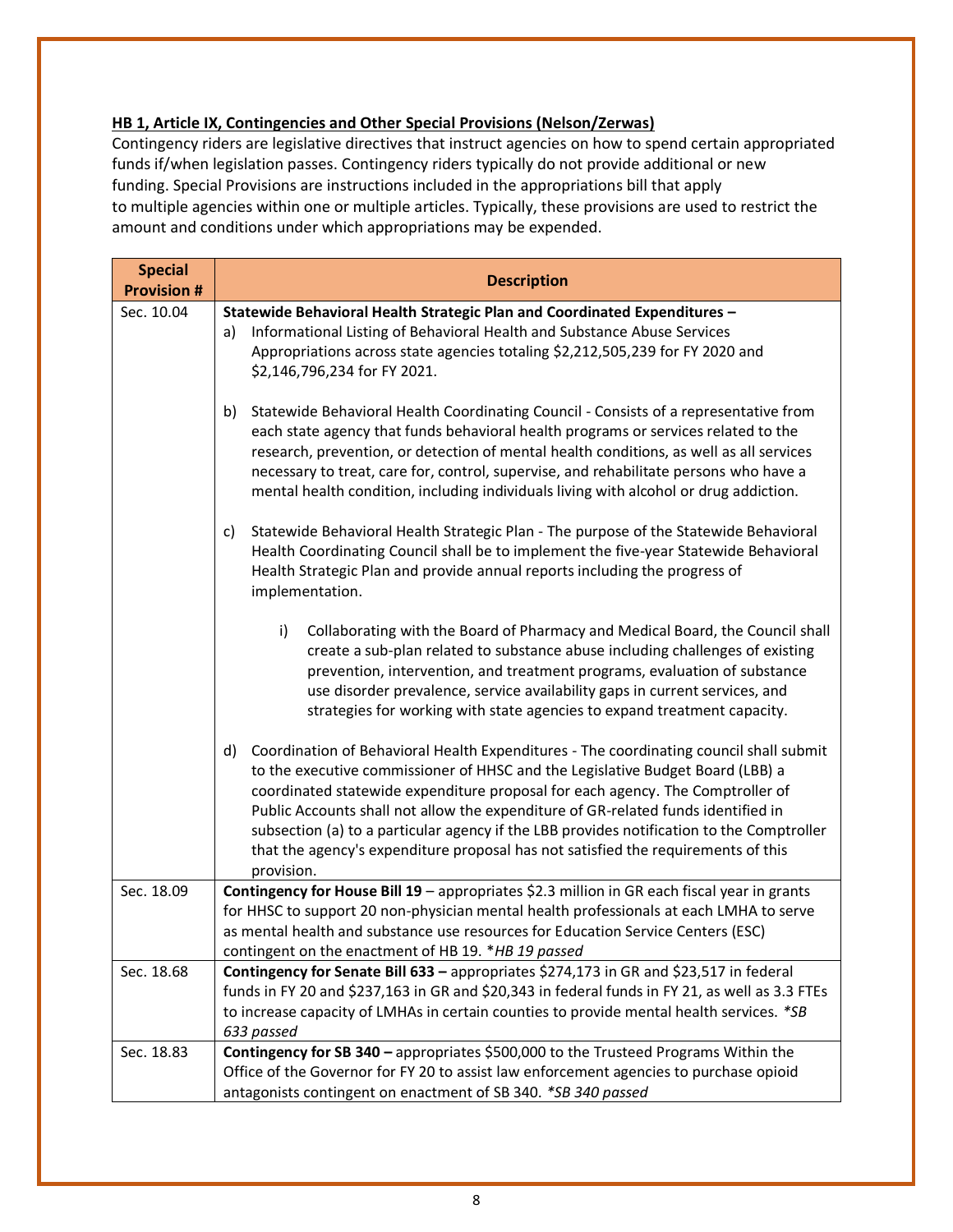| <b>Special</b><br><b>Provision #</b> | <b>Description</b>                                                                                      |
|--------------------------------------|---------------------------------------------------------------------------------------------------------|
| Sec. 18.85                           | <b>Contingency for Senate Bill 362 - appropriates \$850,000 each fiscal year to implement</b>           |
|                                      | provisions of court-ordered mental health services contingent on enactment of SB 362. *SB<br>362 passed |
| Sec 18.95                            | Judicial Training Program - appropriates \$250,000 each fiscal year in GR for the                       |
|                                      | development of a training program to inform and educate judges and staff on mental                      |
|                                      | health resources in the state to both the Supreme Court of Texas and the Court of Criminal<br>Appeals.  |
| Sec 18.104                           | Human Trafficking Signage - appropriates \$200,000 in GR to the Texas Department of                     |
|                                      | Transportation in FY 20 for signage at public transportation areas (buses, bus stops, trains,           |
|                                      | airports, etc.) promoting the availability of services and assistance to victims of human               |
|                                      | trafficking.                                                                                            |
| Sec. 18.112                          | Additional Funding for School Safety - informational list of the appropriated amounts for               |
|                                      | school safety across agencies for fiscal years 2020-21, totaling \$139.9 million with an                |
|                                      | additional \$203.6 million contingent on the passing of legislation.                                    |
| Sec. 18.117                          | Contingency for Senate Bill 11 - School Safety Allotment -appropriates \$9.72 per student               |
|                                      | in average daily attendance to TEA, estimated to be \$49,672,915 in GR in FY 20 and                     |
|                                      | \$50,327,085 in GR in FY 21 for school safety and mental health promotion in public schools             |
|                                      | contingent on enactment of SB 11. The same amounts of GR will be reduced from HHSC's                    |
|                                      | Medicaid Prescription Drugs strategy per fiscal year. *SB 11 passed                                     |

### **SB 500 (Nelson/Zerwas) – Supplemental Appropriations Bill**

Funding for important mental health and substance use services was included in the supplemental appropriations bill, including essential funding to continue state psychiatric hospital redesign projects. Also included were funds to support school safety.

| <b>Item</b>                   | Amount        | <b>Description</b>                                               |
|-------------------------------|---------------|------------------------------------------------------------------|
| Section $21 -$                | \$165,000,000 | Begin Austin State Hospital Replacement (construction)           |
| HHSC, State Hospital          |               |                                                                  |
| Funding - Phase II of         | \$190,300,000 | Begin San Antonio State Hospital Replacement (construction)      |
| Redesign Efforts              | \$90,054,363  | Rusk State Hospital Non-Maximum Security Unit Replacement        |
|                               |               | (construction)                                                   |
| Section $25 -$                | \$31,700,000  | Appropriated funds for mental health state hospital services     |
| HHSC, Mental Health           |               | under Strategy G.2.1., Mental Health State Hospitals             |
| <b>State Hospitals</b>        |               |                                                                  |
| Section $30 -$                | \$33,302,428  | Offsets federal funds withheld as a result of state's failure to |
| <b>TEA, Special Education</b> |               | maintain financial support during FY 12                          |
| Support and                   |               |                                                                  |
| Maintenance of State          |               | Settling with federal government for state's failure to maintain |
| <b>Financial Support</b>      | \$74,626,551  | financial support during FY 17-18                                |
|                               |               |                                                                  |
|                               |               | Prevents future failure to maintain financial support            |
|                               | \$111,625,833 |                                                                  |
| Section $31 -$                | \$10,930,000  | Creates a grant for a school district that experienced a school  |
| TEA, Post-disaster            |               | shooting resulting in one or more fatalities after FY 19         |
| school safety                 |               |                                                                  |
|                               |               |                                                                  |
|                               |               |                                                                  |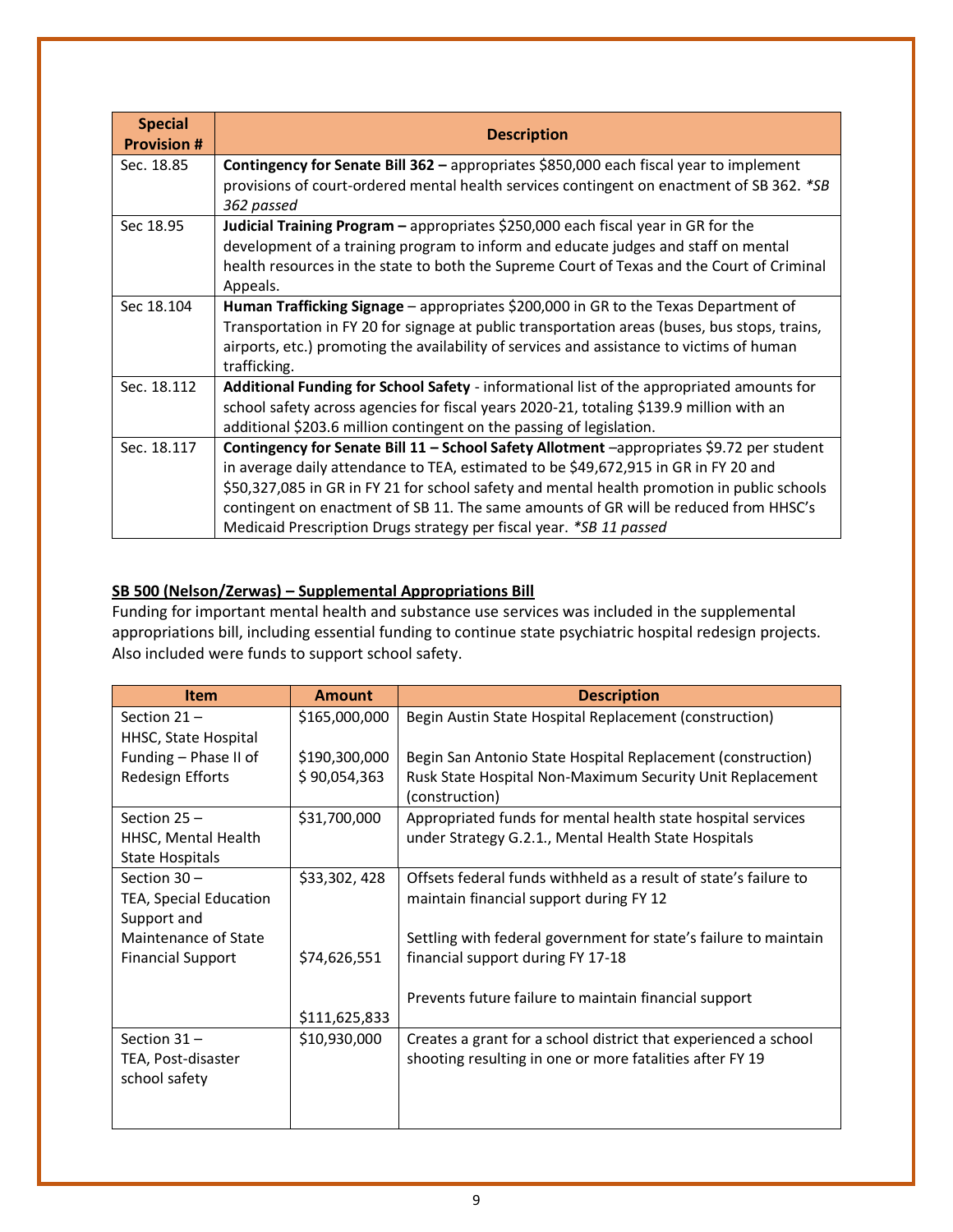| <b>Item</b>           | <b>Amount</b> | <b>Description</b>                                                                      |
|-----------------------|---------------|-----------------------------------------------------------------------------------------|
| Section $32 -$        | \$100,000,000 | Appropriates funds from the economic stabilization fund for                             |
| TEA, School Safety -  |               | public schools to fund school hardening activities, limited to:                         |
| Physical Hardening of |               | Exterior doors with push bars<br>$\bullet$                                              |
| Schools               |               | Metal detectors at school entrances<br>$\bullet$                                        |
|                       |               | Erected vehicle barriers<br>$\bullet$                                                   |
|                       |               | Security systems that monitor and record entrances,<br>$\bullet$<br>exits, and hallways |
|                       |               | Campus-wide active shooter alarm systems (separate<br>$\bullet$<br>from fire alarms)    |
|                       |               | Two-way radio system<br>$\bullet$                                                       |
|                       |               | Perimeter security fencing<br>٠                                                         |
|                       |               | Bullet-resistance glass or film for school entrances<br>٠                               |
|                       |               | Door locking systems                                                                    |

### **General Mental Health and Substance Use**

Through both funding decisions and program changes, the 86<sup>th</sup> Legislature continued to strengthen the mental health and substance use safety net services. The legislative efforts this session built on the previous work of the Select Committee on Mental Health chaired by Chairman Four Price.

| <b>Passed</b> | <b>Author(s) and Description</b>                                                                                                                                                                                                                                                                                                                                                 | <b>Summary</b>                                                                                                                                                                                                                                                                                                                                                                                                                                                                                                                                                                                                                                                                                                                                                                                        |
|---------------|----------------------------------------------------------------------------------------------------------------------------------------------------------------------------------------------------------------------------------------------------------------------------------------------------------------------------------------------------------------------------------|-------------------------------------------------------------------------------------------------------------------------------------------------------------------------------------------------------------------------------------------------------------------------------------------------------------------------------------------------------------------------------------------------------------------------------------------------------------------------------------------------------------------------------------------------------------------------------------------------------------------------------------------------------------------------------------------------------------------------------------------------------------------------------------------------------|
| HB 1070       | Price/Watson<br>Relating to the mental health<br>first aid training program<br>reporting requirements.                                                                                                                                                                                                                                                                           | Directs LMHAs to expand the reporting requirements for<br>mental health first aid training to include:<br>The number of trainers who left during the<br>preceding fiscal year;<br>The current number of active trainers; and<br>The number of university employees, school district<br>$\bullet$<br>employees, and school resource officers by LMHA<br>region, school district, and category of personnel<br>trained.                                                                                                                                                                                                                                                                                                                                                                                 |
| HB 1501       | Nevarez/Nichols<br>Relating to the creation of<br>the Texas Behavioral Health<br><b>Executive Council (TBHEC)</b><br>and to the continuation and<br>transfer of the regulation of<br>psychologists, marriage and<br>family therapists,<br>professional counselors, and<br>social workers to the TBHEC;<br>providing civil and<br>administrative penalties,<br>authorizing a fee. | Establishes the Texas Behavioral Health Executive Council<br>(TBHEC) by consolidating the Texas State Board of Examiners<br>of Marriage and Family Therapists, Texas State Board of<br>Examiners of Professional Counselors, and Texas State Board<br>of Social Worker Examiners with the Texas State Board of<br>Examiners of Psychologists.<br>Authority to administer examinations, issue licenses, set<br>fees, and take disciplinary action for marriage and family<br>therapists, licensed professional counselors, social workers,<br>and psychologists will be transferred from each individual<br>health board to TBHEC.<br>Establishes the Psychology Interjurisdictional Compact to<br>regulate telepsychology and temporary, in person practice<br>of psychology across state boundaries. |
| HB 2813       | Price/Nelson                                                                                                                                                                                                                                                                                                                                                                     | Establishes the statewide behavioral health coordinating<br>council for a strategic statewide approach to behavioral<br>health services.                                                                                                                                                                                                                                                                                                                                                                                                                                                                                                                                                                                                                                                              |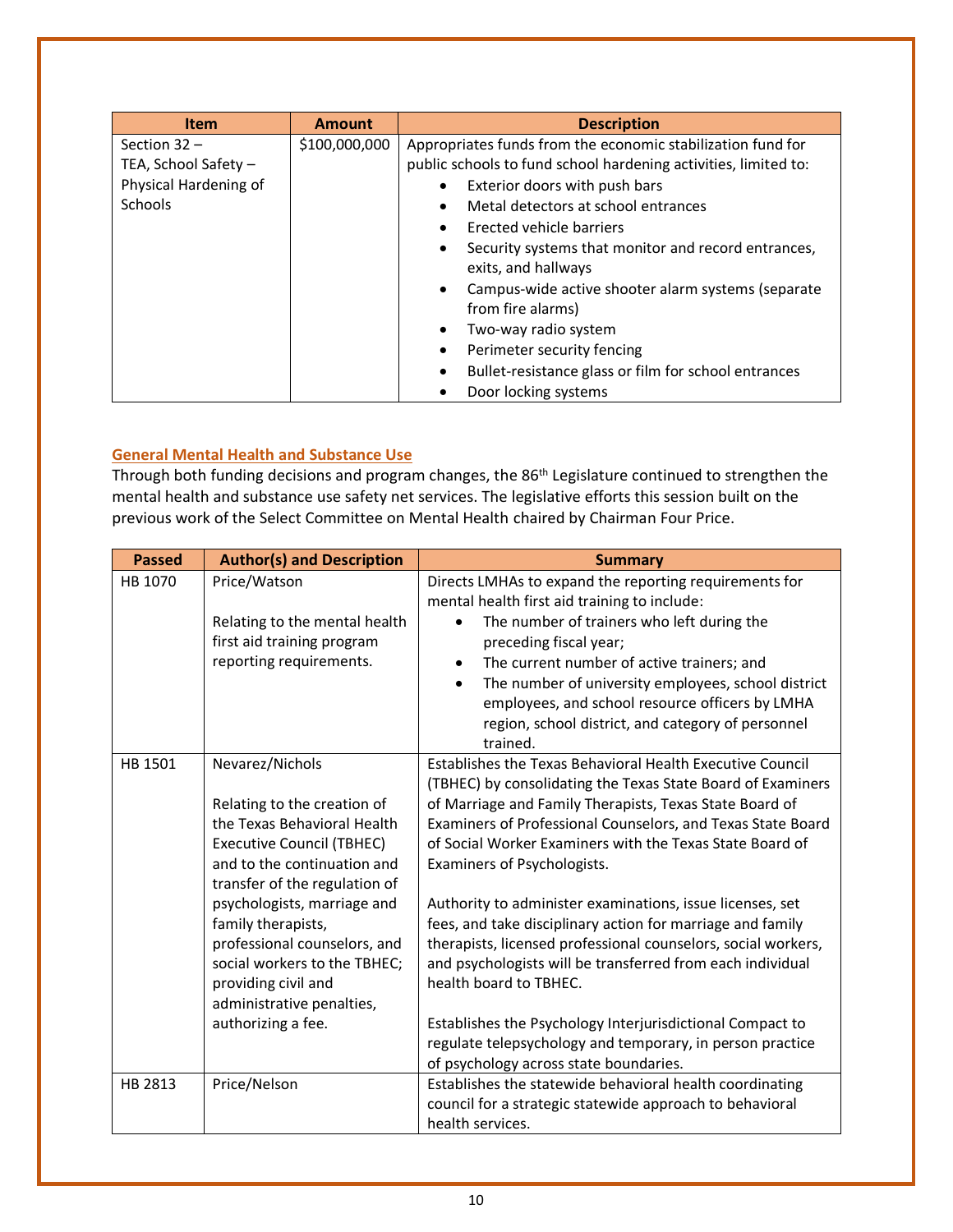| <b>Passed</b> | <b>Author(s) and Description</b>                                                                                                                                                                           | <b>Summary</b>                                                                                                                                                                                                                                                                                                                                                                                                                                                                                                                                                                                                                                                                                                                                                                                                                                                                 |
|---------------|------------------------------------------------------------------------------------------------------------------------------------------------------------------------------------------------------------|--------------------------------------------------------------------------------------------------------------------------------------------------------------------------------------------------------------------------------------------------------------------------------------------------------------------------------------------------------------------------------------------------------------------------------------------------------------------------------------------------------------------------------------------------------------------------------------------------------------------------------------------------------------------------------------------------------------------------------------------------------------------------------------------------------------------------------------------------------------------------------|
| HB 2536       | Relating to the statewide<br>behavioral health<br>coordinating council.<br>Oliverson/Hancock<br>Relating to transparency<br>related to drug costs.                                                         | Directs the council to develop and monitor the<br>implementation of a five-year behavioral health strategic<br>plan, to develop a biennial expenditure report, and publish<br>an inventory of state-funded services and programs.<br>Requires pharmaceutical drug manufacturers, pharmacy<br>benefit managers, and health benefit plans to submit<br>reports on certain costs of pharmaceutical drugs.<br>Directs HHSC to establish a public website with drug price                                                                                                                                                                                                                                                                                                                                                                                                           |
| HB 3980       | Hunter/Menendez                                                                                                                                                                                            | information.<br>Directs HHSC and DSHS to publish a report on the                                                                                                                                                                                                                                                                                                                                                                                                                                                                                                                                                                                                                                                                                                                                                                                                               |
|               | Relating to a requirement<br>that the Statewide Behavioral<br><b>Health Coordinating Council</b><br>prepare a report regarding<br>suicide rates in this state and<br>state efforts to prevent<br>suicides. | prevalence of suicide in the state and prevention efforts<br>across state systems and agencies, including:<br>Available state and regional data of the prevalence<br>of suicide-related events;<br>Identification of the highest categories of risk with<br>$\bullet$<br>correlational data;<br>State statutes, agency rules, and policies related to<br>$\bullet$<br>suicide prevention, intervention, and postvention;<br>and<br>Agency initiatives since 2000 addressing suicide.<br>Directs the Statewide Behavioral Health Coordinating<br>Council to establish a stakeholder workgroup to assist in<br>preparing a legislative report consisting of a non-profit, an<br>LMHA representative, a representative of groups with<br>experience in suicide prevention and postvention, persons<br>with lived experience, and other representatives as seen as<br>appropriate. |
| SB 633        | Kolkhorst/Lambert<br>Relating to an initiative to<br>increase the capacity of local<br>mental health authorities to<br>provide access to mental<br>health services in certain<br>counties.                 | Directs HHSC to create regional authority groups of local<br>mental health authorities with populations of less than<br>250,000 in order to increase access to services.<br>Requires HHSC to develop a mental health services<br>development plan for each local mental health authority<br>group that will increase the capacity of the authorities in the<br>group to provide access to needed services. The plans are<br>required to focus on reducing: the cost of mental health<br>crisis services, transportation costs for those served by the<br>local authorities to mental health facilities, incarceration of<br>individuals with mental illness in county jails, and hospital<br>emergency room visits for individuals with mental illness.                                                                                                                        |

| <b>Failed to</b><br><b>Pass</b> | <b>Author(s) and Description</b> | <b>Summary</b>                                                                                                                                                                  |
|---------------------------------|----------------------------------|---------------------------------------------------------------------------------------------------------------------------------------------------------------------------------|
| <b>HB 10</b>                    | Thompson/Kolkhorst               | Would have directed the creation of a Texas Mental and<br>Behavioral Health Research Institute to: leverage the<br>expertise and capacity of the health-related institutions of |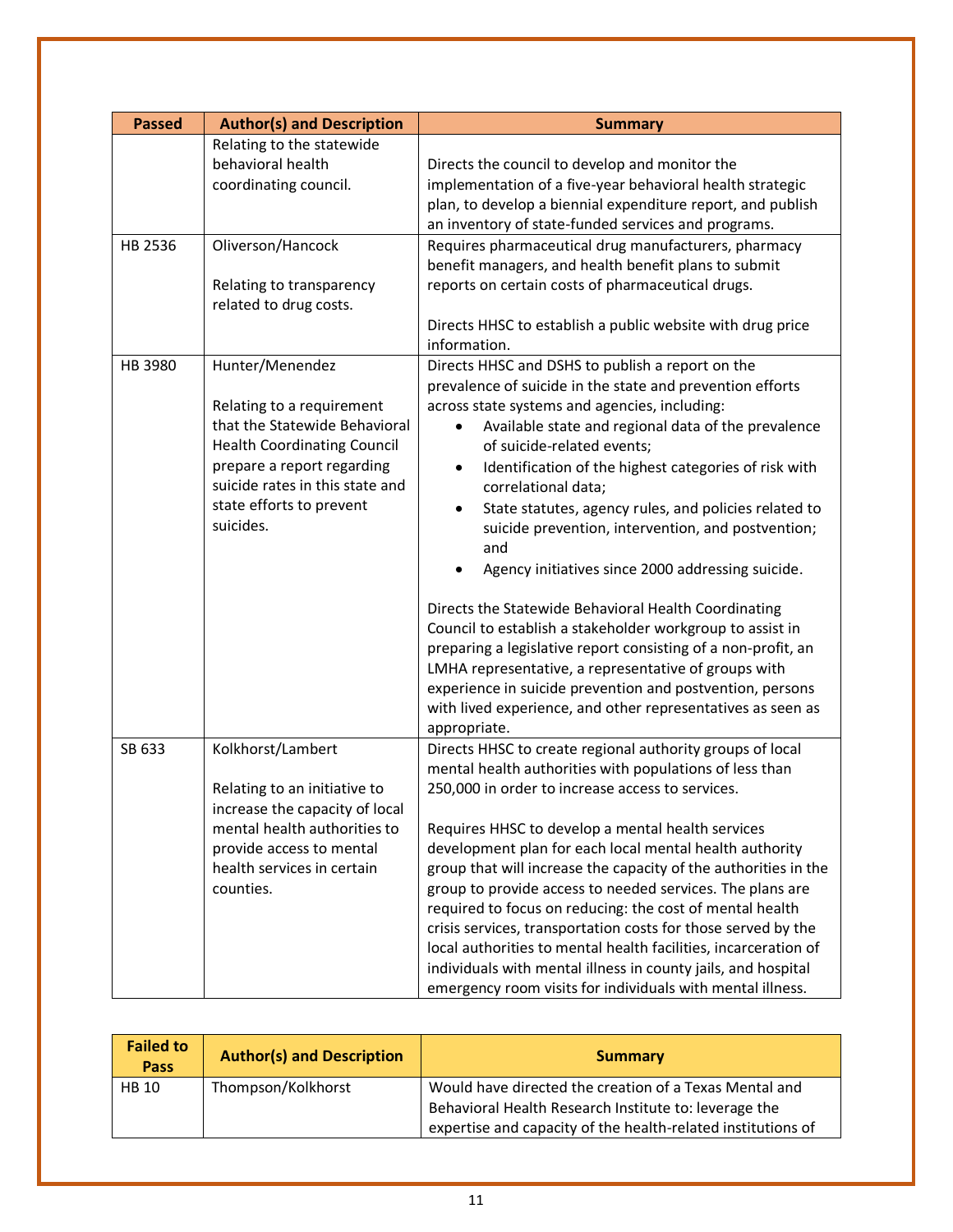|         | Relating to grants and<br>programs for researching and<br>treating behavioral health<br>and psychiatric issues.              | higher education, enhance the state's ability to address<br>mental health care needs through collaboration of the<br>health-related institutions of higher education, and create<br>best practices, leadership, and vision for addressing child<br>and adolescent behavioral health needs, and to provide<br>funding for researching behavioral health issues. The<br>institute would be composed of 13 health-related<br>institutions of higher education. The institute would<br>establish a mental health and substance use disorder<br>research program to provide funding to develop and<br>implement a statewide mental health research framework. |
|---------|------------------------------------------------------------------------------------------------------------------------------|----------------------------------------------------------------------------------------------------------------------------------------------------------------------------------------------------------------------------------------------------------------------------------------------------------------------------------------------------------------------------------------------------------------------------------------------------------------------------------------------------------------------------------------------------------------------------------------------------------------------------------------------------------|
| HB 1465 | Moody/Menendez<br>Relating to a study on<br>expanding recovery housing<br>in this state.                                     | Would have directed HHSC to conduct an evaluative study<br>on the current landscape, challenges, and opportunities to<br>expand recovery housing across the state.                                                                                                                                                                                                                                                                                                                                                                                                                                                                                       |
| HB 3519 | Allison<br>Relating to disclosure of<br>confidential patient<br>information by a physician or<br>mental health professional. | Would have expanded a physician and mental health<br>professional's ability to disclose a patient's confidential<br>mental health records without their consent or consultation.                                                                                                                                                                                                                                                                                                                                                                                                                                                                         |

### **Medicaid and the Healthy Texas Women Program**

Medicaid continues to be a primary funding mechanism for mental health services, through both Medicaid state plan services and Medicaid waiver services. Approximately 90 percent of Texas Medicaid services are now delivered through managed care organizations, also known as "health plans." Consequently, legislation and administrative rules addressing how managed care is operationalized in Texas have significant impact on the delivery of mental health services in our state.

Additionally, the numerous bills filed addressing maternal health and well-being is evidence of the recognition that the health needs of pregnant women and their children have not been fully met in Texas. A number of bills passed during the 86<sup>th</sup> session aimed to strengthen the services available to women and children, including mental health and substance use services. Despite efforts, there were some missed opportunities to address our maternal mortality crisis by providing continuous health care coverage for new moms and addressing Texas's high rate of uninsured children.

| <b>Passed</b> | <b>Author(s) and Description</b>                                                         | <b>Summary</b>                                                                                                                                                                                                                                                                                                                                                                                                                                                                                                                              |
|---------------|------------------------------------------------------------------------------------------|---------------------------------------------------------------------------------------------------------------------------------------------------------------------------------------------------------------------------------------------------------------------------------------------------------------------------------------------------------------------------------------------------------------------------------------------------------------------------------------------------------------------------------------------|
| HB 253        | Farrar/Kolkhorst<br>Relating to a strategic plan to<br>address postpartum<br>depression. | Directs HHSC to develop a five-year strategic plan to improve<br>access to postpartum depression screening, referral,<br>treatment and services. The plan must:<br>Educate physicians and providers who participate in<br>$\bullet$<br>Medicaid about prevalence and risk factors for<br>postpartum depression;<br>Establish a referral network for community-based<br>$\bullet$<br>mental health providers;<br>Increase access to peer support services;<br>٠<br>Address stigma associated with postpartum<br>$\bullet$<br>depression; and |
|               |                                                                                          |                                                                                                                                                                                                                                                                                                                                                                                                                                                                                                                                             |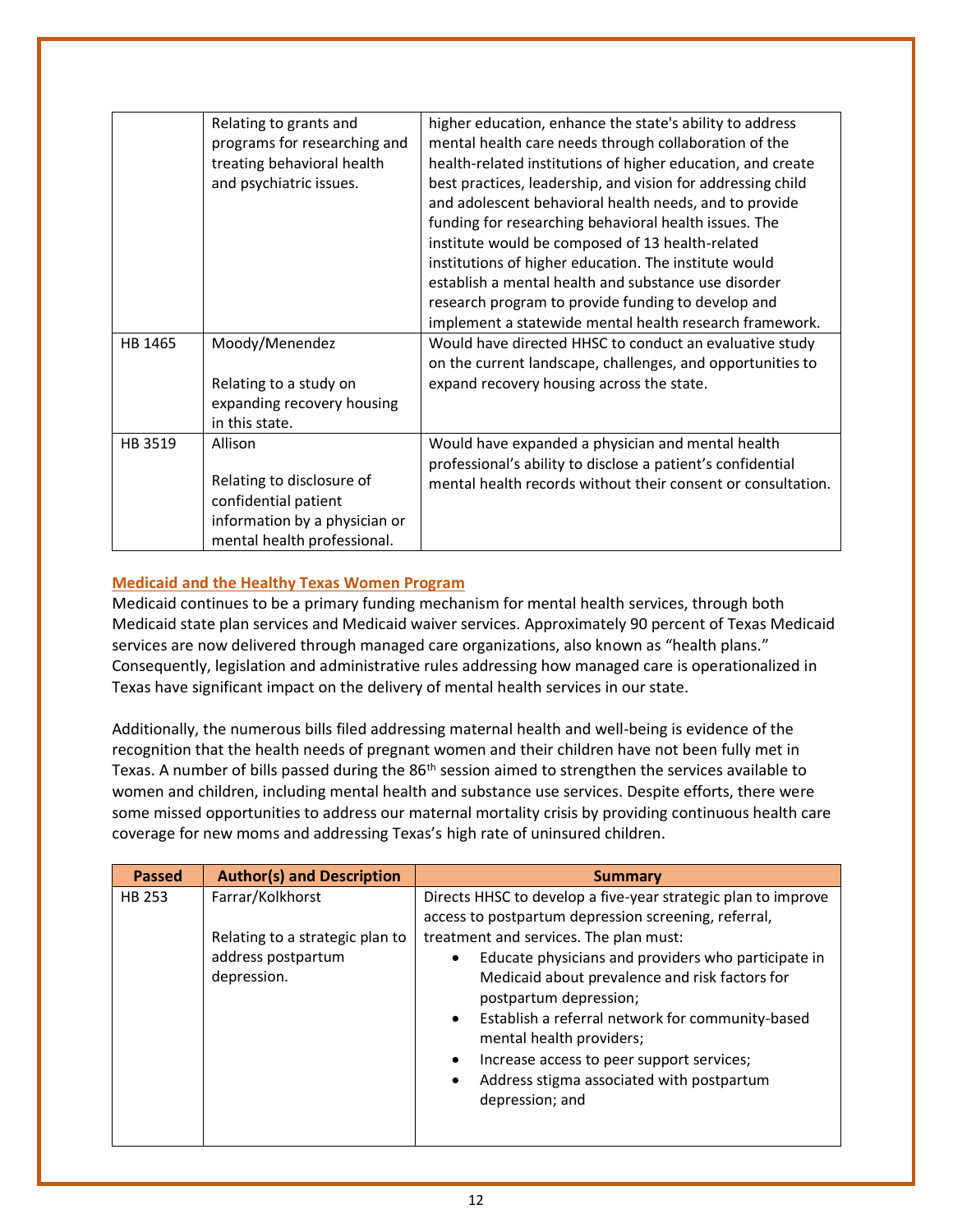| <b>Passed</b> | <b>Author(s) and Description</b>                                                                                         | <b>Summary</b>                                                                                                                                                                                                                                                                                                                                                                                                                                                                                                                                                                                                                                                                                                                                                                                                                                                                                                                                                                                                                 |
|---------------|--------------------------------------------------------------------------------------------------------------------------|--------------------------------------------------------------------------------------------------------------------------------------------------------------------------------------------------------------------------------------------------------------------------------------------------------------------------------------------------------------------------------------------------------------------------------------------------------------------------------------------------------------------------------------------------------------------------------------------------------------------------------------------------------------------------------------------------------------------------------------------------------------------------------------------------------------------------------------------------------------------------------------------------------------------------------------------------------------------------------------------------------------------------------|
|               |                                                                                                                          | Leverage community resources to increase                                                                                                                                                                                                                                                                                                                                                                                                                                                                                                                                                                                                                                                                                                                                                                                                                                                                                                                                                                                       |
|               |                                                                                                                          | availability of services.                                                                                                                                                                                                                                                                                                                                                                                                                                                                                                                                                                                                                                                                                                                                                                                                                                                                                                                                                                                                      |
| SB 436        | Nelson/Price                                                                                                             | Directs DSHS and the Maternal Mortality and Morbidity Task<br>Force to:                                                                                                                                                                                                                                                                                                                                                                                                                                                                                                                                                                                                                                                                                                                                                                                                                                                                                                                                                        |
|               | Relating to statewide<br>initiatives to improve<br>maternal and newborn<br>health for women with<br>opioid use disorder. | With existing resources, promote and facilitate tools<br>$\bullet$<br>and procedures for best practices in maternal health<br>to improve care for women with opioid use disorder<br>Develop and implement initiatives to:<br>Improve screening and identification;<br>$\circ$<br>Improve continuity of health care; through<br>$\circ$<br>providers' referral and verification of<br>treatment;<br>Optimize health care for pregnant women;<br>$\circ$<br>Optimize health care with newborns with<br>$\circ$<br>neonatal abstinence syndrome;<br>Increase access to medication-assisted<br>$\circ$<br>treatment (MAT) during pregnancy and<br>postpartum; and<br>Prevent opioid use disorder by decreasing<br>$\circ$<br>opioid prescriptions before, during, and<br>after pregnancy.                                                                                                                                                                                                                                          |
|               |                                                                                                                          | Prior to statewide implementation, DSHS is permitted to<br>conduct a limited pilot program that would conclude no later<br>than March 1, 2020.                                                                                                                                                                                                                                                                                                                                                                                                                                                                                                                                                                                                                                                                                                                                                                                                                                                                                 |
| SB 748        | Kolkhorst/Davis                                                                                                          | Creates the Newborn Screening Preservation Account for<br>Texas's newborn genetic testing program.                                                                                                                                                                                                                                                                                                                                                                                                                                                                                                                                                                                                                                                                                                                                                                                                                                                                                                                             |
|               | Relating to maternal and<br>newborn health care,<br>including the newborn<br>screening preservation<br>account           | Amended to include HB 1111 (Davis/Kolhorst), establishing<br>multiple initiatives aimed at improved maternal health,<br>including:<br>Creation of a high-risk maternal care coordination<br>pilot program;<br>Creation of a pregnancy medical home pilot<br>program;<br>Development of telehealth or telemedicine<br>programs for prenatal and postpartum care in urban,<br>suburban and rural communities;<br>A report on addressing maternal mortality rates;<br>Data collection related to maternity care and<br>postpartum depression; and<br>Directing HHSC and the maternal mortality and<br>$\bullet$<br>morbidity task force to evaluate programs in the<br>state, inclusive of options for expanding pilot<br>pregnancy homes, increasing Medicaid benefits for<br>high-risk pregnancies including specialty care and<br>prescriptions, a waiver for case management and<br>care coordination for women at high risk of maternal<br>mortality upon losing their eligibility for Medicaid,<br>and use of telemedicine. |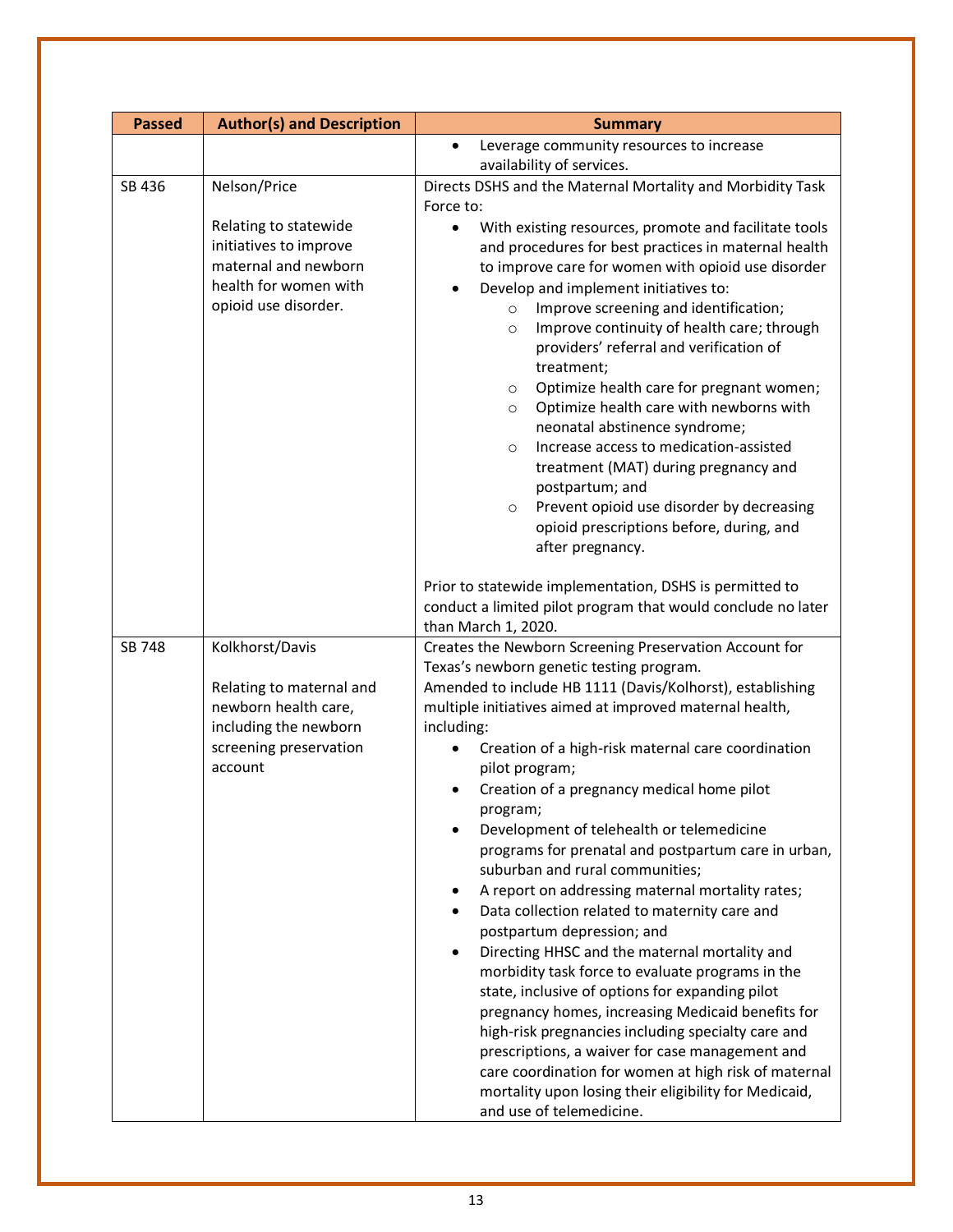|         |                                                                                                                                                                                                  | <b>Summary</b>                                                                                                                                                                                                                                                                                                                                                                                                                                                                                                                                                                                                                                                                                                                                                                                                                                                                                                                                                                                                                                                                                                                                                                             |
|---------|--------------------------------------------------------------------------------------------------------------------------------------------------------------------------------------------------|--------------------------------------------------------------------------------------------------------------------------------------------------------------------------------------------------------------------------------------------------------------------------------------------------------------------------------------------------------------------------------------------------------------------------------------------------------------------------------------------------------------------------------------------------------------------------------------------------------------------------------------------------------------------------------------------------------------------------------------------------------------------------------------------------------------------------------------------------------------------------------------------------------------------------------------------------------------------------------------------------------------------------------------------------------------------------------------------------------------------------------------------------------------------------------------------|
| SB 750  | Kolkhorst/Button<br>Relating to maternal and<br>newborn health care and the<br>quality of services provided<br>to women in this state under<br>certain health care<br>programs.                  | This bill contains many provisions aimed at improving health<br>care services for women in both the state Medicaid program<br>and the Healthy Texas Women Program, including:<br>Prenatal care and postpartum care;<br>Both physical health care and behavioral health care<br>services including requiring HHSC to develop<br>statewide initiatives to improve the quality of<br>maternal health care services and outcomes for<br>women in Texas;<br>A study to assess the feasibility of providing Healthy<br>Texas Women Program services through managed<br>care; and<br>Directly addresses mental health and substance use<br>services, including provisions for HHSC:<br>To apply for federal funding to implement a<br>$\circ$<br>model of care that improves the quality and<br>accessibility of care for pregnant women with<br>opioid use disorder during the prenatal and<br>postpartum periods, and their children after<br>birth; and<br>To develop and implement a postpartum<br>$\circ$<br>depression treatment network for women<br>enrolled in either program in collaboration with<br>Medicaid managed care organizations and Texas<br>Healthy Women Program providers. |
| SB 1177 | Kolkhorst/Rose<br>Relating to offering certain<br>evidence-based services in<br>lieu of other mental health<br>or substance use disorder<br>services by a Medicaid<br>managed care organization. | Permits a managed care organization to offer medically<br>appropriate, cost-effective, evidence-based services<br>approved by the state Medicaid managed care advisory<br>committee and included in the contract in lieu of mental<br>health or substance use disorder services specified in the<br>state Medicaid plan. This legislation does not require a<br>recipient to use an "in lieu of" service in place of a state<br>Medicaid plan service.<br>HHSC is required to submit a legislative report annually.                                                                                                                                                                                                                                                                                                                                                                                                                                                                                                                                                                                                                                                                        |

| <b>Failed to</b><br><b>Pass</b> | <b>Author(s) and Description</b> | <b>Summary</b>                                                  |
|---------------------------------|----------------------------------|-----------------------------------------------------------------|
| HB 342/                         | Cortez/Zaffirini                 | Would have provided certain children with continuous            |
| SB 637                          |                                  | eligibility of Medicaid coverage up to the first anniversary of |
|                                 | Relating to eligibility for the  | their eligibility date following their certification period.    |
|                                 | medical assistance program       |                                                                 |
|                                 | and enrollment in the child      |                                                                 |
|                                 | health plan program              |                                                                 |
| HB 744/                         | Rose/Rodriguez                   | Would have allowed for the continuation of Medicaid health      |
| SB 147                          |                                  | benefits to women for at least 12 months following a            |
|                                 | Relating to the Medicaid         | delivery or miscarriage.                                        |
|                                 | eligibility of certain women     |                                                                 |
|                                 | after a pregnancy.               |                                                                 |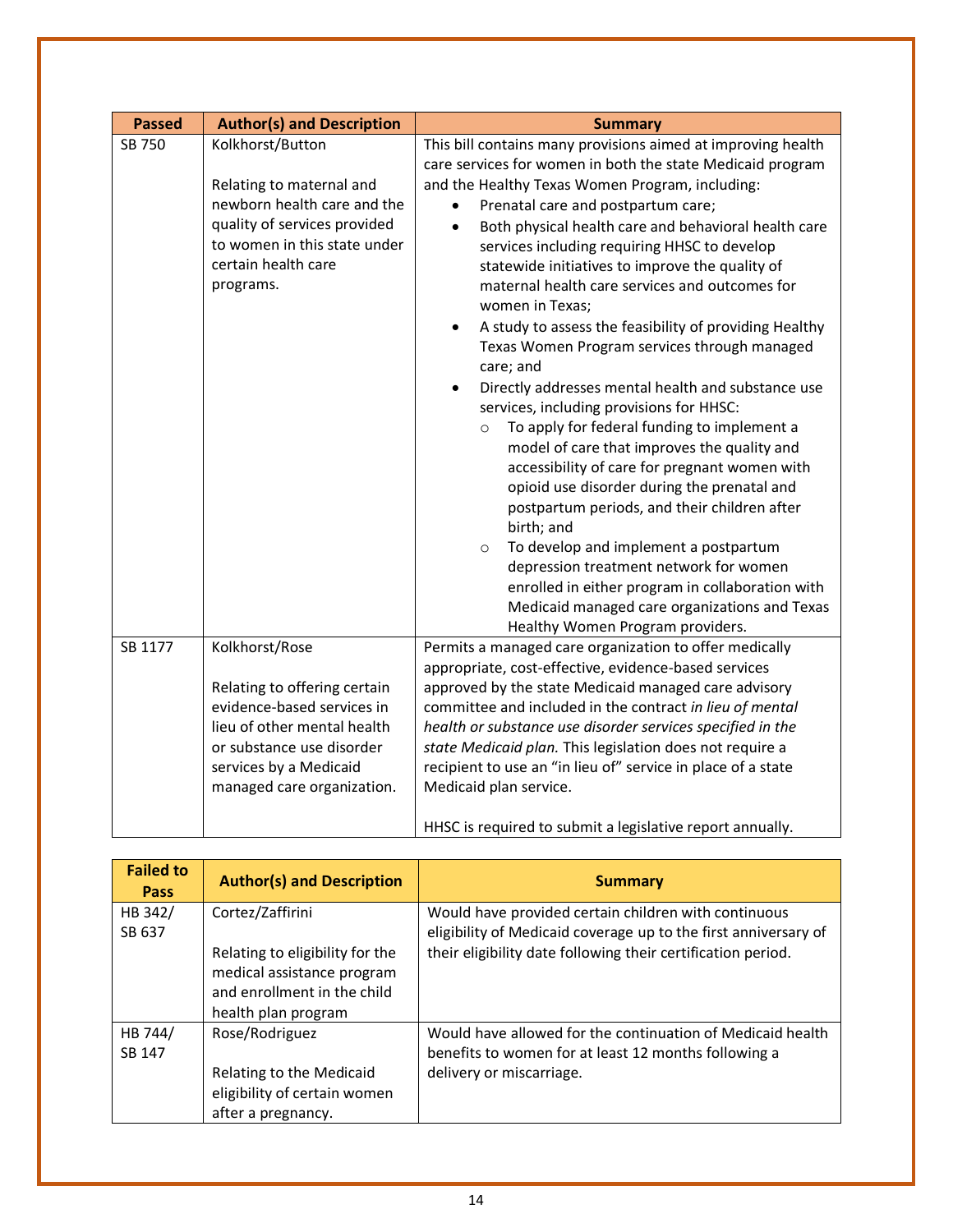| <b>Failed to</b><br>Pass | <b>Author(s) and Description</b>                                                                                                                                                                 | <b>Summary</b>                                                                                                                                                                                                                                                                                                                                                                                                                           |
|--------------------------|--------------------------------------------------------------------------------------------------------------------------------------------------------------------------------------------------|------------------------------------------------------------------------------------------------------------------------------------------------------------------------------------------------------------------------------------------------------------------------------------------------------------------------------------------------------------------------------------------------------------------------------------------|
| HB 1613/<br>SB 1807      | Moody/Rodriguez<br>Relating to the provision of<br>recovery community<br>organization services under<br>Medicaid.                                                                                | Would have allowed for Medicaid reimbursement for<br>services provided by recovery community organizations.                                                                                                                                                                                                                                                                                                                              |
| HB 2618/<br>SB 2301      | Walle/Powell<br>Relating to the maternal<br>mental health peer support<br>pilot program for perinatal<br>mood and anxiety disorder.                                                              | Would have directed HHSC to establish a maternal peer<br>support pilot program to reduce the risk and manage the<br>effects of perinatal mood disorders.                                                                                                                                                                                                                                                                                 |
| HB 3478/<br>SB 1140      | Davis<br>Watson/Frank<br>Relating to an independent<br>medical review of certain<br>determinations by the Health<br>and Human Services<br>Commission or a Medicaid<br>managed care organization. | Would have created an independent review of decisions<br>made by HHSC or Medicaid MCOs regarding medical<br>necessity.<br>HHSC would have been required to contract with three<br>independent arbiters to resolve appeals related to adverse<br>determinations based on medical necessity, denial for a<br>Medicaid program by HHSC, and an adverse change in<br>coverage by HHSC based on a recipient's medical or<br>functional needs. |
| SB 1105                  | Kolkhorst / Frank<br>Relating to administration<br>and operation of Medicaid,<br>including Medicaid managed<br>care                                                                              | Would have amended prior authorization procedures in<br>Medicaid managed care, required HHSC to standardize<br>certain data and to consider other delivery models for STAR<br>Kids, and required Medicaid managed care organizations'<br>contracts to contain certain provisions.                                                                                                                                                        |

### **Creating a Safe and Supportive Learning Environment**

Prioritized by the Governor as an emergency item following the Santa Fe High School shooting, many stakeholders advocated for a number of changes to address school safety. Often, two views on how the legislature should respond became clear: school hardening and increased mental health services. Ultimately, much of the legislation passed addressed school safety through a multi-faceted approach. Additional conversations included school-wide strategies to promote positive school climates, substance use prevention and intervention, trauma-informed practices, suicide prevention and intervention, special populations (such as special education, foster care, homeless students, juvenile justice involved), and school discipline practices.

| <b>Passed</b> | <b>Author(s) and Description</b>                                                                                                                                                         | <b>Summary</b>                                                                                                                                                                                                                                                                               |
|---------------|------------------------------------------------------------------------------------------------------------------------------------------------------------------------------------------|----------------------------------------------------------------------------------------------------------------------------------------------------------------------------------------------------------------------------------------------------------------------------------------------|
| <b>HB 18</b>  | Price/Watson-<br>Relating to consideration of<br>the mental health of public<br>school students in training<br>requirements for certain<br>school employees,<br>curriculum requirements, | Comprehensive bill focused on providing students and school<br>employees with resources, training, and education aimed at<br>improving the school climate. Following are brief descriptions<br>of a few of the changes, but this is not a complete summary<br>of the provisions of the bill: |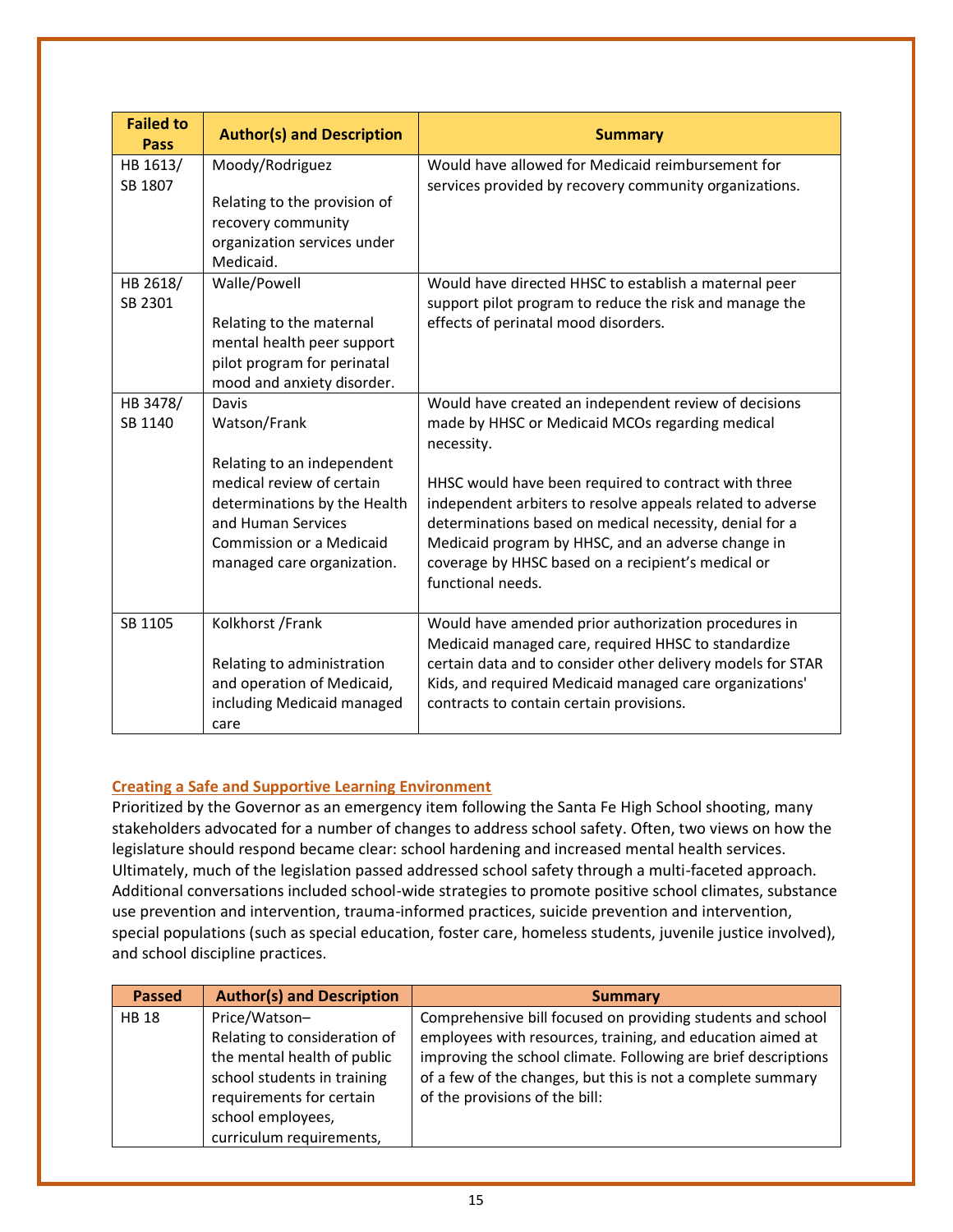| <b>Passed</b> | <b>Author(s) and Description</b>                                                          | <b>Summary</b>                                                                                                                                                                                                                                                                                                                                                                                                                                                                                                                                                                                                                                                                                                                                                                                                                                                                                                                                                                                                                                                                                                                                                                                                                                                                                                         |
|---------------|-------------------------------------------------------------------------------------------|------------------------------------------------------------------------------------------------------------------------------------------------------------------------------------------------------------------------------------------------------------------------------------------------------------------------------------------------------------------------------------------------------------------------------------------------------------------------------------------------------------------------------------------------------------------------------------------------------------------------------------------------------------------------------------------------------------------------------------------------------------------------------------------------------------------------------------------------------------------------------------------------------------------------------------------------------------------------------------------------------------------------------------------------------------------------------------------------------------------------------------------------------------------------------------------------------------------------------------------------------------------------------------------------------------------------|
| <b>HB 19</b>  | counseling programs,<br>educational programs.<br>Price/Watson                             | The addition of mental health, trauma, and<br>$\bullet$<br>substance abuse education (inclusive of students<br>with intellectual disabilities) and staff development<br>required for school counselors, teachers, and<br>principals;<br>The addition of positive behavior interventions and<br>supports and trauma-informed care in districts'<br>improvement plans;<br>Mental health and substance abuse treatment<br>allowable at school-based health centers; and<br>The addition of mental health and more expansive<br>substance use information to the health curriculum.<br>Requires each LMHA to employ a non-physician mental                                                                                                                                                                                                                                                                                                                                                                                                                                                                                                                                                                                                                                                                                 |
|               | Relating to mental health<br>and substance use resources<br>for certain school districts. | health professional to serve as a regional mental health and<br>substance abuse resource to school districts located within<br>the education service centers (ESC). Duties of the mental<br>health professional include:<br>Supporting school personnel in awareness and<br>understanding of mental health and co-occurring<br>mental health and substance use disorders;<br>Assisting in implementing initiatives related to<br>٠<br>mental health or substance use;<br>Ensuring the awareness of:<br>Best practice and research-based programs<br>$\circ$<br>and practices for mental health and<br>substance abuse;<br>Other public and private mental health and<br>$\circ$<br>substance use prevention, treatment and<br>recovery programs available in the school<br>district including evidence-based programs<br>provided by an LMHA and other public or<br>private providers; and<br>Other public and private mental health and<br>$\circ$<br>substance use prevention, treatment and<br>recovery resources available in the school<br>district administered by an LMHA or HHSC to<br>support schools, families and students; and<br>Providing optional monthly training on mental health<br>first aid, the effects of grief and trauma for students<br>with disabilities, and substance abuse prevention and |
| <b>HB 65</b>  | Johnson/West<br>Relating to reporting                                                     | intervention programs.<br>Requires school districts to include data on out-of-school<br>suspensions in the reports they are mandated to submit to<br>TEA.                                                                                                                                                                                                                                                                                                                                                                                                                                                                                                                                                                                                                                                                                                                                                                                                                                                                                                                                                                                                                                                                                                                                                              |
|               | information regarding public<br>school disciplinary actions.                              |                                                                                                                                                                                                                                                                                                                                                                                                                                                                                                                                                                                                                                                                                                                                                                                                                                                                                                                                                                                                                                                                                                                                                                                                                                                                                                                        |
| HB 906        | Thompson/ Powell<br>Relating to the<br>establishment of a                                 | Creates the Collaborative Task Force on Public School Mental<br>Health Services to study and evaluate the impact of state-<br>funded mental health services provided to students, their                                                                                                                                                                                                                                                                                                                                                                                                                                                                                                                                                                                                                                                                                                                                                                                                                                                                                                                                                                                                                                                                                                                                |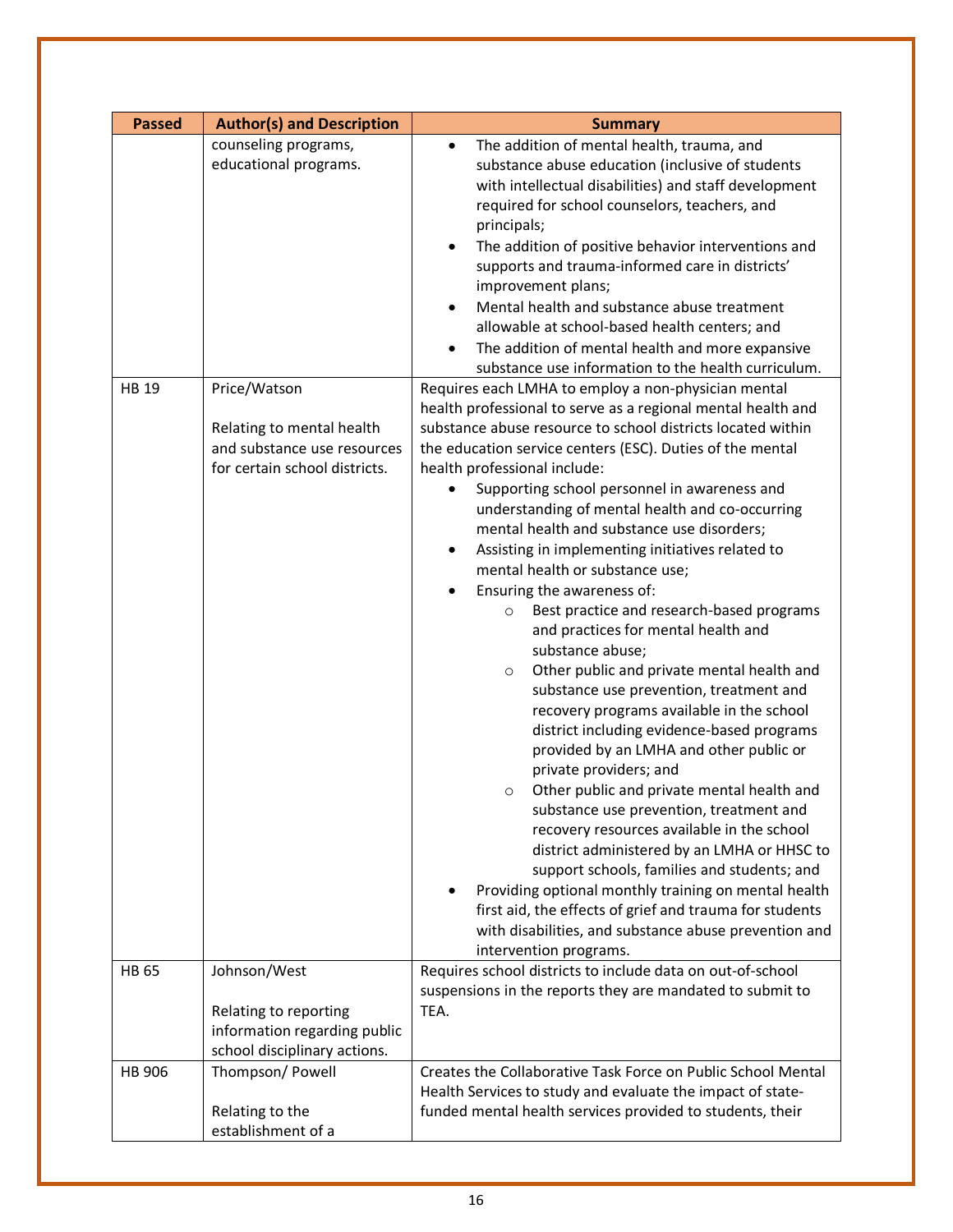| <b>Passed</b> | <b>Author(s) and Description</b> | <b>Summary</b>                                                                                                |
|---------------|----------------------------------|---------------------------------------------------------------------------------------------------------------|
|               | collaborative task force to      | family or guardian, or school employees, and training                                                         |
|               | study certain public school      | provided to school employees on the:                                                                          |
|               | mental health services.          | Number of violent incidents that occur at school;<br>$\bullet$                                                |
|               |                                  | The suicide rate of individuals receiving services;<br>$\bullet$                                              |
|               |                                  | Number of students and reasons referred to DFPS;<br>$\bullet$                                                 |
|               |                                  | Number of individuals transported to emergency                                                                |
|               |                                  | detention; and                                                                                                |
|               |                                  | Number of students referred to outside counselors.                                                            |
|               |                                  | The Task Force will consist of:                                                                               |
|               |                                  | TEA commissioner or his/her designee;<br>٠                                                                    |
|               |                                  | Three parents of students receiving mental health<br>٠                                                        |
|               |                                  | services at school;                                                                                           |
|               |                                  | One individual who provides mental health services<br>$\bullet$                                               |
|               |                                  | or training in schools and who is an LPC, an LCSW or                                                          |
|               |                                  | a school counselor;                                                                                           |
|               |                                  | A psychiatrist;                                                                                               |
|               |                                  | Two administrators of districts or schools providing                                                          |
|               |                                  | on-campus mental health services or training;<br>A member of a foundation that invests in mental<br>$\bullet$ |
|               |                                  | health services;                                                                                              |
|               |                                  | An employee of an institution of higher education                                                             |
|               |                                  | that has history of evaluating mental health services                                                         |
|               |                                  | in schools;                                                                                                   |
|               |                                  | A Licensed Specialist in School Psychology (LSSP); and<br>٠                                                   |
|               |                                  | Any other members the task force considers                                                                    |
|               |                                  | necessary.                                                                                                    |
|               |                                  | The duties of the Task Force include:                                                                         |
|               |                                  | Collecting data on:                                                                                           |
|               |                                  | Number of students enrolled in each school<br>$\circ$                                                         |
|               |                                  | district;                                                                                                     |
|               |                                  | Number of individuals served by the school<br>$\circ$                                                         |
|               |                                  | district for mental health services;                                                                          |
|               |                                  | Number of individuals the school district is<br>$\circ$                                                       |
|               |                                  | able to serve for mental health services by                                                                   |
|               |                                  | the resources available;                                                                                      |
|               |                                  | Number of individuals served by the school<br>$\circ$                                                         |
|               |                                  | district for mental health services referred to                                                               |
|               |                                  | inpatient or outpatient mental health<br>providers;                                                           |
|               |                                  | Number of individuals transported from                                                                        |
|               |                                  | $\circ$<br>school for an emergency detention; and                                                             |
|               |                                  | The race, ethnicity, gender, special<br>$\circ$                                                               |
|               |                                  | education status, educationally                                                                               |
|               |                                  | disadvantaged status, and geographic                                                                          |
|               |                                  | location of individuals:                                                                                      |
|               |                                  | Provided with mental health<br>٠                                                                              |
|               |                                  | services by school districts funded                                                                           |
|               |                                  | by the state;                                                                                                 |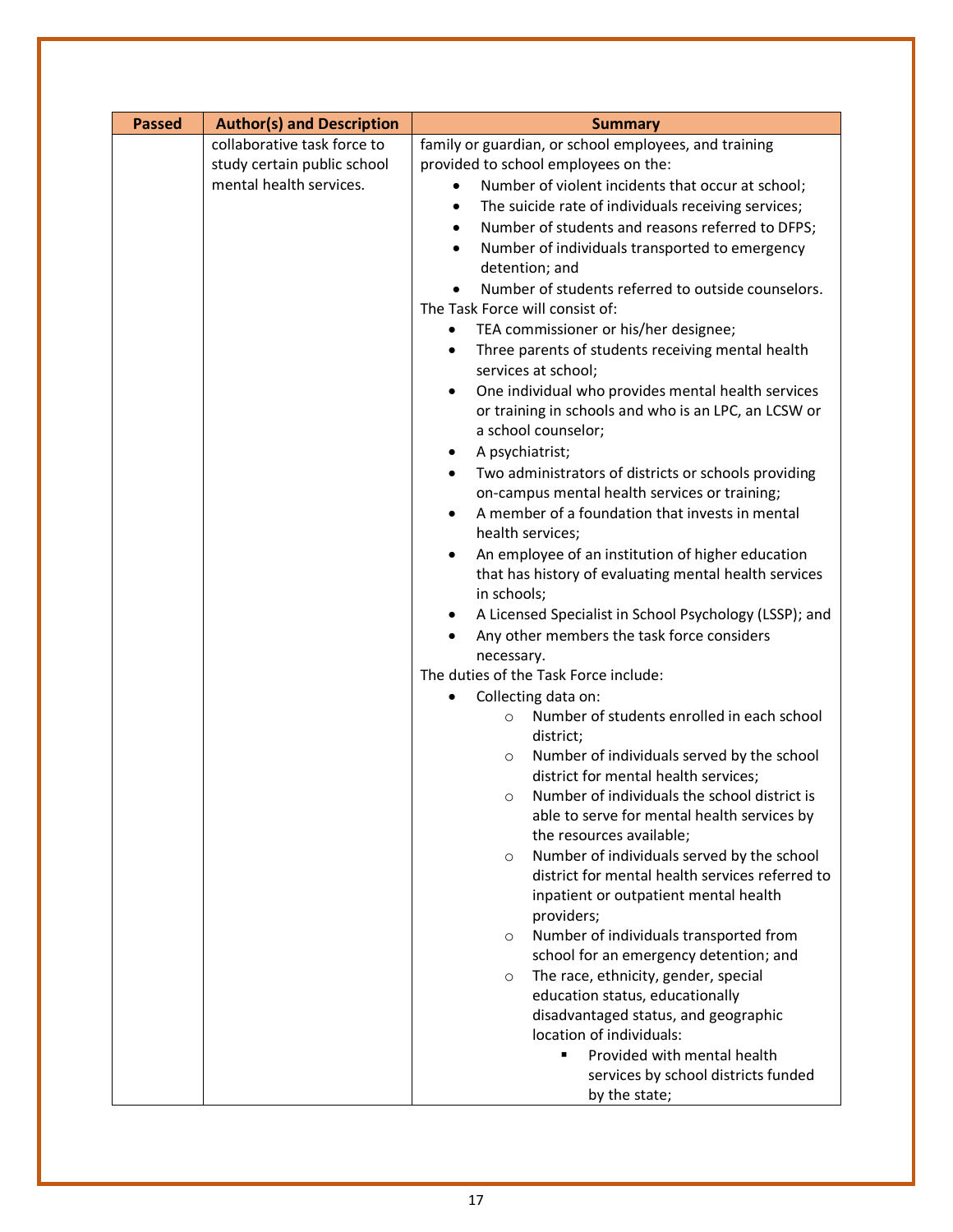| <b>Passed</b> | <b>Author(s) and Description</b>                                                                                                                                                           | <b>Summary</b>                                                                                                                                                                                                                                                                                                                                                                                                                                                                                                                                                                                                                                                                                                                                                                                                                                                                                                                                                                                                                                                                                                                                                                                                                                                                                                                                                                                                                                                                                                                                                                                                                                    |
|---------------|--------------------------------------------------------------------------------------------------------------------------------------------------------------------------------------------|---------------------------------------------------------------------------------------------------------------------------------------------------------------------------------------------------------------------------------------------------------------------------------------------------------------------------------------------------------------------------------------------------------------------------------------------------------------------------------------------------------------------------------------------------------------------------------------------------------------------------------------------------------------------------------------------------------------------------------------------------------------------------------------------------------------------------------------------------------------------------------------------------------------------------------------------------------------------------------------------------------------------------------------------------------------------------------------------------------------------------------------------------------------------------------------------------------------------------------------------------------------------------------------------------------------------------------------------------------------------------------------------------------------------------------------------------------------------------------------------------------------------------------------------------------------------------------------------------------------------------------------------------|
| SB 11         | Taylor/Bonnen                                                                                                                                                                              | Individuals referred to inpatient or<br>п<br>outpatient mental health providers;<br>and<br>Individuals transported for an<br>п<br>emergency detention;<br>Studying, evaluating, and making recommendations<br>on mental health services and training funded by the<br>school and their impact on academic achievement,<br>student disciplinary rates, prevention and early<br>intervention, as well as best practices and disparities.<br>Addresses a multitude of areas related to school safety and                                                                                                                                                                                                                                                                                                                                                                                                                                                                                                                                                                                                                                                                                                                                                                                                                                                                                                                                                                                                                                                                                                                                             |
|               | Related to policies,<br>procedures for school safety<br>and mental health<br>promotion in public schools<br>and the creation of the<br><b>Texas Child Mental Health</b><br>Care Consortium | mental health. The following are brief descriptions of a few of<br>the changes made; however, this is not a complete summary<br>of the provisions of the extensive bill:<br>Creates facilities standards aimed at ensuring a<br>$\bullet$<br>secure and safe environment;<br>Adds instruction about mental health conditions,<br>٠<br>substance abuse, skills to manage emotions,<br>establishing and maintaining positive relationships,<br>responsible decision-making, suicide prevention, and<br>digital citizenship to the health curriculum;<br>Adds suicide prevention and parental engagement in<br>the school health advisory committee's<br>recommendation duties;<br>Removes the small school district exceptions and will<br>require all school resource officers to receive<br>specialized training related to interacting<br>appropriately with students, mental health crisis<br>intervention, and needs of children with disabilities;<br>Outlines and updates requirements within schools'<br>multi-hazard emergency operations plan;<br>Creates Threat Assessment and Safe and Supportive<br>School Program and Teams;<br>Requires schools to have a trauma-informed policy to<br>integrate trauma-informed practices into schools;<br>Creates a rubric to identify mental health resources<br>$\bullet$<br>for schools, a regional and statewide inventory of<br>mental health resources for schools, and a statewide<br>plan for student mental health; and<br>Including a school safety allotment in the amount of<br>٠<br>\$100 million, allowed to be used for school<br>hardening and mental health services and supports |
|               |                                                                                                                                                                                            | Amended to include SB 10, creating the Texas Child Mental<br>Health Care Consortium (TCMHCC) and an associated \$99<br>million funding allocation.<br>Composed of 13 health-related institutions of higher<br>education, HHSC, Texas Higher Education<br>Coordinating Board (THECB), three non-profits<br>designated by the majority, and any other entity that                                                                                                                                                                                                                                                                                                                                                                                                                                                                                                                                                                                                                                                                                                                                                                                                                                                                                                                                                                                                                                                                                                                                                                                                                                                                                   |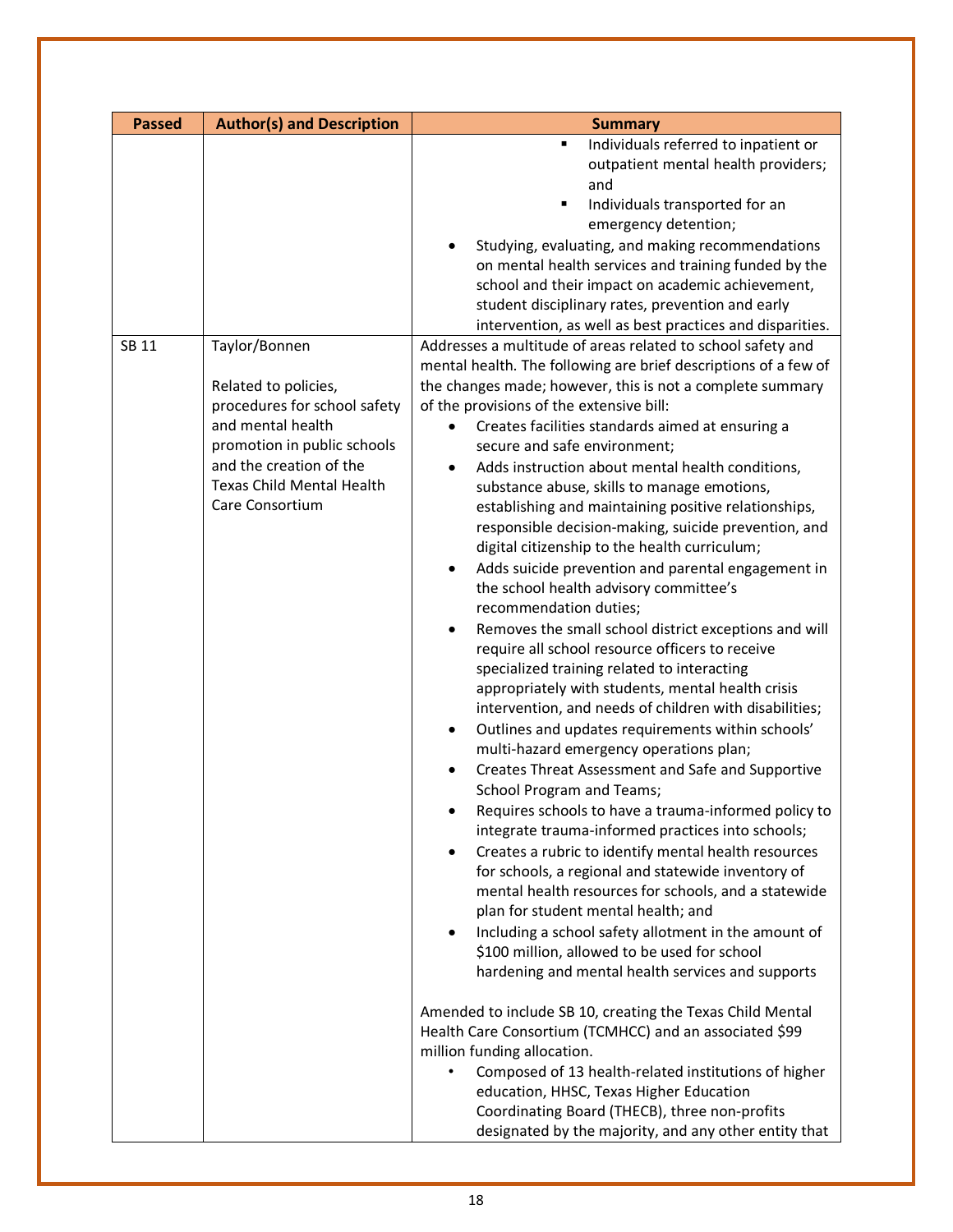| <b>Passed</b> | <b>Author(s) and Description</b> | <b>Summary</b>                                            |
|---------------|----------------------------------|-----------------------------------------------------------|
|               |                                  | the executive committee considers necessary to            |
|               |                                  | implement the following initiatives:                      |
|               |                                  | The Child Psychiatry Access Network (CPAN)<br>$\bullet$   |
|               |                                  | - creation of a network of comprehensive                  |
|               |                                  | child psychiatry access centers located at                |
|               |                                  | each of the institutions to provide                       |
|               |                                  | consultation and training to pediatricians                |
|               |                                  | and PCPs in their geographic regions                      |
|               |                                  | regarding mental and behavioral health                    |
|               |                                  | needs.                                                    |
|               |                                  | The Texas Child Health Access Through<br>$\bullet$        |
|               |                                  | Telemedicine (TCHATT) program -                           |
|               |                                  | establishes or expands tele-programs for                  |
|               |                                  | identification, assessment, and providing                 |
|               |                                  | services for mental health, with a focus on               |
|               |                                  | at-risk youth.                                            |
|               |                                  | Each institution can enter into an                        |
|               |                                  | MOU with a community mental                               |
|               |                                  | health provider to create a center or                     |
|               |                                  | tele-program.                                             |
|               |                                  | Child Psychiatry Workforce Expansion -<br>$\bullet$       |
|               |                                  | funding may be used for two full-time child               |
|               |                                  | adolescent psychiatrists to serve as                      |
|               |                                  | academic medical director at a facility                   |
|               |                                  | operated by a community mental health                     |
|               |                                  | provider, and two resident rotation                       |
|               |                                  | positions.                                                |
|               |                                  | Child and Adolescent Psychiatry Fellowship -<br>$\bullet$ |
|               |                                  | funding may be used for a physician                       |
|               |                                  | fellowship with specialty on diagnosis and                |
|               |                                  | treatment for psychiatric and associated                  |
|               |                                  | behavioral health issues affecting children               |
|               |                                  | and adolescents.                                          |
|               |                                  | A plan must be developed by TCMHCC outlining              |
|               |                                  | implementation of initiatives and expenditures of         |
|               |                                  | funds.                                                    |
|               |                                  | By September 15, 2019, THECB will complete<br>٠           |
|               |                                  | interagency contracts to allocate \$1 million in FY 21    |
|               |                                  | and \$500,000 in FY 22 to an institution of higher        |
|               |                                  | education for the purpose of implementation plan          |
|               |                                  | development, oversight, evaluation, and execution of      |
|               |                                  | initiatives. Additional 1 FTE may be funded each fiscal   |
|               |                                  | year to oversee the transfer.                             |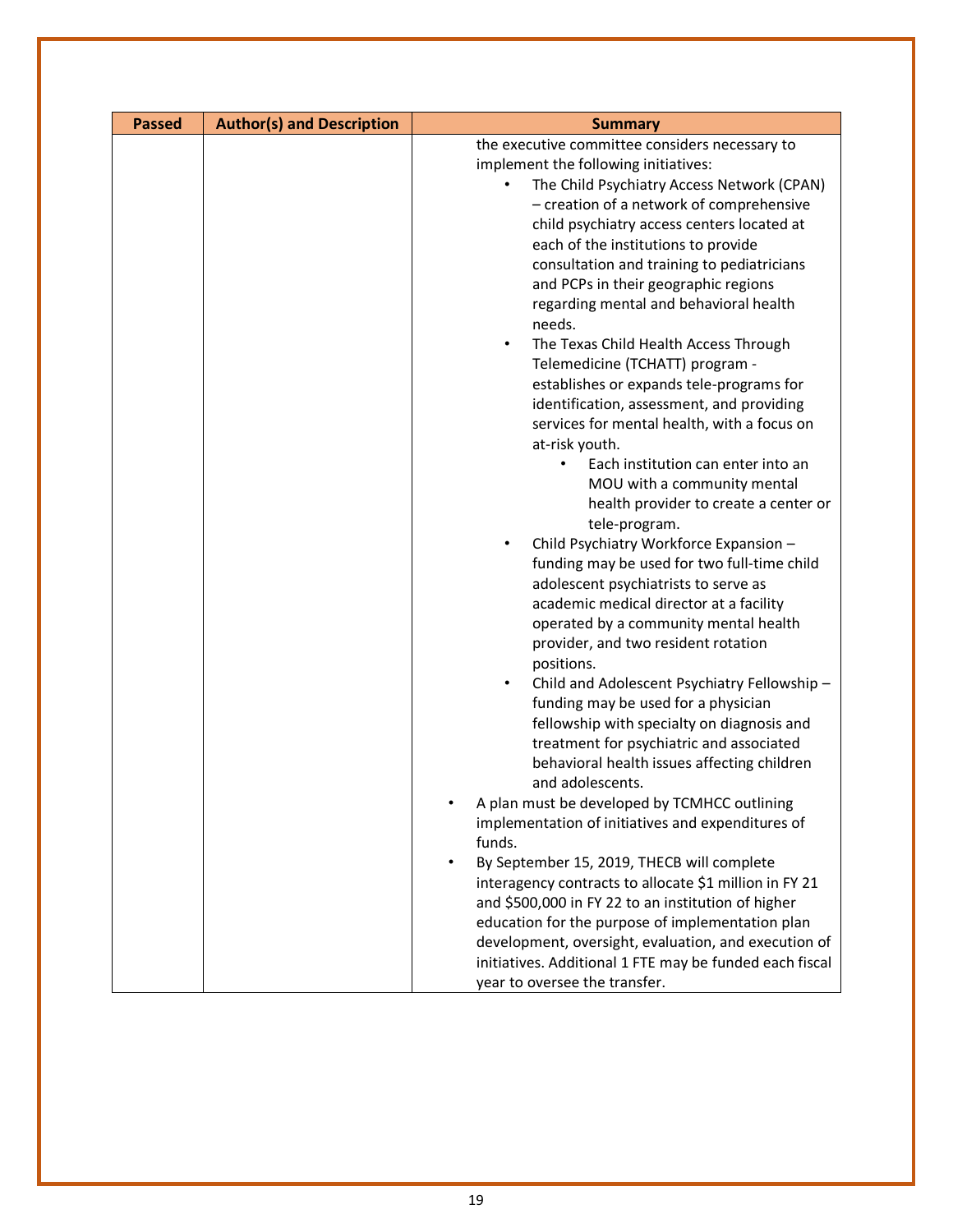| <b>Failed to</b><br><b>Pass</b> | <b>Author(s) and Description</b>                            | <b>Summary</b>                                                                                                                 |
|---------------------------------|-------------------------------------------------------------|--------------------------------------------------------------------------------------------------------------------------------|
| SB 10                           | Nelson/Zerwas                                               | This bill failed to pass on a point of order, but the provisions                                                               |
|                                 | Relating to the creation of                                 | of SB 10 were amended onto SB 11 which did pass. See SB<br>11 above.                                                           |
|                                 | the Texas Mental Health Care                                |                                                                                                                                |
|                                 | Consortium.                                                 |                                                                                                                                |
| HB 1312/                        | Moody/Menendez                                              | Would have allowed school districts to contract with LMHAs                                                                     |
| SB 2395                         | Relating to the provision of                                | to provide mental health services on a campus of the<br>district, enroll as a Medicaid provider, and be reimbursed for         |
|                                 | on-campus mental health                                     | providing on-campus mental health services with parent or                                                                      |
|                                 | services by a school district                               | guardian permission.                                                                                                           |
|                                 | and reimbursement under                                     |                                                                                                                                |
|                                 | Medicaid for certain services                               |                                                                                                                                |
|                                 | provided to eligible students.                              |                                                                                                                                |
| HB 1335/                        | Price/Whitmire                                              | Would have created a grant program for schools to create                                                                       |
| SB 2003                         |                                                             | and operate school-based behavioral health centers.                                                                            |
|                                 | Relating to the establishment<br>of school-based behavioral |                                                                                                                                |
|                                 | health centers by public                                    |                                                                                                                                |
|                                 | schools and a grant program                                 |                                                                                                                                |
|                                 | administered by the                                         |                                                                                                                                |
|                                 | executive commissioner of                                   |                                                                                                                                |
|                                 | the Health and Human                                        |                                                                                                                                |
|                                 | Services Commission for the                                 |                                                                                                                                |
|                                 | operation of those centers.                                 |                                                                                                                                |
| HB 2991                         | Talarico                                                    | Would have required each school district and charter school                                                                    |
|                                 | Relating to the use of                                      | to have a program that provides alternatives to suspensions<br>for all grade levels, adding restorative justice practices as a |
|                                 | disciplinary alternatives to                                | strategy required to be included for behavior management.                                                                      |
|                                 | suspension by a school                                      | Additionally, it would have established the Restorative                                                                        |
|                                 | district and the creation of                                | Justice Coordinating Council to assist TEA and school                                                                          |
|                                 | the restorative justice                                     | districts in their development of restorative justice programs                                                                 |
|                                 | coordinating council.                                       | and training.                                                                                                                  |
| HB 4414/                        | Allison/Lucio                                               | Would have directed TEA, in coordination with other                                                                            |
| SB 1563                         |                                                             | agencies, to develop a rubric for regional education service                                                                   |
|                                 | Relating to identification and                              | centers to use in identifying student mental health resources                                                                  |
|                                 | development of mental<br>health resources for               | available to schools in each region. Also, would have                                                                          |
|                                 | students.                                                   | required TEA to develop a list of statewide resources to<br>address student mental health and the development of a             |
|                                 |                                                             | statewide plan to ensure all students have access to                                                                           |
|                                 |                                                             | adequate mental health resources.                                                                                              |
|                                 |                                                             | A number of sections of HB 4414 were amended onto SB 11                                                                        |
|                                 |                                                             | (Taylor/Bonnen)                                                                                                                |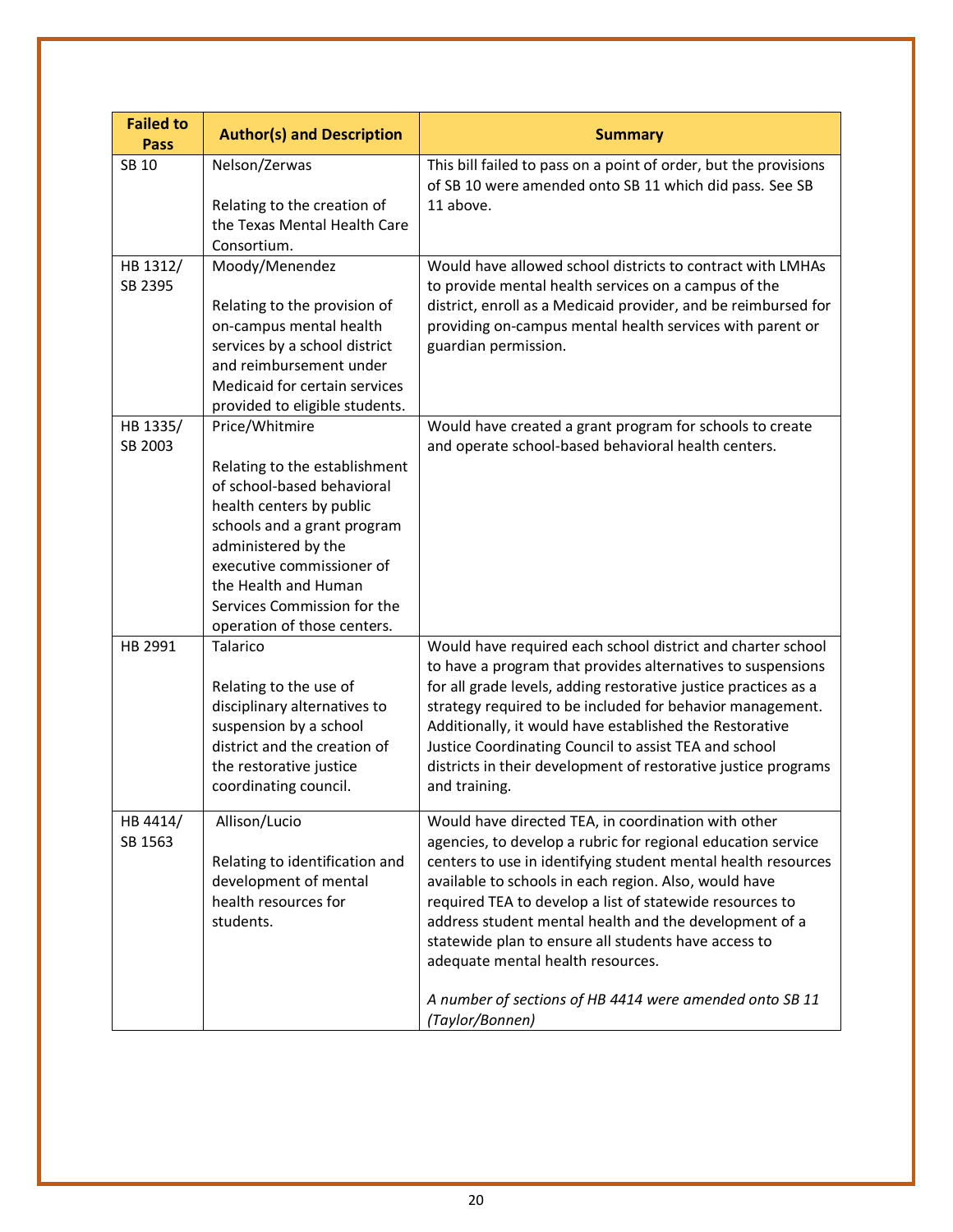### **Mental Health and Substance Use Workforce**

Ensuring a strong mental health and substance use workforce in Texas continues to be a challenge. Several factors contribute to the ongoing crisis including the refusal of many providers to accept Medicaid patients, an aging workforce, inadequate reimbursement rates, and insufficient cultural diversity. While two bills that would have required HHSC to develop and implement a strategic plan to address workforce issues failed to pass on a point of order, HHSC has indicated their intent to move forward with developing such a plan.

| <b>Passed</b> | <b>Author(s) and Description</b> | Summary                                                        |
|---------------|----------------------------------|----------------------------------------------------------------|
| HB 1065       | Ashby/Kolkhorst                  | Creates a rural resident physician grant program to            |
|               |                                  | encourage the creation of new graduate medical education       |
|               | Relating to the establishment    | positions in rural and non-metropolitan areas. The intent is   |
|               | of a rural resident physician    | to place particular emphasis on the creation of rural training |
|               | grant program.                   | tracks.                                                        |
| SB 11         | Taylor/Bonnen                    | See SB 11 in the Creating a Safe and Supportive Learning       |
|               |                                  | Environment section above. This bill includes provisions for   |
|               | Relating to policies,            | increasing opportunities for integrated health care for        |
|               | procedures, and measures         | children. It also provides funding for psychiatry residencies. |
|               | for school safety and mental     |                                                                |
|               | health promotion in public       |                                                                |
|               | schools and the creation of      |                                                                |
|               | the Texas Child Mental           |                                                                |
|               | Health Care Consortium.          |                                                                |

| <b>Failed to</b><br><b>Pass</b> | <b>Author(s) and Description</b> | <b>Summary</b>                                               |
|---------------------------------|----------------------------------|--------------------------------------------------------------|
| HB 1669/                        | Lucio/Lucio                      | Bills were filed in both the senate and the house directing  |
| SB 429                          |                                  | HHSC to develop and implement a strategic plan to address    |
|                                 | Relating to a comprehensive      | the mental health/substance use workforce shortage. The      |
|                                 | plan for increasing and          | House bill died on a point-of-order in the final days of the |
|                                 | improving the workforce in       | session.                                                     |
|                                 | this state that serves persons   |                                                              |
|                                 | with mental health and           |                                                              |
|                                 | substance use issues.            |                                                              |

### **Telemedicine and Telehealth**

Discussion on expansion of telemedicine/telehealth service provision continued during the 86<sup>th</sup> legislative session. Due to the significant mental health and substance use workforce shortages in Texas, expanding availability of services through telemedicine and telehealth is seen as an important component to improving access to supports for those who need mental health and substance use supports. HHSC currently reviews eligibility of services through telehealth on a service-by-service basis which is resource draining and often requires a year or more for final approval and implementation. The hope is that actions taken during the session will streamline the process and create more efficient channels for individuals to access mental health and substance use services through technology.

| <b>Passed</b> | <b>Author(s) and Description</b> | Summary                                                   |
|---------------|----------------------------------|-----------------------------------------------------------|
| HB 1960       | Price/Perry                      | Creates a Governor's Broadband Council to research the    |
|               |                                  | progress of broadband development in unserved areas,      |
|               |                                  | identify barriers to residential and commercial broadband |
|               |                                  | deployment in unserved areas, study technology-neutral    |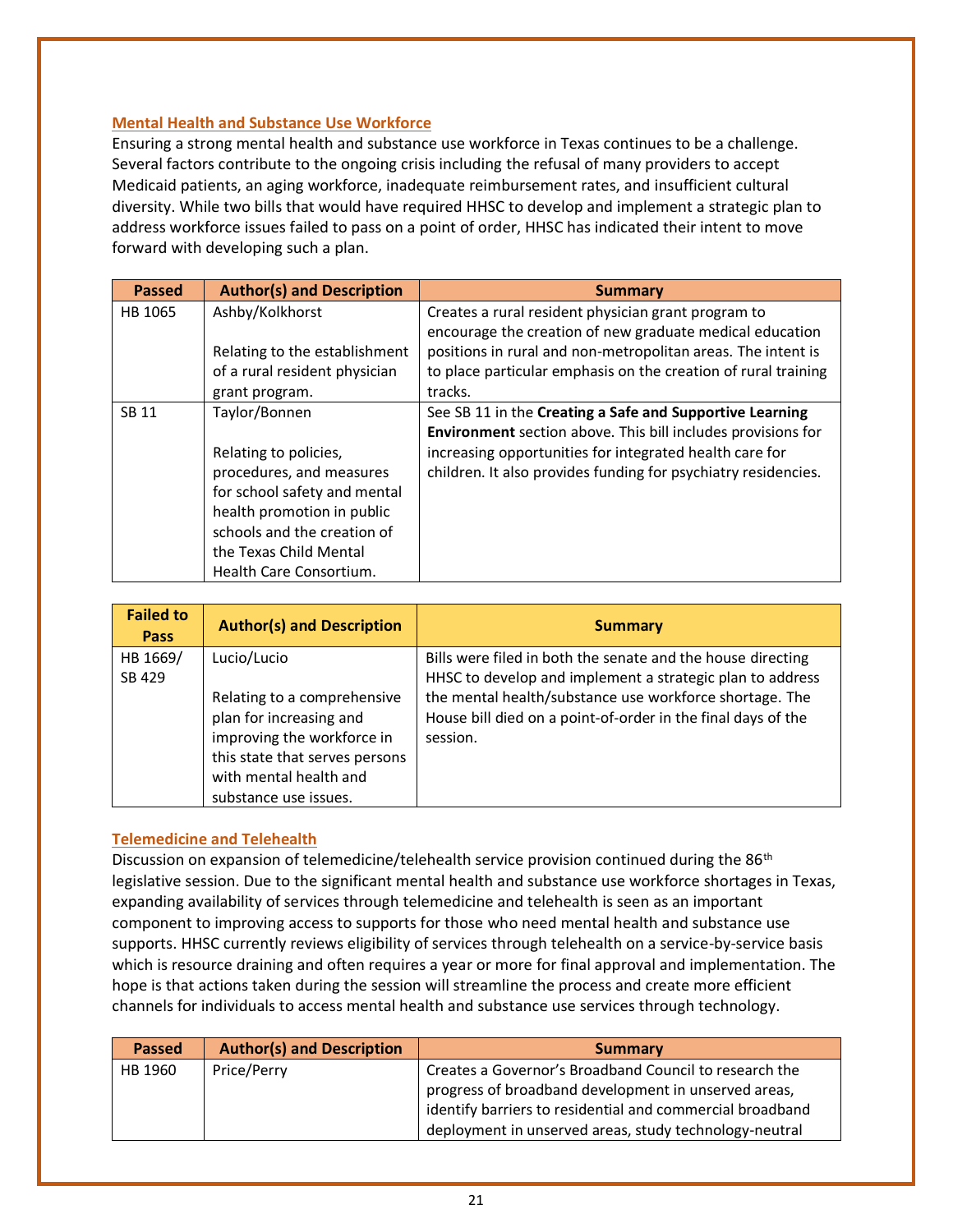| <b>Passed</b> | <b>Author(s) and Description</b>                                                                                                                       | <b>Summary</b>                                                                                                                                                                                                                                                                                                                                                                                                                                                                                                                                                                                                                                                                                                                                                                                                                                                                                              |
|---------------|--------------------------------------------------------------------------------------------------------------------------------------------------------|-------------------------------------------------------------------------------------------------------------------------------------------------------------------------------------------------------------------------------------------------------------------------------------------------------------------------------------------------------------------------------------------------------------------------------------------------------------------------------------------------------------------------------------------------------------------------------------------------------------------------------------------------------------------------------------------------------------------------------------------------------------------------------------------------------------------------------------------------------------------------------------------------------------|
|               | Relating to the creation of<br>the Governor's Broadband<br>Development Council.                                                                        | solutions to overcome those barriers and analyze the<br>benefits of statewide broadband access.                                                                                                                                                                                                                                                                                                                                                                                                                                                                                                                                                                                                                                                                                                                                                                                                             |
| HB 3345       | Price/Hughes                                                                                                                                           | Directs that a health benefit plan (as defined in Insurance<br>Code):                                                                                                                                                                                                                                                                                                                                                                                                                                                                                                                                                                                                                                                                                                                                                                                                                                       |
|               | Relating to health benefit<br>coverage provided by certain<br>health benefit plans for<br>telemedicine medical<br>services and telehealth<br>services. | Must provide coverage for a covered health care<br>service or procedure delivered by a preferred or<br>contracted health professional to a covered patient<br>as a telemedicine medical service or telehealth<br>service on the same basis and to the same extent<br>that the plan provides coverage for the service or<br>procedure in an in-person setting;<br>Not charge a separate deductible that applies only<br>to a covered health care service or procedure<br>delivered as a telemedicine medical service or<br>telehealth service; and<br>Not impose an annual or lifetime maximum on<br>$\bullet$<br>coverage for covered health care services or<br>procedures delivered as telemedicine medical<br>services or telehealth services other than the annual<br>or lifetime maximum, if any, that applies in the<br>aggregate to all items and services and procedures<br>covered under the plan. |
| HB 4455       | Miller/Campbell                                                                                                                                        | Subject to existing law, allows a health professional to<br>provide a mental health service to a patient out of state                                                                                                                                                                                                                                                                                                                                                                                                                                                                                                                                                                                                                                                                                                                                                                                       |
|               | Relating to the provision of<br>mental health services<br>through a telemedicine<br>medical service or telehealth<br>service.                          | through the use of telemedicine or telehealth within their<br>scope of practice.                                                                                                                                                                                                                                                                                                                                                                                                                                                                                                                                                                                                                                                                                                                                                                                                                            |
| SB 670        | Buckingham/Price<br>Relating to telemedicine and<br>telehealth services.                                                                               | Requires HHSC to encourage health care providers and<br>health care facilities to provide telemedicine medical<br>services and telehealth services.                                                                                                                                                                                                                                                                                                                                                                                                                                                                                                                                                                                                                                                                                                                                                         |
|               |                                                                                                                                                        | Requires HHSC to implement a number of changes to ensure<br>that Medicaid managed care organizations reimburse for<br>telemedicine and telehealth services at the same rate as in-<br>person medical services.                                                                                                                                                                                                                                                                                                                                                                                                                                                                                                                                                                                                                                                                                              |
|               |                                                                                                                                                        | On the House floor, Rep. Matt Schaefer (R- Tyler) amended<br>the bill to clarify that "direct primary care" models include<br>use of telemedicine and telehealth.                                                                                                                                                                                                                                                                                                                                                                                                                                                                                                                                                                                                                                                                                                                                           |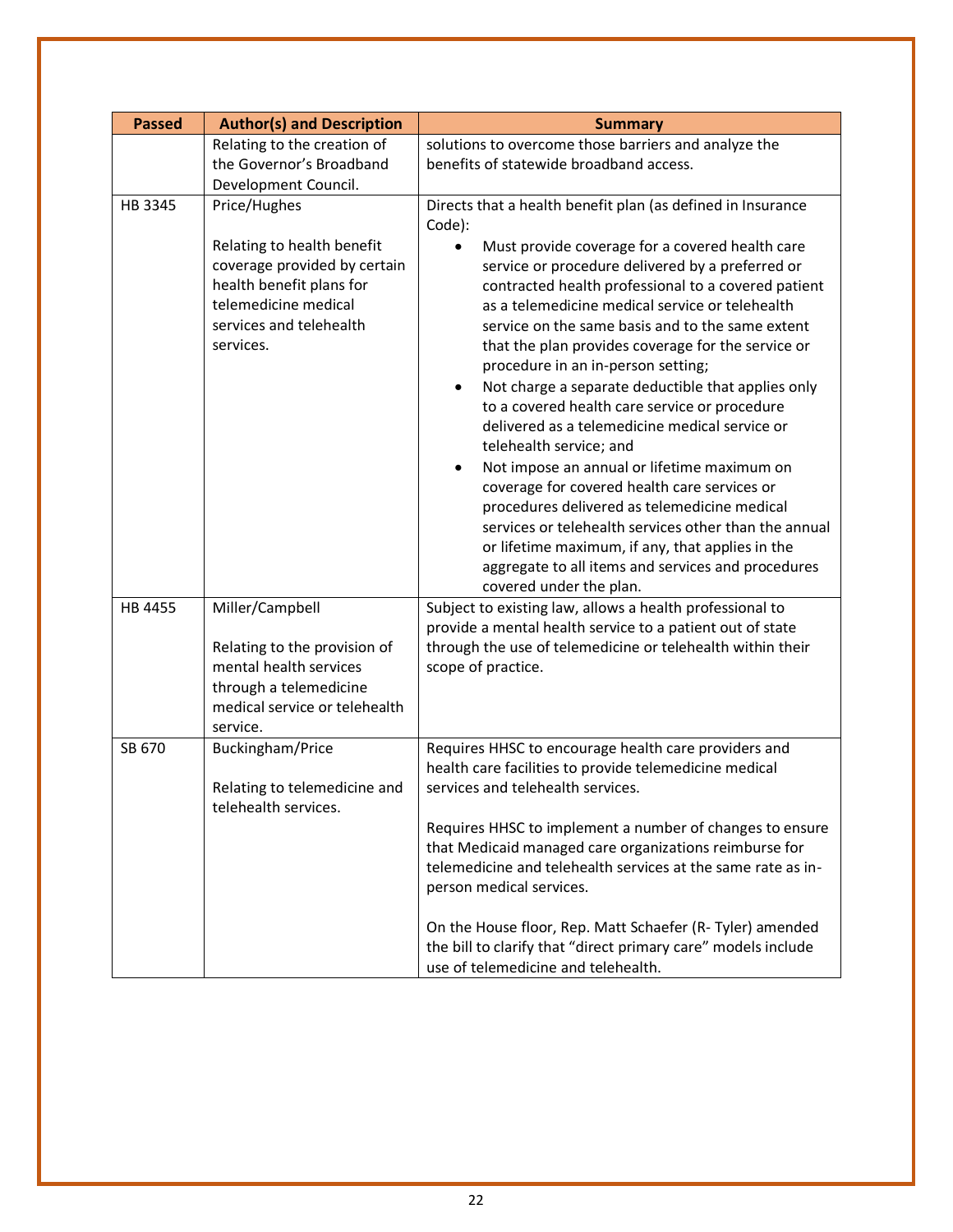#### **Substance Use and the Opioid Crisis**

Leading into session, the Texas Legislature was given a number of recommendations as a result of the House Select Committee on Opioids and Substance Use. However, following national trends, Texas focused on multiple bills that attempted to address only opioids, and without consideration of harm reduction initiatives. While opioid addiction is seen as the national priority, other drugs and alcohol have much higher abuse rates in Texas. The fact that much of the legislation included only opioids and focused on prescribing concerns left many advocates disappointed. Much work is still left to be done to improve the health, safety, and well-being of all individuals regardless of what substance is being used.

| <b>Passed</b> | <b>Author(s) and Description</b>                                                                                                                                                                                                                | <b>Summary</b>                                                                                                                                                                                                                                                                                                                                                                                                                                                                                                                                                                                                                                                                                                                                                                                                                                                                                                                                                                       |
|---------------|-------------------------------------------------------------------------------------------------------------------------------------------------------------------------------------------------------------------------------------------------|--------------------------------------------------------------------------------------------------------------------------------------------------------------------------------------------------------------------------------------------------------------------------------------------------------------------------------------------------------------------------------------------------------------------------------------------------------------------------------------------------------------------------------------------------------------------------------------------------------------------------------------------------------------------------------------------------------------------------------------------------------------------------------------------------------------------------------------------------------------------------------------------------------------------------------------------------------------------------------------|
| HB 2174       | Zerwas/Kolkhorst<br>Relating to controlled<br>substance prescriptions and<br>reimbursement for<br>treatment for certain<br>substance use disorders;<br>authorizing a fee.                                                                       | Sets limitations on opioid prescriptions for acute pain to a<br>10-day supply, requires submission of an opioid prescription<br>to be electronic, with exceptions, and increases continuing<br>education related to approved procedures of prescribing and<br>monitoring controlled substances.                                                                                                                                                                                                                                                                                                                                                                                                                                                                                                                                                                                                                                                                                      |
| HB 2454       | Price/Hughes<br>Relating to continuing<br>education requirements for<br>certain health professionals<br>regarding pain management<br>and the prescribing of<br>opioids.                                                                         | The bill specifies the hours of continuing education required<br>for licensed physicians, advanced nurse practice registered<br>nurses, physician's assistants, and dentists relating to pain<br>management and prescribing opioids in each of the first two<br>renewal periods following issuance of an initial permit, and<br>beyond. The continuing education regarding safe and<br>effective pain management must include reasonable<br>standards of care, the identification of drug-seeking behavior<br>in patients, and effective communication with patients<br>regarding the prescription of an opioid or other controlled<br>substance.                                                                                                                                                                                                                                                                                                                                    |
| HB 3284       | Sheffield/Nelson<br>Relating to the prescribing<br>and dispensing of a<br>controlled substance under<br>the Texas Controlled<br>Substances Act; authorizing a<br>fee; providing for<br>administrative penalties;<br>creating criminal offenses. | Requires prescribing of controlled substances to be done by<br>an electronic prescription record rather than written, oral or<br>telephonically communicated, with certain exceptions.<br>Creates rules for practitioners to obtain a waiver from e-<br>prescribing requirement. Expands access to a patient's<br>controlled substance prescription history from the Texas<br>State Board of Pharmacy ("the Board") to:<br>The patient;<br>٠<br>A minor patient's parent or legal guardian, or<br>An incapacitated patient's legal guardian (as defined<br>٠<br>by Section 1002.017(2), Estates Code), if a<br>completed patient data request form and any<br>supporting documentation is submitted to<br>the Board;<br>Podiatrists;<br>When the Board is served a warrant, subpoena or<br>other court order; and<br>A health care facility certified by CMS.<br>Develops an advisory committee to make recommendations<br>on the access and disclosure of prescription information. |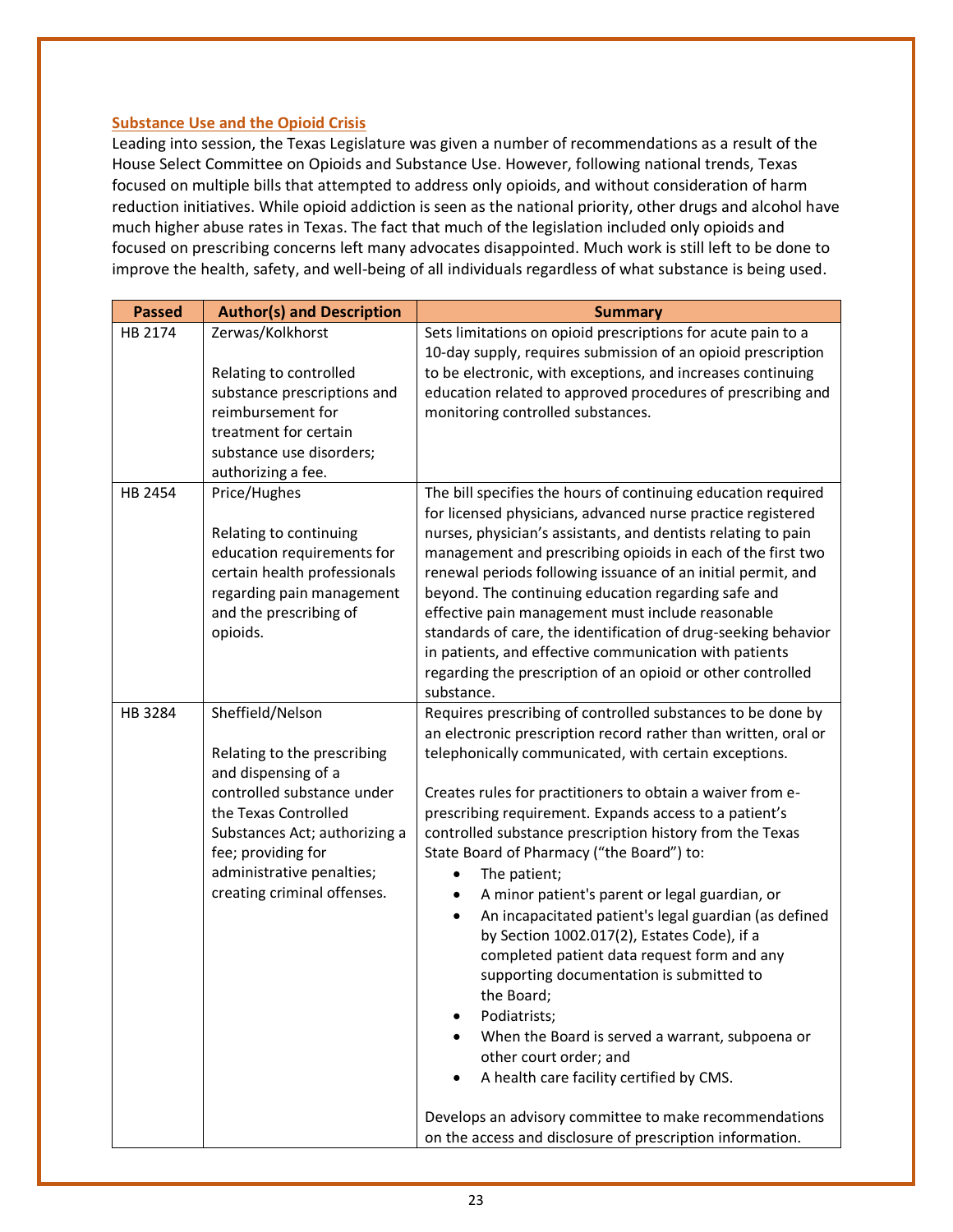| <b>Passed</b> | <b>Author(s) and Description</b>                                                                                                                                                                                                                                                    | <b>Summary</b>                                                                                                                                                                                                                                                                                                                                                                                                                                                                                                                                                                                                                                                                                                                                                                                                                                                                                                                                                                                                                                                                                                                                                                                                                                                                                                                                                                                                                                                                                                                                                                                                                                                                                                                                                                          |
|---------------|-------------------------------------------------------------------------------------------------------------------------------------------------------------------------------------------------------------------------------------------------------------------------------------|-----------------------------------------------------------------------------------------------------------------------------------------------------------------------------------------------------------------------------------------------------------------------------------------------------------------------------------------------------------------------------------------------------------------------------------------------------------------------------------------------------------------------------------------------------------------------------------------------------------------------------------------------------------------------------------------------------------------------------------------------------------------------------------------------------------------------------------------------------------------------------------------------------------------------------------------------------------------------------------------------------------------------------------------------------------------------------------------------------------------------------------------------------------------------------------------------------------------------------------------------------------------------------------------------------------------------------------------------------------------------------------------------------------------------------------------------------------------------------------------------------------------------------------------------------------------------------------------------------------------------------------------------------------------------------------------------------------------------------------------------------------------------------------------|
| HB 3285       | Sheffield/Huffman<br>Relating to programs and<br>initiatives to prevent and<br>respond to opioid addiction,<br>misuse, abuse, and overdose<br>and identify and treat co-<br>occurring substance use<br>disorders and mental illness.                                                | Creates a criminal penalty if prescriber or recipient of<br>information discloses information improperly.<br>Comprehensive bill focused on addressing substance abuse<br>and the opioid epidemic. The following are brief descriptions<br>of a few of the changes; however, this is not a complete<br>summary of the provisions of the bill:<br>Advises the Texas Higher Education Coordinating<br>Board to encourage health-related institutions to<br>individually or collaboratively conduct research<br>focused on substance use disorder (SUD) and<br>prescription medication addictions;<br>Establishes a SUD telehealth program;<br>٠<br>Creates an opioid antagonist grant program for law<br>٠<br>enforcement agencies;<br>Requires Statewide Behavioral Health Strategic Plan<br>$\bullet$<br>to include strategies for SUD issues;<br>Requires an opioid misuse public awareness<br>$\bullet$<br>campaign;<br>Requires one hour of Continuing Medical Education<br>٠<br>for prescribers and dispensers;<br>Includes data collection and analysis for opioid<br>$\bullet$<br>overdose deaths and co-occurrence of SUD and<br>mental illness (MI), and the current treatment<br>capacity for people with co-occurring SUD and MI;<br>Requires Medicaid reimbursement for medication-<br>assisted treatment (MAT) without prior<br>authorization or pre-certification, with the exception<br>of methadone;<br>Advises pharmacists to participate in a program that<br>٠<br>provides a comprehensive approach, inclusive of<br>early intervention and identification; and<br>Requires any mandated training for residential<br>advisors and student organization officers at higher<br>education institutions to include overdose<br>awareness and appropriate response training |
| SB 195        | Perry/Parker<br>Relating to collecting and<br>reporting by the Department<br>of Family and Protective<br>Services and the Health and<br><b>Human Services Commission</b><br>of certain information<br>relating to certain alcohol<br>and controlled substance use<br>and treatment. | education.<br>Requires DFPS to publicly report state-level data related to<br>parental substance use, prenatal substance exposure, and<br>postnatal treatment.                                                                                                                                                                                                                                                                                                                                                                                                                                                                                                                                                                                                                                                                                                                                                                                                                                                                                                                                                                                                                                                                                                                                                                                                                                                                                                                                                                                                                                                                                                                                                                                                                          |
| SB 306        | Watson/Israel                                                                                                                                                                                                                                                                       | Allows law enforcement to release an individual who is<br>publicly intoxicated, voluntarily and with verbal consent, to a                                                                                                                                                                                                                                                                                                                                                                                                                                                                                                                                                                                                                                                                                                                                                                                                                                                                                                                                                                                                                                                                                                                                                                                                                                                                                                                                                                                                                                                                                                                                                                                                                                                               |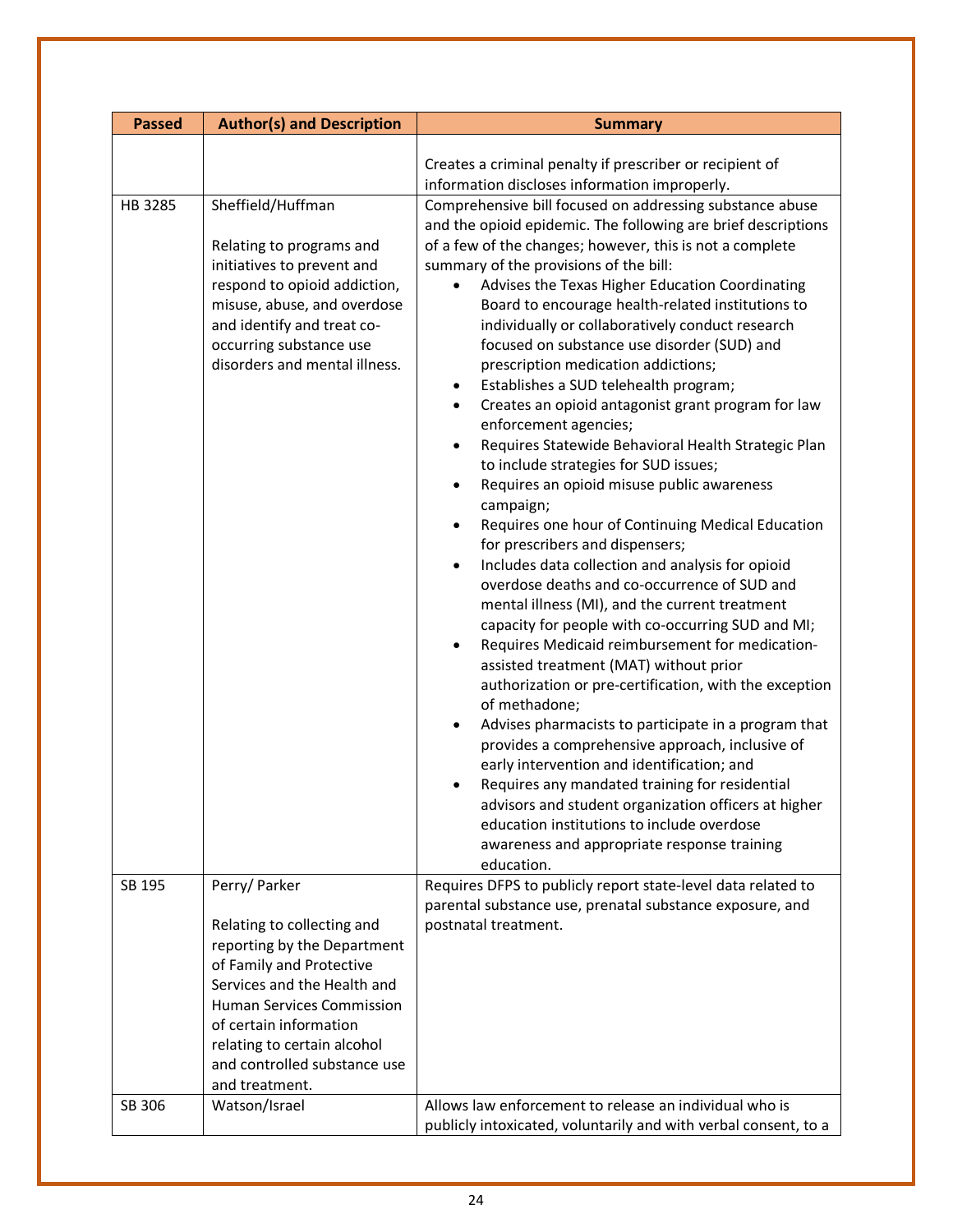| <b>Passed</b> | <b>Author(s) and Description</b>                                                                                                                                      | <b>Summary</b>                                                                                                                                                                                                                                                                                                                                                                                                                                                                                                                                                                                                                                                                                                                                                                                                                                                                                                                                                                                                        |
|---------------|-----------------------------------------------------------------------------------------------------------------------------------------------------------------------|-----------------------------------------------------------------------------------------------------------------------------------------------------------------------------------------------------------------------------------------------------------------------------------------------------------------------------------------------------------------------------------------------------------------------------------------------------------------------------------------------------------------------------------------------------------------------------------------------------------------------------------------------------------------------------------------------------------------------------------------------------------------------------------------------------------------------------------------------------------------------------------------------------------------------------------------------------------------------------------------------------------------------|
|               | Relating to the release by a<br>peace officer of certain<br>individuals suspected of the<br>offense of public<br>intoxication.                                        | facility that allows the individual to become sober under<br>supervision as an alternative to incarceration.                                                                                                                                                                                                                                                                                                                                                                                                                                                                                                                                                                                                                                                                                                                                                                                                                                                                                                          |
| SB 340        | Huffman/King<br>Relating to the creation of a<br>grant program to assist law<br>enforcement agencies with<br>the purchase of opioid<br>antagonists.                   | Establishes a grant program through the Governor's Criminal<br>Justice Division to provide opioid antagonists to law<br>enforcement agencies for its peace officers, evidence<br>technicians, and personnel who may come in contact with<br>opioid-related overdoses. When applying for a grant, the law<br>enforcement agency must:<br>Adopt a policy for administering an opioid<br>antagonist; and<br>Provide data related to frequency and nature of<br>٠<br>interactions between peace officers and individuals<br>experiencing an overdose, calls for assistance to an<br>overdose, and any exposure between personnel and<br>opioids and subsequent reactions.                                                                                                                                                                                                                                                                                                                                                 |
| SB 435        | Nelson/Price<br>Relating to<br>recommendations by local<br>school health advisory<br>councils regarding opioid<br>addiction and abuse<br>education in public schools. | Requires school health advisory committees to include<br>education on opioid abuse and administration of an opioid<br>antagonist within its recommendations for school district's<br>health curriculum.                                                                                                                                                                                                                                                                                                                                                                                                                                                                                                                                                                                                                                                                                                                                                                                                               |
| SB 1564       | West/Klick<br>Relating to access to certain<br>medication-assisted<br>treatment                                                                                       | Requires Medicaid reimbursement for medication-assisted<br>treatment (MAT) without prior authorization or pre-<br>certification, with the exception of methadone.<br>Aligns Texas Medicaid policy with federal law by using the<br>federal definition of "qualifying practitioner," which includes<br>physicians, physician assistants, nurse practitioners, clinical<br>nurse specialists, certified registered nurse anesthetists, and<br>certified nurse midwives.<br>Allows these practitioners to prescribe<br>$\bullet$<br>buprenorphine when they obtain a federal waiver to<br>prescribe buprenorphine.<br>Directs HHSC to amend policies and manuals that<br>$\bullet$<br>would allow for Medicaid reimbursement to these<br>qualifying practitioners who prescribe<br>buprenorphine.<br>Per the Texas Legislative Council, this portion of the<br>$\bullet$<br>bill is "nonamendatory." When passed, this section<br>will become law, but will not be added to a code,<br>hence the text is not underlined. |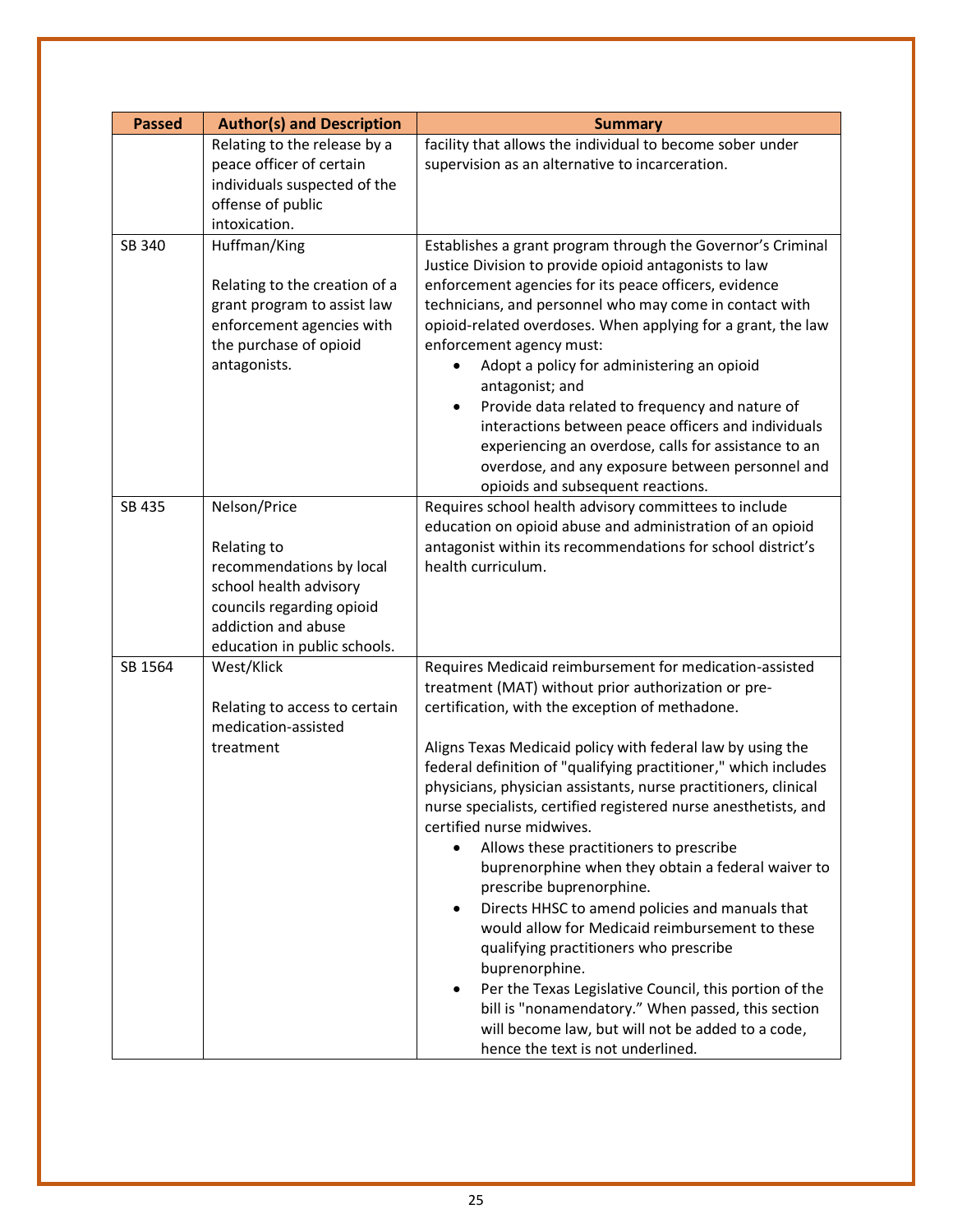| <b>Failed to</b><br><b>Pass</b> | <b>Author(s) and Description</b>                                                                                                                                                                                                                                                         | <b>Summary</b>                                                                                                                                                                                                                                                                                                                                                                                                                                                                                                                                 |
|---------------------------------|------------------------------------------------------------------------------------------------------------------------------------------------------------------------------------------------------------------------------------------------------------------------------------------|------------------------------------------------------------------------------------------------------------------------------------------------------------------------------------------------------------------------------------------------------------------------------------------------------------------------------------------------------------------------------------------------------------------------------------------------------------------------------------------------------------------------------------------------|
| <b>HB75</b>                     | Minjarez/Meza<br>Relating to an exception to<br>the application of the<br>offense of possessing or<br>delivering drug<br>paraphernalia for persons<br>involved in certain pilot<br>programs.                                                                                             | Would have exempted individuals working, volunteering or<br>operating pilot programs aimed at preventing the spread of<br>certain infectious and communicable diseases from the<br>offense of possessing or delivering drug paraphernalia.                                                                                                                                                                                                                                                                                                     |
| HB 2707                         | Price<br>Relating to the expansion of<br>the community mental<br>health grant program to<br>include services to, and<br>treatment of, individuals<br>with substance use<br>disorders.                                                                                                    | Would have expanded the acceptable use of funds for the<br>matching community grant program created by HB 13 during<br>the 85 <sup>th</sup> legislature to programs, services, and treatment for<br>individuals living with a substance use disorder.                                                                                                                                                                                                                                                                                          |
| HB 3658/<br>SB 945              | Turner/Watson<br>Relating to drug or alcohol<br>overdose awareness and<br>response training for<br>residential advisors and<br>officers of student<br>organizations at public or<br>private institutions of higher<br>education.                                                         | Would have required any mandated training for residential<br>advisors and student organization officers at higher<br>education institutions to include overdose awareness and<br>appropriate response training education.<br>HB 3658/SB 945 in its entirety was amended onto HB 3285<br>(Sheffield)                                                                                                                                                                                                                                            |
| SB 305/<br>HB 2432              | Watson/Raney<br>Relating to a defense to<br>prosecution for certain<br>offenses involving possession<br>of small amounts of<br>controlled substances and<br>other prohibited drugs,<br>substances, or paraphernalia<br>for defendants seeking<br>assistance for a suspected<br>overdose. | Would have created a possible defense to prosecution for<br>certain offenses involving possession of small amounts of<br>controlled substances or paraphernalia if an individual called<br>911 for an overdose and:<br>The individual experiencing an overdose called<br>emergency personnel for themselves;<br>The caller was the first to request emergency<br>medical assistance; and<br>The individual remained on the scene until medical<br>$\bullet$<br>personnel arrived and cooperated with medical and<br>law enforcement personnel. |
| SB 2205                         | Rodriguez<br>Relating to programs<br>established to eliminate<br>injection-associated<br>infectious diseases; providing<br>certain civil and criminal<br>immunity.                                                                                                                       | Would have allowed for the establishment and operation of<br>comprehensive programs aimed at eliminating infectious<br>diseases associated with the use of intravenous drug use.                                                                                                                                                                                                                                                                                                                                                               |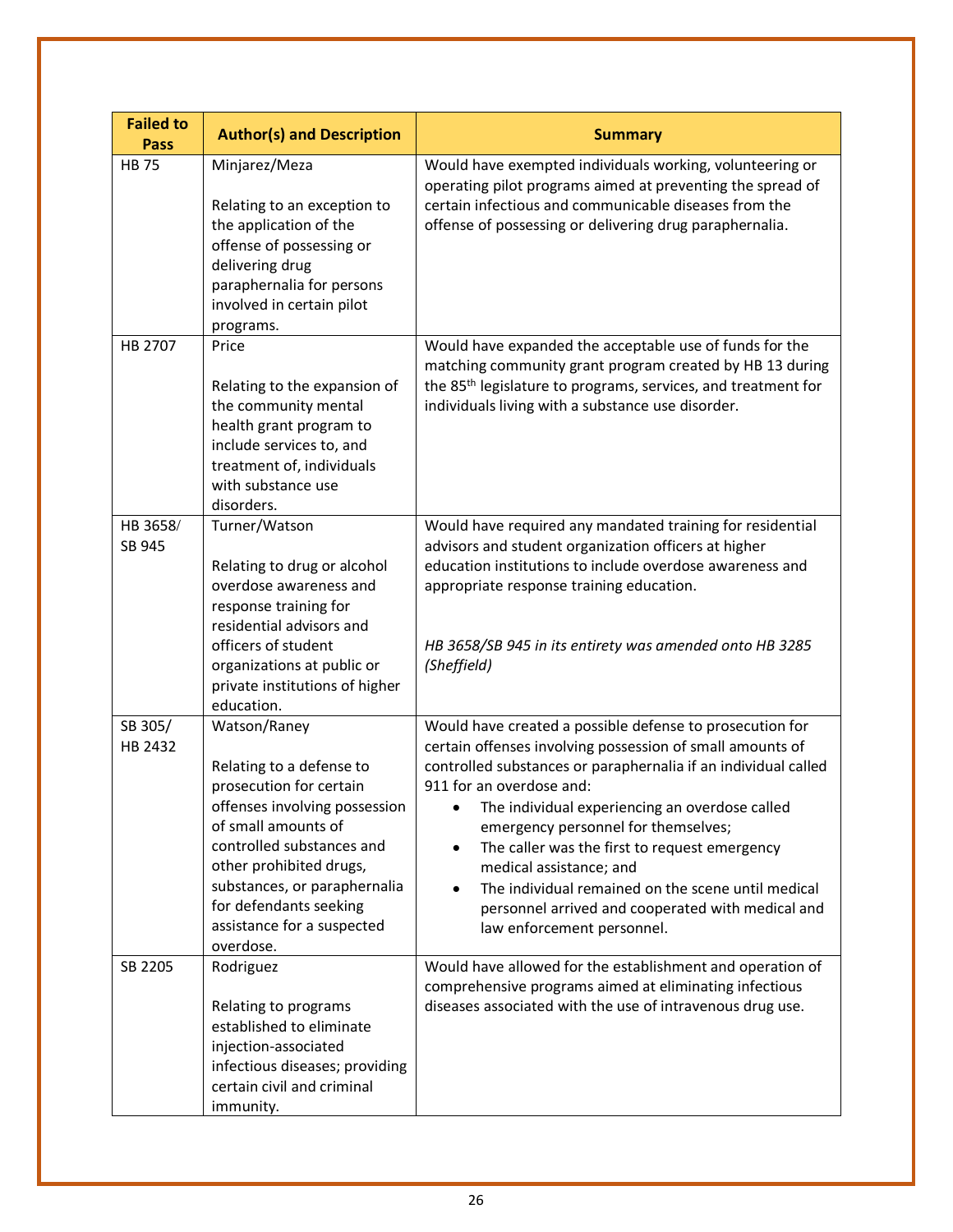### **Children's Mental Health and Child Welfare**

In February 2018, Congress passed the Family First Prevention Services Act (FFPSA), legislation bringing significant changes to the way some child welfare services can be reimbursed by the federal government. HB 2926 and SB 951, both of which failed to pass, would have created a task force to assess the readiness of Texas to implement the FFPSA.

| <b>Passed</b> | <b>Author(s) and Description</b>                 | <b>Summary</b>                                                  |
|---------------|--------------------------------------------------|-----------------------------------------------------------------|
| <b>HB 53</b>  | Minjarez/Powell                                  | Expands the life-skills training and lessons required in the    |
|               |                                                  | transitional living services program offered to youth in foster |
|               | Relating to the transitional                     | care to include more expansive education on financial           |
|               | living services program for                      | literacy, insurance, civic engagement, and requires assisting   |
|               | certain youth in foster care.                    | youth in obtaining aforementioned life-skills training and      |
|               |                                                  | lessons, as well as mental health services.                     |
| <b>HB72</b>   | White/Paxton                                     | Directs HHSC and DFPS to develop and implement a                |
|               |                                                  | program that allows the adoptive parent or permanent            |
|               | Relating to the provision of                     | managing conservator of a former foster child to receive or     |
|               | Medicaid benefits to certain                     | continue receiving Medicaid benefits under the STAR Health      |
|               | children formerly in the                         | program or the STAR Kids managed care program.                  |
|               | conservatorship of the                           |                                                                 |
|               | Department of Family and                         |                                                                 |
|               | <b>Protective Services</b>                       |                                                                 |
| HB 811        | White/West                                       | Requires public schools to consider whether a child is          |
|               |                                                  | experiencing homelessness or in foster care when taking         |
|               | Relating to determining                          | disciplinary action.                                            |
|               | appropriate disciplinary                         |                                                                 |
|               | action to be taken against a                     |                                                                 |
|               | public school student who is                     |                                                                 |
|               | in foster care or who is                         |                                                                 |
|               | homeless.                                        |                                                                 |
| HB 1709       | Gonzalez/Menendez                                | Requires school districts to notify DFPS if a surrogate parent  |
|               |                                                  | has been appointed to a child with disabilities who is in the   |
|               | Relating to the appointment                      | conservatorship of the state. Clarifies that if the school      |
|               | of a surrogate parent for                        | district determines that a court-appointed surrogate parent     |
|               | certain children in the                          | is not properly performing their required duties, the district  |
|               | conservatorship of the                           | shall consult with DFPS. If DFPS agrees with the school         |
|               | Department of Family and                         | district that the court-appointed surrogate parent is unable    |
|               | Protective Services.                             | or unwilling to act in the surrogate parent capacity, DFPS      |
|               |                                                  | must request that the court review the appointment of the       |
|               |                                                  | individual.                                                     |
| HB 1780       | Miller/Kolkhorst                                 | In a case when considering whether to find that                 |
|               |                                                  | extraordinary circumstances require a child to remain in the    |
|               | Relating to the mandatory                        | temporary conservatorship of the department for a case in       |
|               | dismissal date of certain suits                  | which the court orders a parent to complete a substance         |
|               | affecting the parent-child                       | abuse treatment program, the court is directed to consider      |
|               | relationship involving the                       | whether the parent made a good faith effort to successfully     |
|               | Department of Family and<br>Protective Services. | complete the program.                                           |
| SB 355        | West/Klick                                       |                                                                 |
|               |                                                  | Directs the Department of Family and Protective Services to     |
|               |                                                  | develop a strategic state plan to implement community-          |
|               | Relating to developing a                         | based care and foster care prevention services. The plan        |
|               | strategic plan regarding                         | must identify a network of service providers to provide         |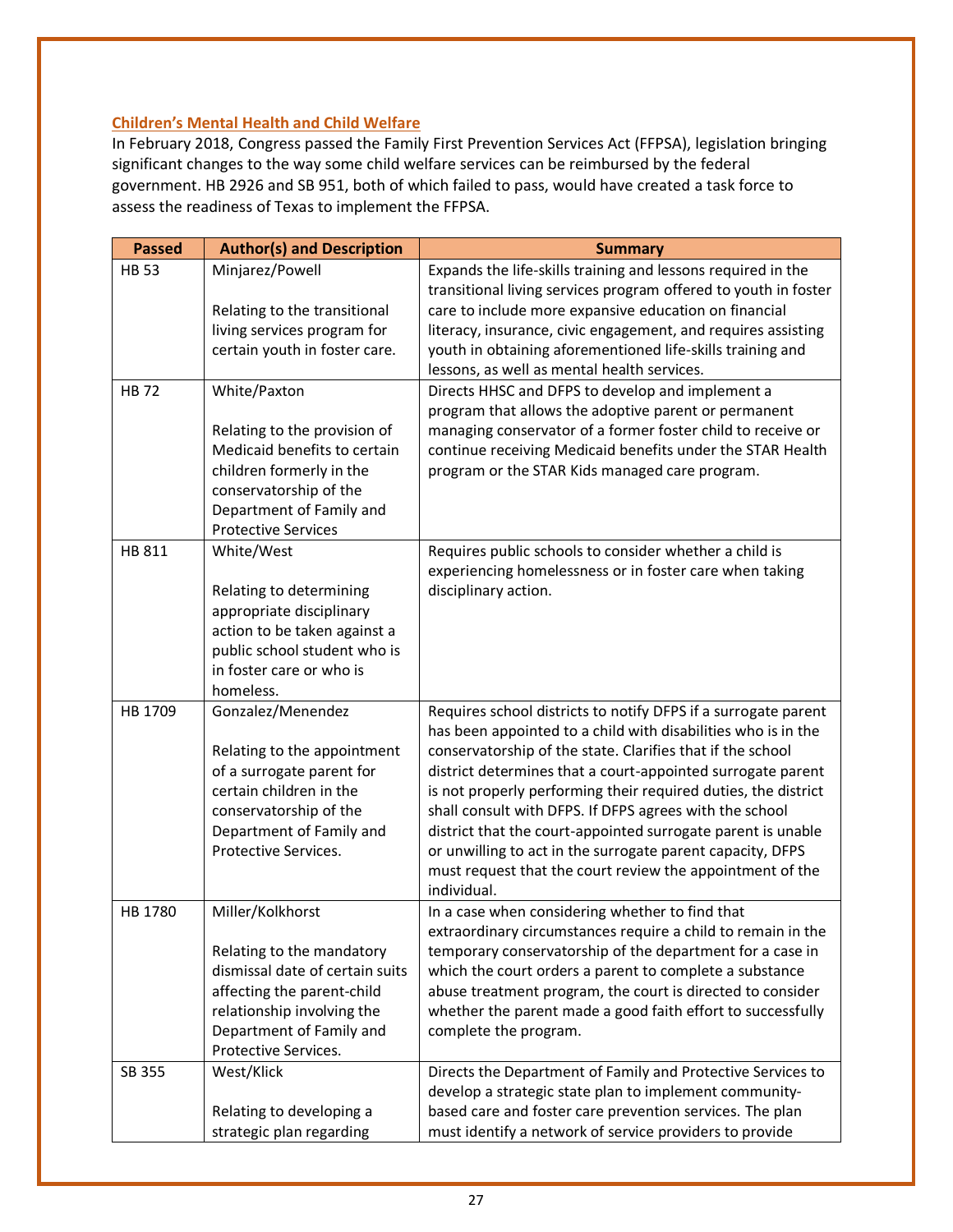| <b>Passed</b> | <b>Author(s) and Description</b>                                                                                                                                                   | <b>Summary</b>                                                                                                                                                                                                                                                                                                                                                                                                                                                                                                                                                                                                                                                                                                                  |
|---------------|------------------------------------------------------------------------------------------------------------------------------------------------------------------------------------|---------------------------------------------------------------------------------------------------------------------------------------------------------------------------------------------------------------------------------------------------------------------------------------------------------------------------------------------------------------------------------------------------------------------------------------------------------------------------------------------------------------------------------------------------------------------------------------------------------------------------------------------------------------------------------------------------------------------------------|
|               | implementation of<br>prevention and early<br>intervention services and<br>community-based care and<br>conducting a study regarding<br>the resources provided to<br>foster parents. | mental health, substance use, and in-home parenting<br>support for:<br>Children at risk of entering foster care;<br>The parents and caregivers of children at risk of<br>entering foster care; and<br>Pregnant or parenting youth in foster care.                                                                                                                                                                                                                                                                                                                                                                                                                                                                               |
|               |                                                                                                                                                                                    | The plan must also identify methods for the statewide<br>implementation of foster care prevention services, and<br>identify resources necessary for the department to<br>implement community-based care and to coordinate that<br>implementation with the implementation of foster care<br>prevention services.                                                                                                                                                                                                                                                                                                                                                                                                                 |
| SB 781        | Kolkhorst/Leman<br>Relating to the regulation of<br>child-care facilities.                                                                                                         | Establishes regulations for child safety, runaway prevention,<br>quality contracting, and strategic and operational planning<br>for general residential operations by:<br>Directing DFPS to develop a strategy for trauma-<br>informed protocols aimed at reducing runaway<br>incidents from residential treatment centers;<br>Creating a quality contracting framework to<br>$\bullet$<br>maintain and improve the quality of residential<br>child-care services purchased by the department;<br>Directing DFPS to develop a strategic plan for foster<br>$\bullet$<br>care placement facilities eligible for funding under<br>the Family First Prevention Services Act; and<br>Changing regulatory requirements and licensing |
|               |                                                                                                                                                                                    | procedures for general residential operations.                                                                                                                                                                                                                                                                                                                                                                                                                                                                                                                                                                                                                                                                                  |

| <b>Failed to</b><br>Pass | <b>Author(s) and Description</b>                                                                                                                                              | <b>Summary</b>                                                                                                                                                                                                    |
|--------------------------|-------------------------------------------------------------------------------------------------------------------------------------------------------------------------------|-------------------------------------------------------------------------------------------------------------------------------------------------------------------------------------------------------------------|
| HB 501/SB<br>314         | Thompson /Zaffirini<br>Relating to the requirement<br>and study of insurance<br>coverage for serious<br>emotional disturbance of a<br>child.                                  | Would have extended parity protections to children by<br>requiring group health benefit plans to cover serious<br>emotional disturbance equally to serious mental illness for<br>adults.                          |
| HB 517/<br>SB 1251       | Israel/Menendez<br>Relating to unprofessional<br>conduct by mental health<br>providers who attempt to<br>change the sexual orientation<br>of a child; providing<br>penalties. | Would have defined unprofessional conduct by a mental<br>health professional to include attempts to change a child's<br>sexual orientation, gender identity, and attractions or<br>feelings towards the same sex. |
| HB 1536/<br>SB 2419      | Miller/Fallon<br>Relating to trauma-informed<br>care for children in the<br>conservatorship of the Dept.                                                                      | Would have required DFPS to implement and expand<br>trauma-informed care across the child welfare system,<br>including staff and caregiver training requirements.                                                 |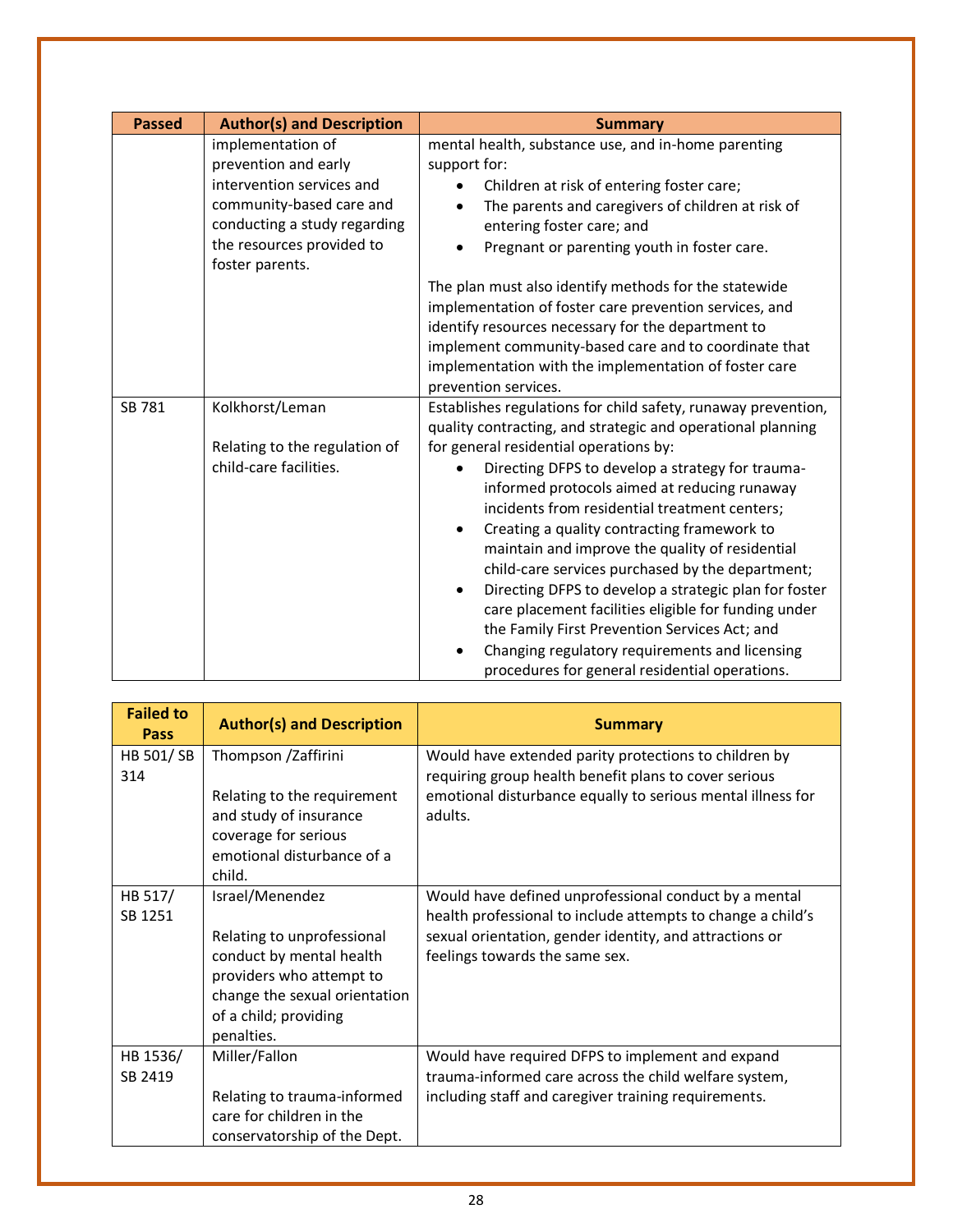| <b>Failed to</b><br><b>Pass</b> | <b>Author(s) and Description</b>                                                                                                                                                          | <b>Summary</b>                                                                                                                                                                                                                                                                                          |
|---------------------------------|-------------------------------------------------------------------------------------------------------------------------------------------------------------------------------------------|---------------------------------------------------------------------------------------------------------------------------------------------------------------------------------------------------------------------------------------------------------------------------------------------------------|
|                                 | of Family and Protective<br>Services, trauma-informed<br>care training for certain<br>department employees, and<br>the establishment of the<br><b>Trauma-Informed Care Task</b><br>Force. | Would have established a task force consisting of nine DFPS-<br>appointed members that work in the trauma-informed care<br>field, a House Member appointed by the Speaker, and a<br>Senator appointed by the Lieutenant Governor, to improve<br>trauma-informed practices and policies throughout DFPS. |
| HB 2926/<br>SB 951              | Hinojosa/ Watson<br>Relating to the establishment<br>of the Family First Prevention<br>Services Task Force.                                                                               | Would have created the family first prevention services task<br>force in order to assess the readiness of Texas to implement<br>the FFPSA and make recommendations to support the state<br>in its transition and reformations.                                                                          |

### **Criminal Justice**

The intersection of mental health and criminal justice continues to be a priority for counties, law enforcement, the judicial system, and more. The creation of the Judicial Commission on Mental Health has intensified efforts to increase the awareness of the need to address this intersection, as well as initiate policy changes to improve services and supports for individuals with mental health and substance use conditions involved in the criminal justice system.

| <b>Passed</b> | <b>Author(s) and Description</b>                                                                                                                                                                             | <b>Summary</b>                                                                                                                                                                                                                                                                                                                                                                                                                                                                                                                                                                                                                |
|---------------|--------------------------------------------------------------------------------------------------------------------------------------------------------------------------------------------------------------|-------------------------------------------------------------------------------------------------------------------------------------------------------------------------------------------------------------------------------------------------------------------------------------------------------------------------------------------------------------------------------------------------------------------------------------------------------------------------------------------------------------------------------------------------------------------------------------------------------------------------------|
| HB 374        | Allen/Miles<br>Relating to meetings or visits<br>between a defendant on<br>community supervision and a<br>supervision officer.                                                                               | Directs the Texas Department of Criminal Justice (TDCJ) to<br>adopt a policy related to the scheduling of meetings or visits<br>with individuals on community supervision to take into<br>consideration work, treatment, or community service.<br>Allows for individuals to report to a supervising officer via<br>videoconference.                                                                                                                                                                                                                                                                                           |
| HB 601        | Price/Zaffirini<br>Relating to criminal or<br>juvenile procedures and<br>reporting requirements<br>regarding persons who are<br>or may be persons with a<br>mental illness or an<br>intellectual disability. | Requires sheriffs or jailers to notify magistrate and order an<br>interview performed by a mental health or IDD professional<br>no later than 12 hours after the arrest if the individual is<br>suspected to have a mental illness or IDD. The interview<br>results are required to be shared in a report when<br>information is shared with the magistrate, defense attorney,<br>prosecutor, and the court. If a defendant is transferred to<br>the Texas Department of Criminal Justice, their mental<br>health records are required to be transferred to the<br>department along with their other records and information. |
| HB 650        | White/Whitmire<br>Relating to inmates of the<br>Texas Department of<br>Criminal Justice.                                                                                                                     | Related to pregnant inmates, this bill directs TDCJ to develop<br>and provide:<br>Correctional officer training;<br>٠<br>A study on visitation policies and a related report;<br>$\bullet$<br>Educational programming for pregnant inmates;<br>A policy related to limitations on certain searches<br>and prohibited invasive searches;<br>Postpartum recovery requirements;<br>Procedures for trauma history screening; and<br>Appropriate housing requirements.                                                                                                                                                             |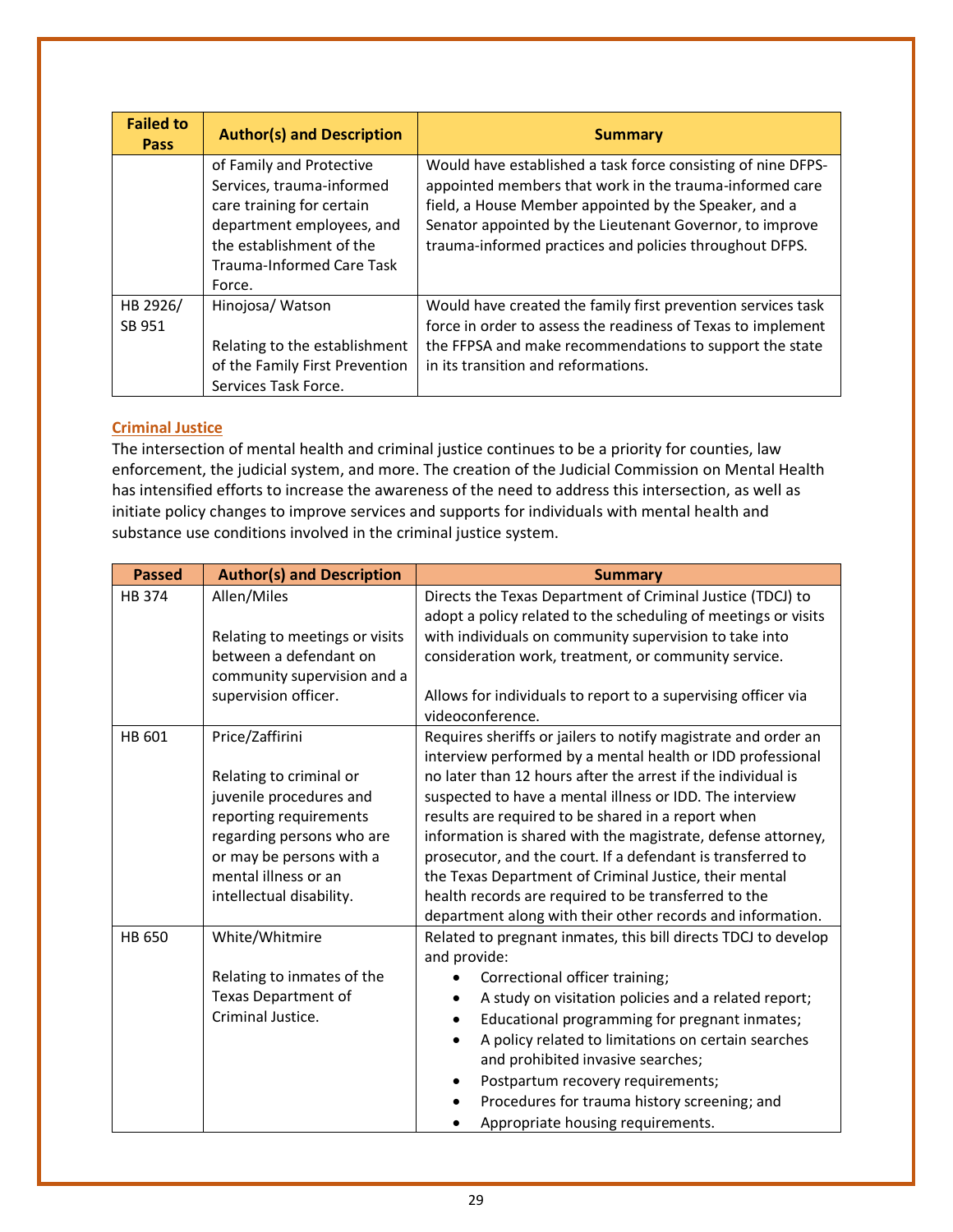| <b>Passed</b> | <b>Author(s) and Description</b>                                                                                                                                                                                                                                               | <b>Summary</b>                                                                                                                                                                                                                                                                                                                                                                                                                                                                                                                                                                                                                                                                                                                                                                                                                                                                                                                                                                           |
|---------------|--------------------------------------------------------------------------------------------------------------------------------------------------------------------------------------------------------------------------------------------------------------------------------|------------------------------------------------------------------------------------------------------------------------------------------------------------------------------------------------------------------------------------------------------------------------------------------------------------------------------------------------------------------------------------------------------------------------------------------------------------------------------------------------------------------------------------------------------------------------------------------------------------------------------------------------------------------------------------------------------------------------------------------------------------------------------------------------------------------------------------------------------------------------------------------------------------------------------------------------------------------------------------------|
| HB 3227       | Howard/Huffman<br>Relating to the availability of<br>and access to certain<br>programs and services for<br>persons in the custody of the<br><b>Texas Department of</b><br>Criminal Justice.                                                                                    | Directs TDCJ to adopt a policy related to increasing the<br>availability of peer support services to individuals in TDCJ's<br>custody. The policy must include allowing individuals with<br>justice involvement to serve as peers and created in<br>collaboration with community-based organizations providing<br>peer support training and with individuals with lived<br>experience.<br>Directs TDCJ to develop and implement policies related to<br>increase and promote female inmates' access to programs<br>including education, substance use treatment, life skills,<br>rehabilitation, and pre-release programs, without reducing<br>or limiting male inmates' access.                                                                                                                                                                                                                                                                                                          |
| SB 362        | Huffman/Price<br>Relating to court-ordered<br>mental health services.                                                                                                                                                                                                          | Establishes provisions and procedures related to court-<br>ordered mental health services including:<br>Clarification of a judge's authority to order services<br>if there is a finding of a need for services and the<br>individual is unable to participate voluntarily;<br>Requires testimony to be taken before a court<br>٠<br>orders extended outpatient or inpatient treatment;<br>Requires courts to consult with a LMHA prior to<br>issuing a decision when a recommendation has been<br>made to transfer a patient from inpatient services to<br>outpatient; and<br>Requires the LMHA to participate in discharge<br>planning for patients scheduled to leave publicly<br>funded inpatient services.                                                                                                                                                                                                                                                                           |
| SB 562        | Zaffirini/Price<br>Relating to criminal or<br>juvenile procedures<br>regarding persons who are<br>or may be persons with a<br>mental illness or intellectual<br>disability and the operation<br>and effects of a successful<br>completion of a mental<br>health court program. | Revises the process of competency restoration with the<br>intent of reducing the time individuals found incompetent to<br>stand trial due to mental illness are in jail before receiving<br>services.<br>Amended to include language from SB 803 (Rodriguez)/HB<br>1701 (Ortega) and the recommendations from the Judicial<br>Commission on Mental Health, relating to a written<br>assessment regarding a defendant suspected of having a<br>mental illness or an intellectual disability.<br>Amended to include language from HB 1320 (Moody)<br>requiring:<br>The expunction of records for certain individuals<br>who completed a mental health court program, and<br>waives fees for certain petitioners seeking records<br>expunction;<br>The option for two or more counties to establish a<br>$\bullet$<br>regional mental health court program; and<br>Counties with a population of more than 200,000 to<br>٠<br>establish and operate a mental health court<br>program which: |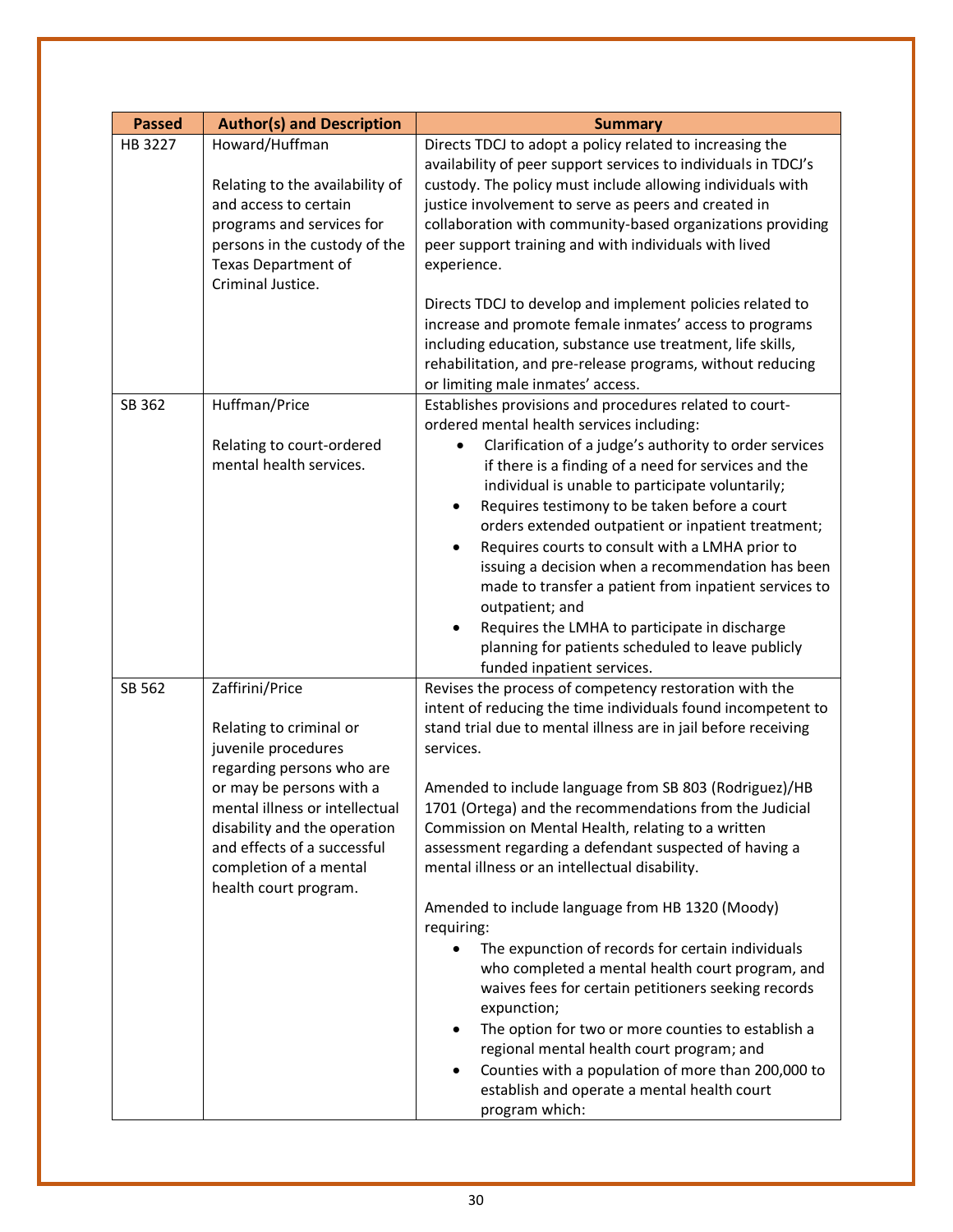| <b>Passed</b> | <b>Author(s) and Description</b> | <b>Summary</b>                                                                                                                                                                                                                                                                                                                                                                                                            |
|---------------|----------------------------------|---------------------------------------------------------------------------------------------------------------------------------------------------------------------------------------------------------------------------------------------------------------------------------------------------------------------------------------------------------------------------------------------------------------------------|
|               |                                  | Must first receive verification of compliance<br>$\circ$<br>with the requirement of notifying the<br>criminal justice division of the governor's<br>office;<br>Must seek federal or state funds and may<br>$\circ$<br>only operate when funds are secured; and<br>A county required to operate a mental<br>$\circ$<br>health court program that does not do so is<br>ineligible for any state or agency grant<br>funding. |

| <b>Failed to</b><br><b>Pass</b> | <b>Author(s) and Description</b>                                                                                                                                                                               | <b>Summary</b>                                                                                                                                                                                                                                                                                                                                                                                                                                                                                                                                                                                                                                                                                                                                                                                                                                                                                                                                                                            |
|---------------------------------|----------------------------------------------------------------------------------------------------------------------------------------------------------------------------------------------------------------|-------------------------------------------------------------------------------------------------------------------------------------------------------------------------------------------------------------------------------------------------------------------------------------------------------------------------------------------------------------------------------------------------------------------------------------------------------------------------------------------------------------------------------------------------------------------------------------------------------------------------------------------------------------------------------------------------------------------------------------------------------------------------------------------------------------------------------------------------------------------------------------------------------------------------------------------------------------------------------------------|
| HB 1753                         | Allen<br>Relating to the early release<br>from supervision of certain<br>persons released on parole<br>or to mandatory supervision.                                                                            | Would have allowed an individual who meets criteria to be<br>eligible for early release from parole supervision after 10<br>years or the lesser of one-half of their time remaining.                                                                                                                                                                                                                                                                                                                                                                                                                                                                                                                                                                                                                                                                                                                                                                                                      |
| HB 1936                         | Rose<br>Relating to the applicability<br>of the death penalty to a<br>capital offense committed by<br>a person with severe mental<br>illness.                                                                  | Would have prohibited an individual who was a person with<br>severe mental illness at the time of a capital offense, to be<br>sentenced to death.                                                                                                                                                                                                                                                                                                                                                                                                                                                                                                                                                                                                                                                                                                                                                                                                                                         |
| HB 3206                         | Gonzalez<br>Relating to the prosecution<br>and punishment of the<br>offense of prostitution and<br>to a court cost imposed on<br>conviction of certain<br>trafficking of persons and<br>prostitution offenses. | Would have prohibited a child from being prosecuted for<br>prostitution as a juvenile or as an adult if offense was<br>committed when younger than 18.<br>Would have established the commercial sexual exploitation<br>victim fund created from court fees collected from persons<br>convicted of or placed on community supervision for human<br>trafficking and paying for prostitution-related offenses.<br>Funds would have been available to be used for services and<br>programming for sexual exploitation victims including<br>diversion, housing, counseling, substance abuse recovery<br>services, mental health services, and prostitution prevention<br>programs.<br>While HB 3206 did not pass, a budget rider appropriating<br>\$1.75 million GR-Dedicated each fiscal year in Article I -<br>Trusted Programs within the Office of the Governor will go<br>towards a grant program for counties to implement<br>prostitution prevention and pre-arrest diversion programs. |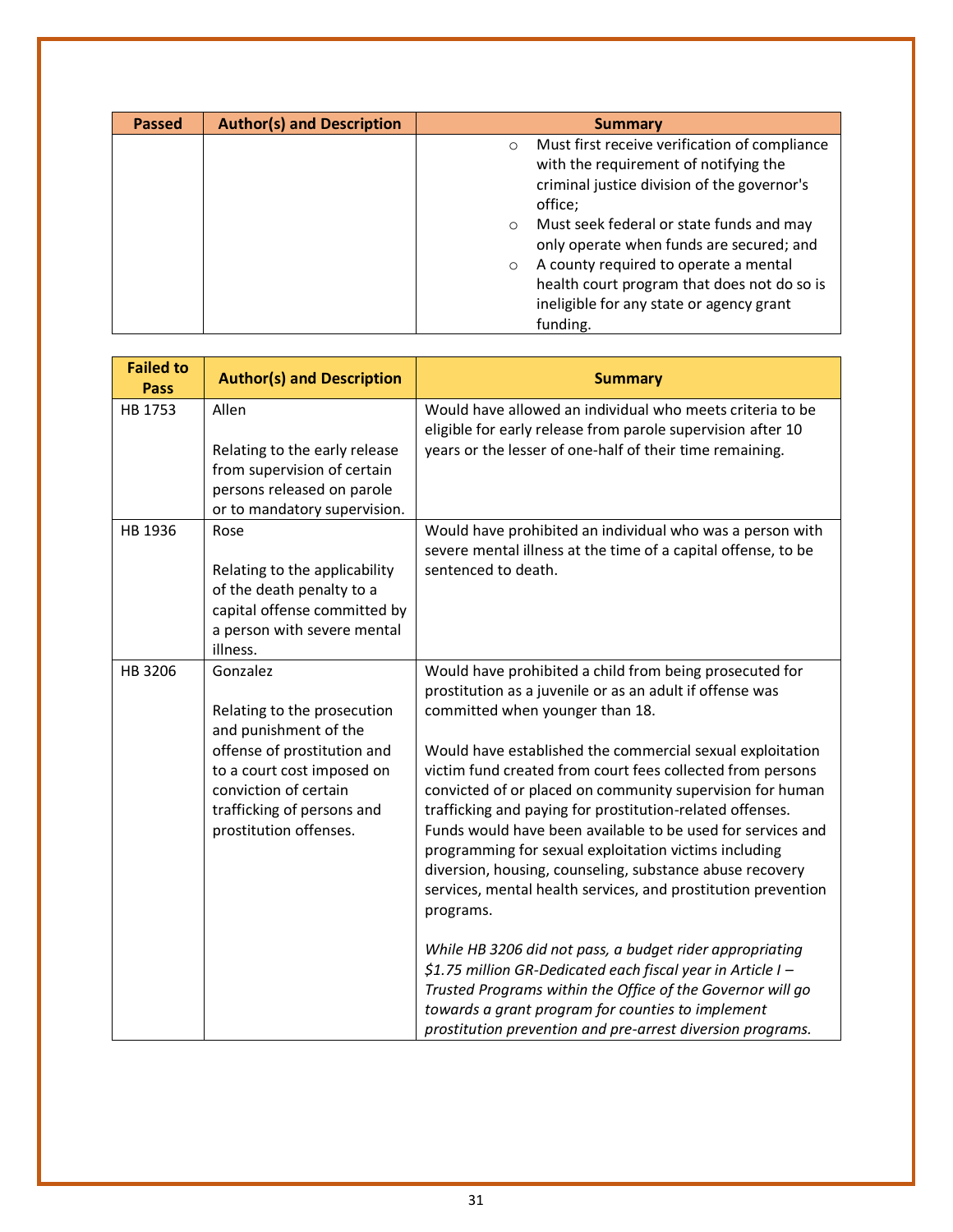#### **Juvenile Justice**

Addressing initial contact with the juvenile justice system as a punitive response to behavior at school, children's reaction to trauma, or struggles with mental health and substance abuse continued to be central themes for the prevention of inappropriately incarcerating children. The intersection of juvenile justice involved students and school was a prominent focus, including school discipline and how to best support students involved within the system.

| <b>Passed</b> | <b>Author(s) and Description</b> | <b>Summary</b>                                                  |
|---------------|----------------------------------|-----------------------------------------------------------------|
| HB 692        | White/Watson                     | Prohibits public and charter schools from placing a student     |
|               |                                  | who is homeless in out-of-school suspension with exceptions     |
|               | Relating to the suspension of    | for violence, weapons, and substance use.                       |
|               | a student who is homeless        |                                                                 |
|               | from public school.              | Allows for a campus behavior coordinator and the school         |
|               |                                  | district's homeless liaison to identify an appropriate          |
|               |                                  | alternative.                                                    |
| HB 1760       | White/Allen                      | Expands allowance of Texas Juvenile Justice Department          |
|               |                                  | (TJJD) facility records disclosure to:                          |
|               | Relating to the                  | The individual or entity referral for treatment or              |
|               | confidentiality, sharing,        | services and assisting in transition from release or            |
|               | sealing, and destruction of      | discharge from a juvenile facility to the community;            |
|               | juvenile records and certain     | A prosecuting attorney;                                         |
|               | records of at-risk youth.        | Parent or guardian with whom child will reside; and             |
|               |                                  | Government agency or court for administrative or<br>$\bullet$   |
|               |                                  | legal proceeding with identifiable information                  |
|               |                                  | redacted.                                                       |
|               |                                  |                                                                 |
|               |                                  | Prohibits individual or entity receiving confidential           |
|               |                                  | information from re-disclosing information.                     |
| HB 1771       | Thierry/Huffman                  | Prohibits prosecution of individuals younger than 17 for        |
|               |                                  | certain prostitution offenses, nor be considered delinquent     |
|               | Relating to a prohibition on     | conduct, placed on community supervision, be arrested, or       |
|               | prosecuting or referring to      | referred to juvenile courts.                                    |
|               | juvenile court certain           |                                                                 |
|               | persons for certain conduct      | Directs law enforcement to use best efforts to take child to    |
|               | constituting the offense of      | parent or guardian, or if unable, contact a local service       |
|               | prostitution and to the          | provider in consultation with the child sex trafficking         |
|               | provision of services to         | prevention unit and the governor 's program for victims of      |
|               | those persons.                   | child sex trafficking, to facilitate assignment of a caseworker |
|               |                                  | in order to receive services and shelter.                       |
|               |                                  |                                                                 |
|               |                                  | Vetoed by the governor on June 15, 2019                         |
| HB 2184       | Allen/Huffman                    | During a student's transition from an alternative education     |
|               |                                  | program, including a Disciplinary Alternative Education Plan    |
|               | Relating to a public-school      | (DAEP), Juvenile Justice Alternative Education Program          |
|               | student's transition from an     | (JJAEP), or other residential program or facility operated by   |
|               | alternative education            | TJJD or other governmental entity, to a transitional            |
|               | program to a regular             | classroom:                                                      |
|               | classroom.                       | The alternative education program must provide a<br>$\bullet$   |
|               |                                  | written notice of the student's release date to the             |
|               |                                  | student's parent or guardian and the administrator              |
|               |                                  | of the campus the student is transferring to;                   |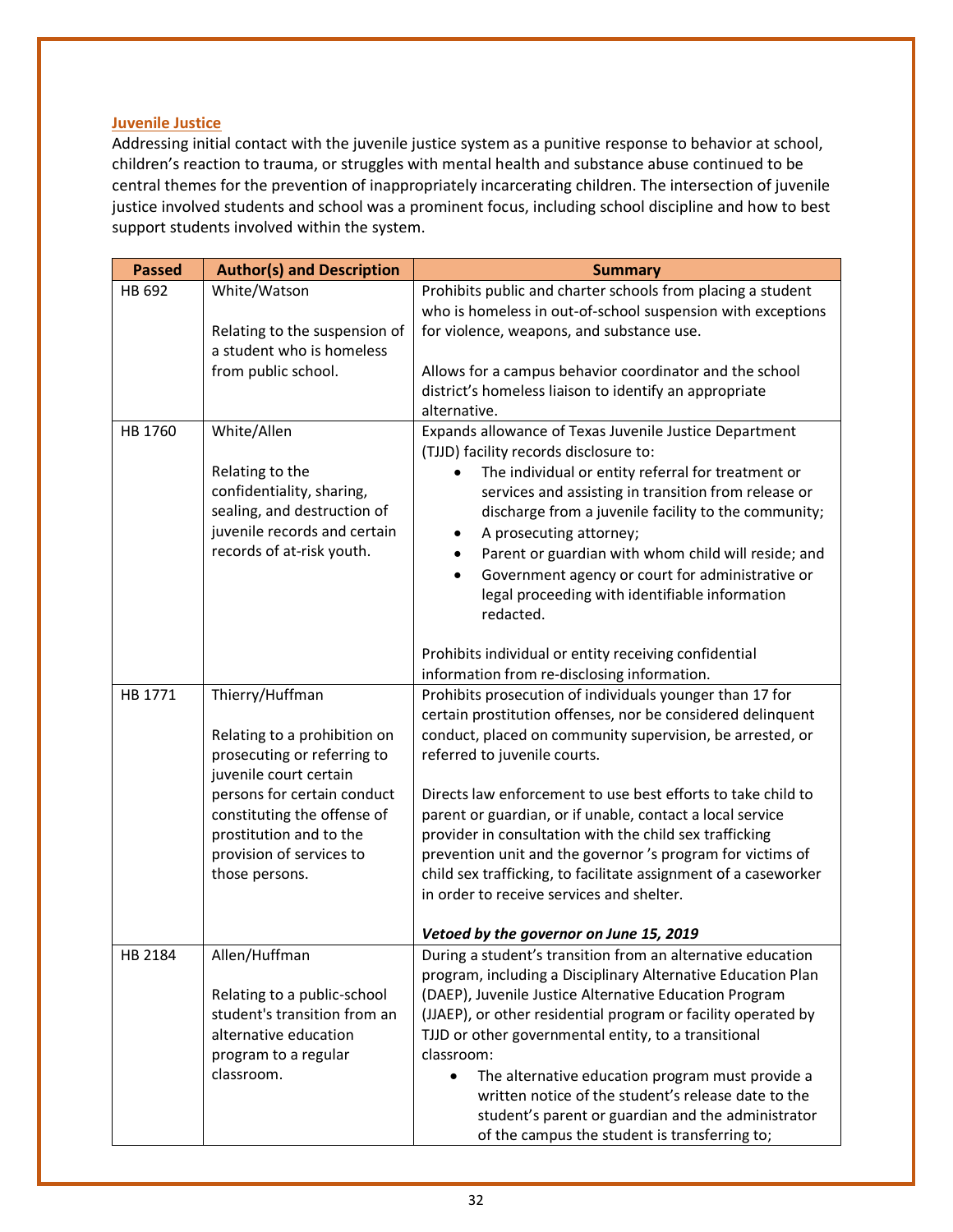| <b>Passed</b> | <b>Author(s) and Description</b>                                                                                                    | <b>Summary</b>                                                                                                                                                                                                                                                                                                                                                                                                                                                                                                                                                                                                                                                                                                                                                                                                                                                                                                                                                                                                                                                                                                                                                                                                                                                                                                                                                                                                                                                                                                                                                            |
|---------------|-------------------------------------------------------------------------------------------------------------------------------------|---------------------------------------------------------------------------------------------------------------------------------------------------------------------------------------------------------------------------------------------------------------------------------------------------------------------------------------------------------------------------------------------------------------------------------------------------------------------------------------------------------------------------------------------------------------------------------------------------------------------------------------------------------------------------------------------------------------------------------------------------------------------------------------------------------------------------------------------------------------------------------------------------------------------------------------------------------------------------------------------------------------------------------------------------------------------------------------------------------------------------------------------------------------------------------------------------------------------------------------------------------------------------------------------------------------------------------------------------------------------------------------------------------------------------------------------------------------------------------------------------------------------------------------------------------------------------|
| HB 2737       | Wu/Johnson<br>Relating to judicial guidance<br>related to child protective<br>services cases and juvenile<br>cases.                 | The campus administrator must be provided results<br>$\bullet$<br>of an academic and any other assessment<br>administered;<br>Requires input from school counselors, school<br>district peace officers, school resource officers,<br>licensed clinical social workers, campus behavior<br>coordinators, and teachers involved in implementing<br>the student's transition plan;<br>A personalized transition plan is required to include<br>$\bullet$<br>recommendations for the best educational<br>placement and may include:<br>Recommendations for counseling, behavior<br>$\circ$<br>management or academic assistance<br>Recommendations on accessing mental<br>$\circ$<br>health services<br>Provision of information and request<br>$\circ$<br>process for special education services<br>evaluation<br>A regular review of the student's progress;<br>$\circ$<br>and<br>The campus administrator or their designee and<br>student's parent or guardian meet to coordinate<br>transition if practical.<br>Directs the Texas Supreme Court, in coordination with the<br>Supreme Court of Texas Permanent Judicial Commission for<br>Children, Youth and Families, to annually provide guidance to<br>judges who preside over:<br>child protection cases including placement, changes<br>in placement and termination of parental rights.<br>juvenile justice cases including placement for<br>$\bullet$<br>children with mental health concerns, releases,<br>certification of standing trial as adults, commitment<br>to TJJD, and child's appearance before court |
|               |                                                                                                                                     | including use of restraints and clothing worn during<br>the proceeding.                                                                                                                                                                                                                                                                                                                                                                                                                                                                                                                                                                                                                                                                                                                                                                                                                                                                                                                                                                                                                                                                                                                                                                                                                                                                                                                                                                                                                                                                                                   |
| SB 1707       | Lucio/Allen<br>Relating to the duties of<br>school district peace officers,<br>school resource officers, and<br>security personnel. | Prohibits school district peace officers, school resource<br>officers, or security personnel from being assigned duty of<br>routine student discipline or contact with students unrelated<br>to their assigned duties.                                                                                                                                                                                                                                                                                                                                                                                                                                                                                                                                                                                                                                                                                                                                                                                                                                                                                                                                                                                                                                                                                                                                                                                                                                                                                                                                                    |
| SB 2432       | Taylor/Sanford<br>Relating to the removal of a<br>public school student from<br>the classroom following<br>certain conduct.         | Adds harassment of a school employee as an automatic<br>removal from the classroom to a disciplinary alternative<br>education program. The definition of harassment used in this<br>legislation is aligned with the Texas Penal Code, which states<br>that harassment is committed when "with intent to harass,<br>annoy, alarm, abuse, torment, or embarrass another, the<br>person:<br>Makes a comment, request, suggestion, or<br>proposal that is obscene;                                                                                                                                                                                                                                                                                                                                                                                                                                                                                                                                                                                                                                                                                                                                                                                                                                                                                                                                                                                                                                                                                                            |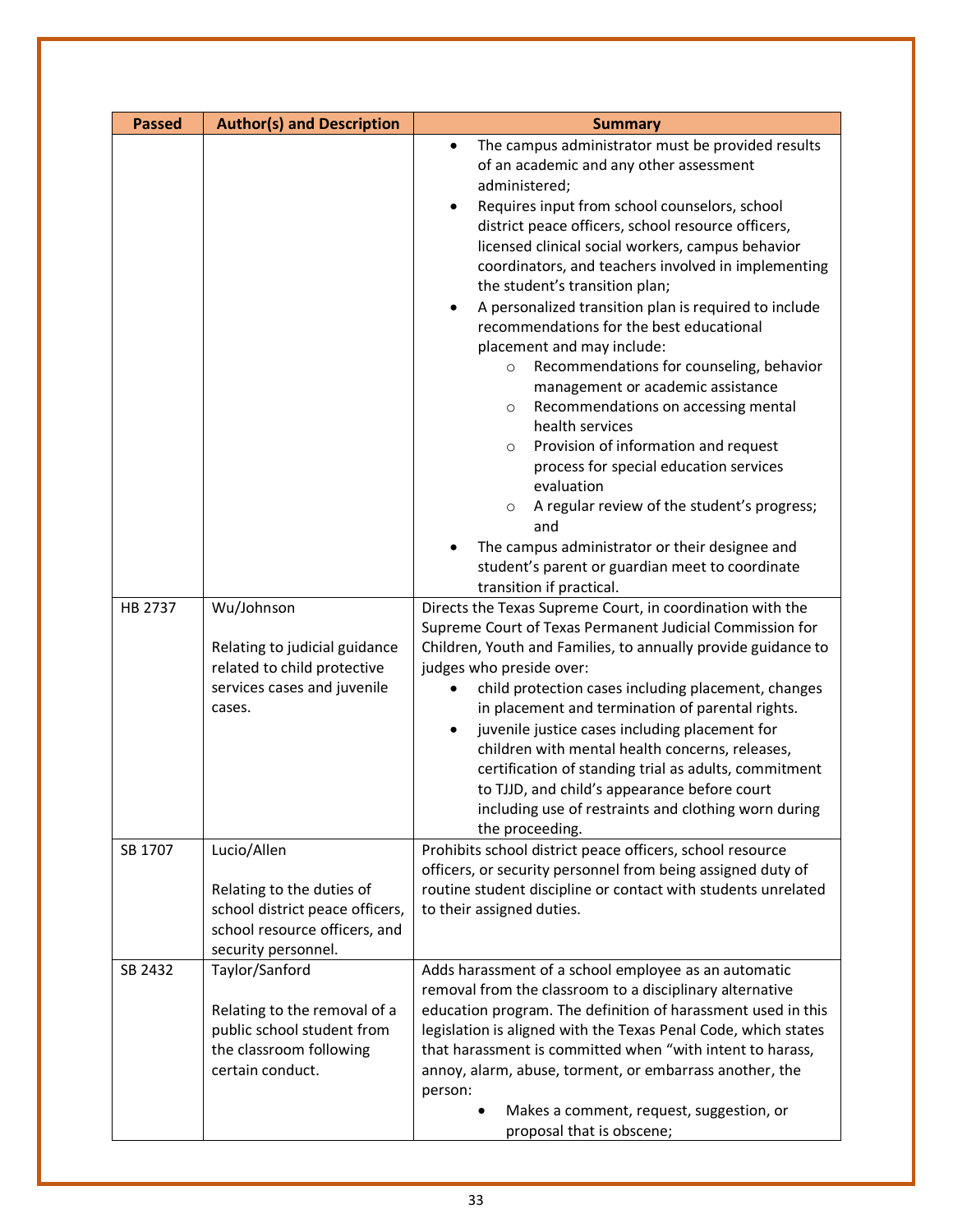| <b>Passed</b> | <b>Author(s) and Description</b> | <b>Summary</b>                                                                                                                                                                                                                                                                                                                                                 |
|---------------|----------------------------------|----------------------------------------------------------------------------------------------------------------------------------------------------------------------------------------------------------------------------------------------------------------------------------------------------------------------------------------------------------------|
|               |                                  | Threatens the person or to commit a felony<br>$\bullet$<br>against the person, a member of their family, or<br>their property;<br>Knowingly falsely reports that another person<br>$\bullet$<br>has suffered death or injury; or<br>Sends repeated electronic communications likely<br>٠<br>to harass, annoy, alarm, abuse, torment,<br>embarrass, or offend." |

| <b>Failed to</b><br>Pass | <b>Author(s) and Description</b>                                                                                                                                                                                                                                 | <b>Summary</b>                                                                                                                                                                                                                                                                                                                                                                                                                                                                                                                                                               |
|--------------------------|------------------------------------------------------------------------------------------------------------------------------------------------------------------------------------------------------------------------------------------------------------------|------------------------------------------------------------------------------------------------------------------------------------------------------------------------------------------------------------------------------------------------------------------------------------------------------------------------------------------------------------------------------------------------------------------------------------------------------------------------------------------------------------------------------------------------------------------------------|
| <b>HB 344</b>            | Dutton<br>Relating to the age of<br>criminal responsibility and to<br>certain substantive and<br>procedural matters related<br>to that age.                                                                                                                      | Would have amended the age of criminal responsibility<br>under the jurisdiction of a juvenile court from 17 to 18 years<br>of age.                                                                                                                                                                                                                                                                                                                                                                                                                                           |
| HB 4107                  | Wu<br>Relating to establishing a<br>restorative justice program<br>for certain student conduct<br>constituting a criminal<br>offense that occurs on school<br>property, on school<br>transportation, or at school-<br>sponsored or school-related<br>activities. | Would have required school districts and charter schools to<br>develop and implement a restorative justice program for<br>students 10-17 years of age who commit certain crimes on<br>school property or school activities as an alternative to<br>immediate referral to a juvenile or criminal court for<br>conduct.                                                                                                                                                                                                                                                        |
| SB 488                   | Watson<br>Relating to required training<br>regarding childhood trauma<br>for judges who hear cases<br>involving certain children and<br>requirements for a juvenile's<br>appearance in a judicial<br>proceeding.                                                 | Would have created policies and procedures for a trauma-<br>informed juvenile justice system including:<br>Limited use of restraints on children before the<br>$\bullet$<br>court;<br>Requiring children to wear clothes other than those<br>provided by the correction facility for judicial<br>proceeding; and<br>Inclusion of childhood trauma and adverse<br>$\bullet$<br>childhood experiences training for judicial training in<br>the Texas Supreme Court and the Texas Court of<br>Criminal Appeal.<br>Language from SB 488 was amended onto HB 2737<br>(Wu/Johnson) |